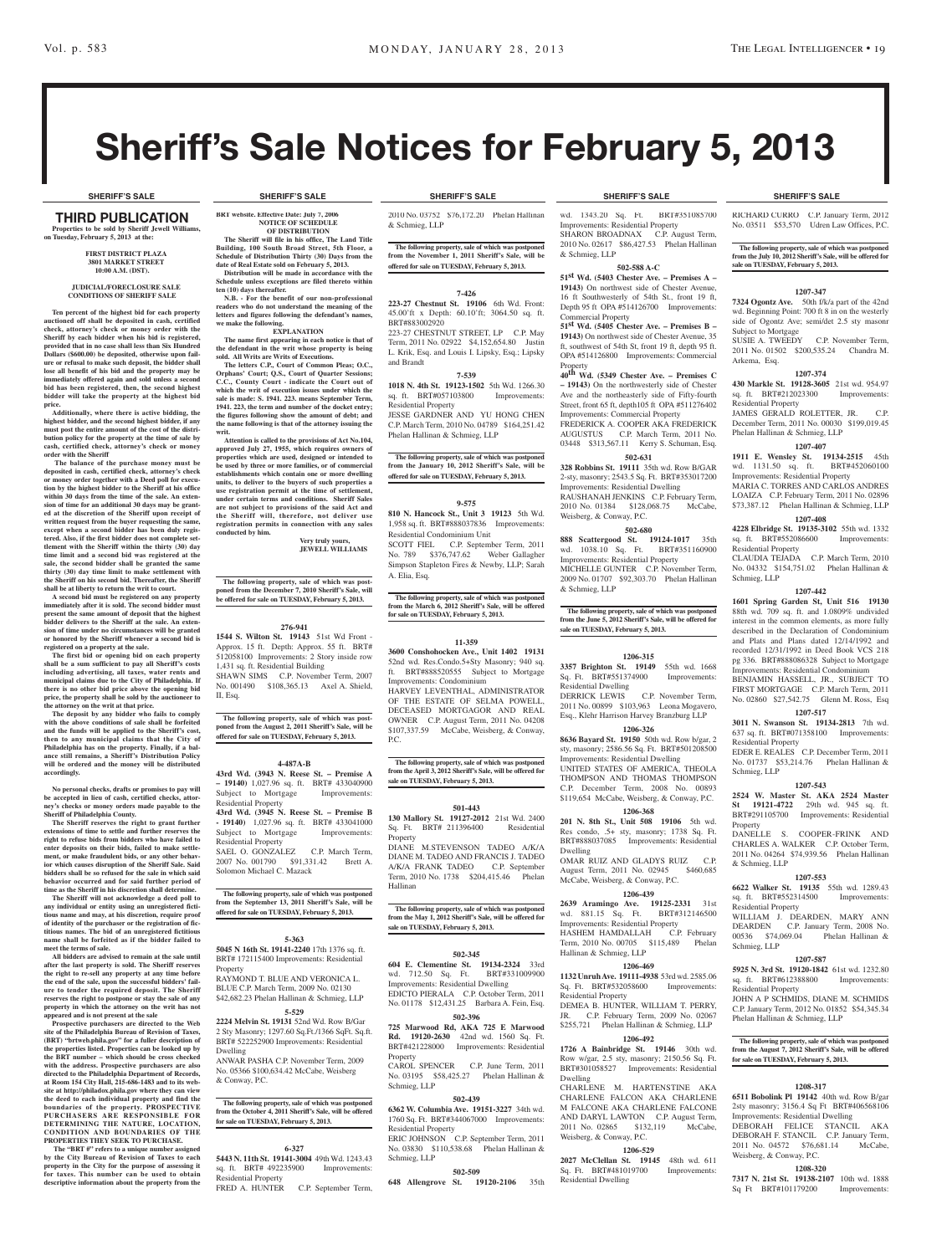Residential Property DANIEL B. KIZENGA AND HERMINA E. KIZENGA C.P. May Term, 2010 No. 02684 \$54,042.76 Phelan Hallinan & Schmieg, LLP

#### **1208-335**

**2040 N. Hancock St. 19122-1608** 18th wd. 978.44 Sq Ft BRT#183267605 Improvements: Residential Property

JOSE A. CARRASQUILLO, AKA JOSE CARRASQUILLO AND ALEJANDRIN CARRASQUILLO AKA ALEJANDRIN SEPULVEDA C.P. January Term, 2012 No. 04661 \$130,644.72 Phelan Hallinan & Schmieg, LLP

### **1208-343**

**1316 N. Frazier St. 19131-4127** 4th wd. 1666.03 Sq Ft BRT#043080100 Improvements: Residential Property DAVID SINCERE AND SHERRIE SINCERE

#### C.P. July Term, 2010 No. 02073 \$76,963.18 Phelan Hallinan & Schmieg, LLP **1208-366**

**403 S. 17th St. 19146** 8th wd. 229.50 Sq Ft BRT#081167400 Improvements: Residential Property

JOHN A CORTESE, JR. C.P. June Term, 2010 No. 03464 \$312,188.18 KML Law Group, PC

#### **1208-416**

**1932 Kentwood Rd. 19116** 58th wd. S/D, w b/g 1 sty, masonry 5752.12 Sq Ft BRT#582036400 Improvements: Residential Dwelling LAURIE HORN C.P. July Term, 2009 No. 02567 \$185,209.98 McCabe, Weisberg, & Conway, P.C.

#### **1208-421**

**4649 James St. 19137** 45th wd. 1449.35 Sq Ft BRT#453416900 Improvements: Residential Property

CLAUDE L. DAY C.P. March Term, 2010 No. 03184 \$42,185.75 KML Law Group, P.C.

# **1208-507**

**3333 Elliston Circle 19114-1205** 66th wd. 6149 Sq Ft BRT#661160300 Improvements: Residential Property YOUNG JA WOO AND KIL CHANG

WOO C.P. November Term, 2010 No. 01048 \$85,369.62 Phelan Hallinan & Schmieg, LLP

#### **1208-510**

**158 Fountain St. 19127-1932** 21st wd. 2184.97 Sq Ft BRT#212288510 Improvements: Residential Property DANIELLE P. LEHMAN C.P. December

Term, 2009 No. 01097 \$428,570.60 Phelan Hallinan & Schmieg, LLP

# **1208-521**

**1524 S. 30th St. 19146-3504** 36th wd. 832 Sq Ft BRT#364418100 Improvements: Residential Property

SCOTT FUIMAN AND PETER DISSIN C.P. February Term, 2010 No. 03561 \$55,328.36 Phelan Hallinan & Schmieg, LLP

#### **1208-532**

**1540 s Garnett St. AKA 1540 S. Garnet Rd. 19146-4628** 36th wd. 672 Sq Ft BRT#363222200 Improvements: Residential Property

JOSE M. PEREZ, JR. AKA JOSE W. PEREZ JR. C.P. November Term, 2010 No. 01512 \$71,910.11 Phelan Hallinan & Schmieg, LLP **1208-558**

**1434 Kerper St. 19111** 53rd wd. 1296 Sq Ft BRT#532096700 Improvements: Residential Property

MICHAEL S. GILLIGAN C.P. February Term, 2012 No. 001784 \$158,822.83 Christopher A. DeNardo, Esq.

### **1208-578**

**4927 Morris St. 19144-4713** 13th wd. 1675.95 Sq Ft BRT#133143300 Improvements: Residential Property

YOLANDA R. WANSLEY, IN HER CAPACITY AS EXECUTRIX AND DEVISE OF THE ESTATE OF MARY R. WANSLEY AKA MARY RUTH WANSLEY C.P. September Term, 2009 No. 00699 \$60,725.41 Phelan Hallinan & Schmieg, LLP

# **1208-583**

**102 Sigel St. 19148-1906** 1st wd. 675 Sq. Ft. BRT#011161200 Improvements: Residential Property THERESA ESPOSITO C.P. December Term, 2009 No. 00474 \$241,189.09 Phelan

### Hallinan & Schmieg, LLP **1208-595**

**3604 Genessee Pl** 66th wd. Southwesterly side of Genessee Pl 69' 9-3/8" northwestwardly from the southwesterly side of Genessee Dr, front Irregular, deputy: irregular Improvements: Single Family Residence

JESSICA KNAUSS C.P. November Term, 2010 No. 00443 \$212,118.79 Stephen M. Hladik, Esq.

#### **1208-621**

**2152 W. 74th Ave. AKA 2152 74th Ave. 19138- 1417** 50th wd. 1736 Sq Ft BRT#501397300 Improvements: Residential Property

JOEREL BESSON C.P. March Term, 2010 No. 01842 \$145,549.90 Phelan Hallinan & Schmieg, LLP

#### **1208-653**

**926 Tustin St. 19111-1431** 63rd wd. 4100 Sq Ft BRT#632033189 Improvements: Residential Property ANDREW YAREMCHUK C.P. March Term, 2012 No. 01732 \$163,218.53 Phelan Hallinan & Schmieg, LLP

#### **1208-664**

**8042 Mars Pl 19153** 40th wd. row b gar 2sty, masonry; 1617.30 Sq Ft/38.030 SWS of 80th<br>Sq Ft BRT#405890061 Improvements: Sq Ft BRT#405890061 Improvements: Residential Dwelling KENTIA WATERS C.P. May Term, 2010 No. 00715 \$150,093.96 McCabe, Weisberg, & Conway, P.C.

#### **1208-677**

**3705 Morrell Ave. 19114** 66th wd. Row b/ gar 2sty masonry; 2916 Sq Ft BRT#661146230 Improvements: Residential Dwelling CHARLES K. LEE AKA CHARLES KENNETH LEE AND EILEEN LEE C.P. September Term, 2009 No. 00826 \$180,381.14 McCabe, Weisberg, & Conway, P.C.

**The following property, sale of which was postponed from the September 4, 2012 Sheriff's Sale, will be offered for sale on TUESDAY, February 5, 2013.**

#### **1209-378**

**4317 Bleigh Ave. AKA 4317 Bleigh St. 19136- 3926** 41st wd. 1219.95 Sq Ft PRCL#412155500 Improvements: Residential Property ALEXANDRA BLITMAN C.P. February Term, 2012 No. 02698 \$\$132,985.19 Phelan Hallinan & Schmieg, LLP

#### **1209-379**

**1516 Devereaux Ave. 19149** 54th wd. row b/ gar ssty masonry; 2604 Sq Ft BRT#541058200 Improvements: Residential Dwelling MOISES A HORNA C.P. February Term, 2012 No. 04042 \$\$146,997.84 McCabe, Weisberg, & Conway, P.C.

**1209-389**

# **7628 Rugby St. 19150** 10th wd. 1224 Sq Ft BRT#102463900 Improvements: Residential **Property**

KENNETH O MCPHERSON C.P. October<br>Term, 2011 No. 003413 \$\$87,236.68 Term, 2011 No. 003413 Christopher A. DeNardo, Esq. **1209-540**

**9015 Buttonwood Pl. 19128-1056** 21st wd. 6685 Sq Ft PRCL#212502470 Improvements: Residential Property MADELINE DAVIS, ANETTA L. DANIELS AND ANDRE L. DANIELS C.P. February Term, 2012 No. 03882 \$\$425,793.91 Phelan Hallinan & Schmieg, LLP

# **1209-562**

**1142 Anchor St. 19124** 62nd wd. 1209.60 Sq Ft BRT#621063700 Residential Real Estate LUCHY ADONIS C.P. March Term, 2012 No. 01295 \$\$91,798.62 Stern & Eisenberg, PC

#### **1209-590**

**2016 N. 57 St. 19131** 52nd wd. 926.70 Sq Ft PRCL#522216700 Improvements: Residential Property ROBERT G. GLENN C.P. February Term, 2012 No. 03821 \$\$55,100.80 Phelan Hallinan & Schmieg, LLP

#### **1209-598**

**219 Widener St. 19120-1840** 61st wd. 1027.5 Sq Ft PRCL#612122800 Improvements: Residential Property ERICA SHUBERT C.P. February Term, 2012 No. 03591 \$\$69,522.86 Phelan Hallinan & Schmieg, LLP

### **1209-615**

**6628 Chew Ave. 19119-2003** 22nd wd. 1449.54 Sq Ft PRCL#221255200 Improvements: Residential Property SHARON E SMITH C.P. November Term,<br>2011 No. 01592 \$\$64,780.61 Phelan 2011 No. 01592 \$\$64,780.61 Hallinan & Schmieg, LLP

#### **The following property, sale of which was postponed from the October 2, 2012 Sheriff's Sale, will be offered for sale on TUESDAY, February 5, 2013.**

### **1210-301**

**8653 Williams Ave.** 50th wd. 1454.40 Sq Ft BRT#502281800 Improvements: Row b/gar 2sty, masonry JAMES H JACKSON, DECEASED August Term, 2010 No. 04723 \$78,755.72 William J. Levant, Esq.

#### **1210-303**

Kile, Esq.

**1322 Orthodox St. 19124** 23rd wd. 3635 Sq Ft BRT#234058700 Improvements: Residential **Property** MAHIR CENANOVIC C.P. August Term, 2010 No. 04099 \$135,936.48 Brian M.

**1210-376 2432 S. Opal St. 19145-4216** 48th wd. 1068

#### **SHERIFF'S SALE SHERIFF'S SALE SHERIFF'S SALE SHERIFF'S SALE SHERIFF'S SALE**

**1210-310 2926 S. Broad St. 19145** 26th wd. 1552.50 Sq Ft BRT#261086500 Improvements:

JOHN WHITING AKA JOHN L. WHITING C.P. November Term, 2009 No. 3390 \$247,725.57 Scott A. Dietterick, Esq., Kimberly A. Bonner, Esq., Joel A. Ackerman, Esq., Ashleigh L. Marin, Esq., Ralph M. Salvia, Esq., Jaime R. Ackerman, Esq., Zucker,

**1210-313 6326 Cherokee St. 19144** 59th wd. 2000 Sq Ft BRT#593138100 Improvements: Residential

JOANNE D ALLMAN C.P. November Term, 2011 No. 1960 \$183,926.82 Scott A. Dietterick, Esq., Kimberly A. Bonner, Esq., Joel A. Ackerman, Esq., Ashleigh L. Marin, Esq., Ralph M. Salvia, Esq., Jaime R. Ackerman, Esq., Zucker, Goldberg & Ackerman, LLC **1210-320 4926 Pulaski Ave. 19144** 22nd wd. 1660 Sq Ft BRT#133121400 Improvements: Residential

UNKNOWN HEIRS, SUCCESSORS, ASSIGNS, AND ALL PERSONS, FIRMS, OR ASSOCIATIONS CLAIMING RIGHT, TITLE, OR INTEREST FROM OR UNDER PHILIP WHITE, DECEASED C.P. November Term, 2011 No. 000634 \$51,490.52 Christopher A.

**1210-325 129-01 E. Walnut Ln 19144** 22nd wd. Two story row, masonry; approx 1152 Sq Ft BRT#592071710 Subject to Mortgage Improvements: Residential Dwelling JAMESCINA WHITAKER; TITLE IS VESTED IN JAMESCINA WHITAKER BY DEED DATED 5/21/96 AND RECORDED 11/25/96 IN BOOK 159, PG 134. C.P. June Term, 2011 No. 002200 \$93,027.68 Federman &

**1210-327 2115 N. Lambert St. 19121** 32nd wd. 883.50 Sq Ft BRT#322032600 Improvements:

SYLVIA GANZ C.P. May Term, 2010 No. 00677 \$54,728.59 KML Law Group, P.C. **1210-329 1003 S. 8th St. 19147** 2nd wd. 640 Sq Ft BRT#021499500 Improvements: Residential

HOANG THAI NGUYEN C.P. January Term, 2012 No. 02723 \$297,566.79 KML Law

**1210-334 5011 Worth St. 19124** 23rd wd. 1004 Sq Ft BRT#622464200 Improvements: Residential

ROSE D KERSAINT C.P. February Term, 2012 No. 001412 \$63,024.46 Christopher

**1210-361 6028 Belden St. 19149-3232** 53rd wd. 1421.88 Sq Ft PRCL#531295900 Improvements:

LORI S JONES C.P. April Term, 2012 No. 00148 \$108,414.77 Phelan Hallinan &

**1210-365 2215 N. Hobart St. 19131-2204** 52nd wd. 1282.77 Sq Ft PRCL#522241400 Improvements: Residential Property KEITH P GIVENS C.P. August Term, 2009 No. 02509 \$94,372.27 Phelan Hallinan &

**1210-366 5937 Irving St. 19139-3829** 3rd wd. 734.14 Sq Ft TXPRCL#031100500 Improvements:

THOMAS L BLACK C.P. August Term, 2010 No. 03722 \$51,935.15 Phelan Hallinan &

**1210-368 619 E. Chelten Ave. 19144-1204** 59th wd. 3526.25 Sq Ft PRCL#591008000 Improvements: Residential Property MICHAEL WILLIAMS C.P. March Term, 2012 No. 02905 \$102,452.32 Phelan

**1210-373 2127 W. Reserve Dr AKA 2127 Reserve Dr 19145-5748** 21st wd. 5213 Sq Ft TXPRCL#262388000 Improvements:

NDEYE A. LO AND FARA DIOUF C.P. November Term, 2011 No. 02627 \$434,867.07

**1210-375 4633 Hartel Ave. 19136-3242** 41st wd. 1142.85 Sq Ft PRCL#651196000 Improvements:

DENISE BELL C.P. December Term, 2009 No. 00998 \$162,945.24 Phelan Hallinan &

Phelan Hallinan & Schmieg, LLP

Residential Property

Goldberg & Ackerman, LLC

Property

Property

DeNardo, Esq.

Associates, LLC.

Residential Property

Property

Group, P.C.

Property

A. DeNardo, Esq.

Residential Property

Schmieg, LLP

Schmieg, LLP

Schmieg, LLP

Residential Property

Hallinan & Schmieg, LLP

Residential Property

Residential Property

Schmieg, LLP

Sq Ft TXPRCL#262147500 Improvements: Residential Property TRACY ANN GILANI AKA TRACY A. GILANI C.P. October Term, 2011 No. 01695 \$177,825.81 Phelan Hallinan & Schmieg, LLP

**1210-452 3004 Magee Ave.** 55th wd. 1622.82 Sq Ft BRT#551084700 Improvements: Residential

THOMAS P SMITH SR AND THERESA M SMITH C.P. November Term, 2011 No. 000778 \$114,339.39 Gregory Javardian, Esq **1210-453 1532 Mount Vernon St. 19130** 8th wd. 1357.38 Sq Ft BRT#084076500 Improvements:

DANIELLE P LEHMAN (MORTGAGOR AND REAL OWNER) AND DAVID LEHMAN (REAL OWNER) C.P. October Term, 2010 No. 001444 \$510,785.71 Martha E. Von Rosenstiel, Esq. And Heather Riloff, Esq. **1210-454 845 N. Stillman St. 19130** 15th wd. 700 Sq Ft BRT#151262200 Improvements: Residential

FRANK JUMPP AND TAMARA SCOTT C.P. February Term, 2010 No. 001115 \$441,742.19 Martha E. Von Rosenstiel, Esq. And Heather

**1210-455 1334 E. Columbia Ave. 19125** 18th wd. 1584 Sq Ft BRT#181096200 Improvements:

BERNADETTE J O'BRIEN C.P. May Term, 2012 No. 00697 \$185,724.48 Stern &

**1210-460 1836 N. Bucknell St. 19121** 32nd wd. 15'8" frontage x 46 ft depth BRT#322138600 Improvements: Residential Property CATRICIA L HUGHSTON AKA CATRICIA HUGHSTON C.P. July Term, 2010 No. 00998 \$60,803.53 Richard M. Squire &

**1210-462 2516 S. Rosewood St. 19145** 26th wd. 720

PATRICIA L. MOYTA AND ROBERT MOYTA C.P. September Term, 2011 No. 01483 \$39,907.68 Udren Law Offices, P.C. **1210-463 7913 Lawndale Ave. 19111** 4373 Sq Ft BRT#631176933 Improvements: Residential

LISA KAPLAN, SCOTT KAPLAN AND WILLIAM KAPLAN C.P. January Term, 2012 No. 03699 \$497,324.83 Udren Law

**1210-465 2420 79th Ae 19150-1414** 50th wd. 1088 Sq Ft PRCL#501451700 Improvements:

ELEANOR E SALLEY C.P. August Term, 2009 No. 03155 \$102,438.46 Phelan

**1210-468 826 Mercer St. 19125-3519** 18th wd. 672 Sq Ft TXPRCL#181403500 Improvements:

ROBERT M HENDERSON C.P. February Term, 2012 No. 01649 \$144,581.03 Phelan

**1210-475 4000 Gypsy Lane, Unit #730G2 19129** 21st wd. Togethter with a proportionate undivided interest in the common elements (as defined in such declaration) of .407% TXPRCL#888210376 Improvements: Residential Property

RONALD LEE BAUM C.P. March Term,<br>2012 No. 03116 \$113,600.19 Phelan 2012 No. 03116 \$113,600.19 Hallinan & Schmieg, LLP

**1210-477 1084 Wagner Ave. 19141-2928** 49th wd. 1044.71 Sq Ft PRCL#492014400 Improvements: Residential Property ERNESTINE JOHNSON C.P. March Term, 2012 No. 03867 \$78,939.35 Phelan Hallinan

**1210-482 925 Kimball St. 19147-3818** 2nd wd. 739.68 Sq Ft PRCL#021102900 Improvements:

MICHAEL MOSS C.P. March Term, 2012 No. 02136 \$156,998.36 Phelan Hallinan &

**1210-485 5670 Heiskell St. 19144** 22nd wd. 798.70 Sq Ft TXPRCL#122165900 Improvements:

WILLIAM J MCKENNEY, CHERYL L MCKENNEY, BILLY C HARPER A DOROTHY F HARPER C.P. November Term, 2011 No. 03148 \$40.726.12 Phelan Hallinan

**1210-487 1217A South St. 19147-1820** 88th wd. Together with a proportionate undivided interest in common elements (as defined in such declaration) of 1/54th fractional interest. TXPRCL#888053172

Improvements: condominium unit JOSEPH GERMANO AND TODD ZEITZ

Dwelling

Dwelling

Riloff, Esq.

Residential Real Estate

Eisenberg, P.C.

Associates, LLC

Dwelling

Offices, P.C.

Residential Property

Residential Property

& Schmieg, LLP

Residential Property

Residential Property

& Schmieg, LLP

Schmieg, LLP

Hallinan & Schmieg, LLP

Hallinan & Schmieg, LLP

Sq Ft BRT#261108300 Residential Dwelling

Residential Dwelling

**1210-377 471 Green Ln 19128-3306** 21st wd. 2160 Sq Ft TXPRCL#212122900 Improvements: Residential Property

BRENDA J. HOPKINS AKA BREN HOPKINS C.P. March Term, 2012 No. 02886 \$316,349.35 Phelan Hallinan & Schmieg, LLP

# **1210-382**

**326 Ripka St. 19128-4606** 21st wd. 1831.53 Sq Ft PRCL#211421844 Improvements: Residential Property PATRICK G. HART AKA PATRICK C. HART AND CHERYL A. HART C.P. September

Term, 2011 No. 03046 \$167,586.80 Phelan Hallinan & Schmieg, LLP **1210-383**

#### **10915 Carey Pl 19154-4024** 66th wd. 1360 Sq Ft TXPRCL#662087400 Improvements: Residential Property

CHARLES W. MCGINNIS, JR C.P. February Term, 2010 No. 02481 \$174,387.76 Phelan Hallinan & Schmieg, LLP

#### **1210-384**

**2119 Vista St. 19152-4214** 56th wd. 1344 Sq Ft TXPRCL#561329100 Residential Property

MAN YING LIAO C.P. June Term, 2010 No. 00578 \$90,270.37 Phelan Hallinan & Schmieg, LLP

**1210-404 2846 Belgrade St. 19134** 25th wd. 2720 Sq Ft BRT#251346100 Improvements: Residential

Property NO AGENT PROPERTIES, LLC C.P. January Term, 2011 No. 01674 \$111,706.82 KML Law Group, P.C.

#### **1210-405**

**903 E. McPherson St.** 50th wd. Situate on the northwest side of the McPherson St (fifty feet wide) at the distance of thirty-five feet eleven inches northeast from the northeast side of Stenton Ave (Seventy feet wide). Subject to Mortgage Improvements: S/D w B/G 2s, masonry

DAISY J JONES C.P. April Term, 2012 No. 01242 \$57,540.16 Chandra M. Arkema, Esq **1210-417**

#### **3530 Carey Rd. 19154** 66th wd. 1815.45 Sq Ft BRT#662413600 Improvements: Residential

Dwelling ANTHONY A. PASCIULLO C.P. January Term, 2011 No. 04828 \$208,692.14 Udren Law Offices, P.C.

## **1210-419**

**52 W. Pomona St. 19144** 22nd wd. 1692.81 Sq Ft BRT#593092300 Improvements: Residential Property NATHANIEL STEWART C.P. July Term, 2009 No. 00247 \$240,964.76 KML Law Group, P.C.

#### **1210-429**

**615 Washington Ave. 19147** 2nd wd. 1632 Sq Ft BRT#021144400 Improvements: Residential Property

LEE QUACH C.P. June Term, 2009 No. 000101 \$315,081.95 Christopher A. DeNardo, Esq.

#### **1210-431 5420 Willows Ave. 19143** 51st wd. 1308 Sq Ft

BRT#513213300 Improvements: Residential Property VERNON BROWN C.P. April Term, 2010 No. 004563 \$87,553.30 Christopher A.

DeNardo, Esq. **1210-434**

Gregory Javardian, Esq.

Residential Property

Property

Group, P.C

**667 E. Clearfield St.** 33rd wd. 4292 Sq Ft BRT#331008000 Improvements: Residential Dwelling CEFFON THORNTON AKA CEFFRON

THORNTON AKA C THORNTON C.P. March Term, 2011 No. 000510 \$50,076.98

**1210-438 104 W. Courtland St. 19140** 42nd wd. 680 Sq Ft BRT#422033300 Improvements:

JAMIL WILLIAMS C.P. March Term, 2012 No. 02565 \$40,349.22 KML Law Group, P.C **1210-443 815 Stanwood St. 19111** 63rd wd. 3090 Sq Ft BRT#631333300 Improvements: Residential

BETHANNE HARKINS C.P. April Term, 2012 No. 02082 \$183,345.84 KML Law

**1210-449 1927 Fontain St. 19121** 32nd wd. 1140 Sq Ft BRT#321174700 Subject to Mortgage Improvements: Residential Dwelling CINDY R MOSES STONE AND KEVIN STONE C.P. December Term, 2009 No. 01880 \$24,421.20 Udren Law Offices, P.C.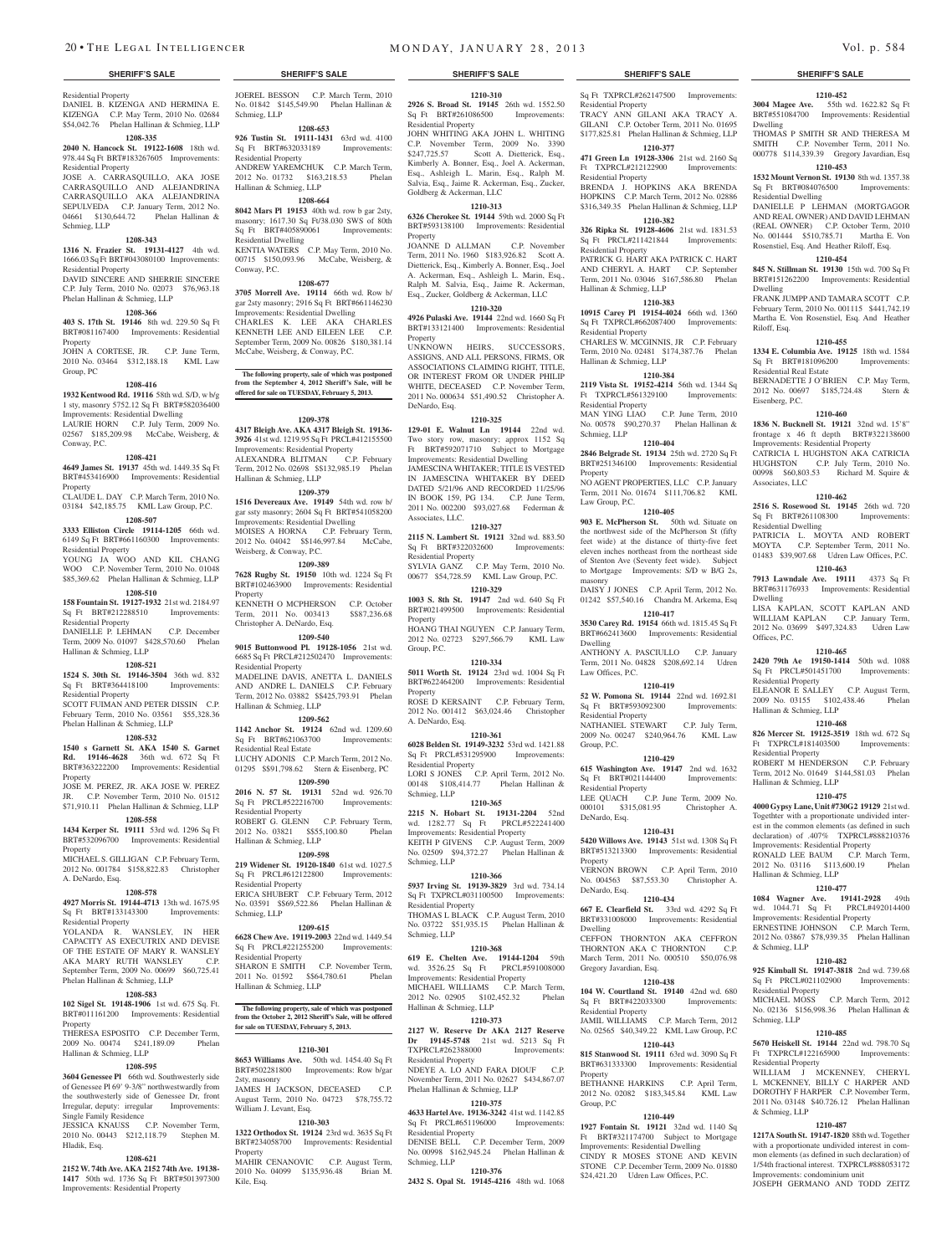C.P. January Term, 2011 No. 03519 \$96,313.63 Phelan Hallinan & Schmieg, LLP

#### **1210-489**

**422 McClellan St. 19148-1817** 1st wd. 762.45 Sq Ft PRCL#011397000 Improvements: Residential Property

STEPHEN PETTIWAY C.P. March Term, 2012 No. 02619 \$95,694.22 Phelan Hallinan & Schmieg, LLP

#### **1210-491**

**902 Emily St. 19148-2304** 39th wd. 768 Sq Ft TXPRCL#393288700 Improvements: Residential Property

AZHAR JAMAL C.P. March Term, 2012 No. 02606 \$75,603.14 Phelan Hallinan & Schmieg, LLP

# **1210-492**

Schmieg, LLP

**227 Delmar St. 19128-4502** 21st wd. 1591 Sq Ft TXPRCL#212296050 Improvements: Residential Property MATTHEW K WATTS AND THOMAS D GRYSKIEWICZ C.P. April Term, 2012 No. 02287 \$315,316.36 Phelan Hallinan &

# **1210-500**

**2623 Germantown Ave. 19133** 37th wd. 1762.17 Sq Ft BRT#882922226 Subject to Mortgage Improvements: Commercial Property DONG YEUL LEE C.P. March Term, 2012 No. 03643 \$83,815.27 Rachel C Heinrich, Esq.

#### **1210-503**

**2244 Seybert St. 19128** 29th wd. 870 Sq Ft OPA#291057200 Subject to Mortgage Improvements: Residential Property JAMES JOHNSON C.P. December Term,

2011 No. 01607 \$436,694.59 Brett A. Solomon, Esq. And Michael C. Mazack, Esq. **1210-505**

**1019 Tomlinson Rd. 19116** 58th wd. 7200 Sq Ft BRT#582204100 Residential Dwelling KHITAM MOHAMAD (MORTGAGOR) AND

MURSHED HAJ (REAL OWNER) C.P. October Term, 2010 No. 002137 \$256,004.19 Martha E. Von Rosenstiel, Esq.

### **1210-517**

**3765 S. Hereford Ln 19114** 65th wd. 1260 Sq Ft BRT#661271700 Improvements: Residential Dwelling

ORLANDO RIVERA AND MARILYN RODRIGUEZ C.P. August Term, 2011 No. 01125 \$93,133.98 Udren Law Offices, P.C.

# **1210-519**

**6816 Finch Pl 19142** 40th wd. All that certain lot or piece of ground. Situate in the 40th Ward of the City of Philadelphia, described according to a survey and Plan of Properties made for New Eastwick Corporation by Maurice H. Goldich, Surveyor and Regulator of the 10th District, dated 05/10/1963 to wit: Beginning at a point on the Southeasterly side of Finch Place (50 feet wide) measured South 49 degrees 27 minutes 30 seconds West along the Southeasterly side of Finch Place, the distance of One hundred ninetyfive and eight hundred eighty one-thousandths feet from the Southwesterly side of 68th Street (64 feet wide). Containing in front of or breadth Southwestwardly along the said Southeasterly side of Finch Place Eighteen and fourty onethousandths feet and extending of that width in length or depth Southeastwardly between parallel lines at right angles to said Finch Place 90 feet. The Northeasterly and Southwesterly lines passing through party walls between Northeast and Southwest.

BOBBIE GIVENS C.P. September Term, 2011 No. 01969 \$116,232.72 Anthony R. Distasio, Esquire, Linton, Distasio & Edwards, P.C.

#### **1210-520**

**125 E. Louen St. 19120** 42nd wd. All that certain lot or piece of ground. Situate on the north side of Louden Street, at the distance of 252 ft westward from the west side of "A" Street in the 42nd Ward of the City of Philadelphia. Containing in front or breadth on said Louden Street, 18 feet and extending of that width in length or depth Northward between parallel lines at right angles with said Louden Street, 112 feet, 6 inches.

WILLIAM WALKER, JR. C.P. September Term, 2011 No. 03754 \$68,016.47 Anthony R. Distasio, Esquire, Linton, Distasio & Edwards, P.C.

#### **1210-522**

#### **217 Grape St. 19128-4928** 21st wd. 1336.79 Sq Ft PRCL#211113200 Improvements: Residential Property

MAUREEN COSSEY C.P. August Term, 2010 No. 01481 \$158,343.14 Phelan Hallinan & Schmieg, LLP

#### **1210-526**

**13070 Townsend Rd., Unit #E3 19154-1001**  66th wd. PRCL#888660151 Improvements: Condominium

JASON BRABAZON AND NICOLE CARMAN-BRABAZON C.P. March Term, 2012 No. 02141 \$70,785.23 Phelan Hallinan & Schmieg, LLP

**1516 East Duval St. 19138-1104** 10th wd. 2250 Sq Ft PRCL#102286200 Improvements: Residential Property TAMARA A. ROSS AKA TAMARA A. ROSS-GRANT AND BILLY L. GRANT AKA BILLY GRANT C.P. December Term, 2008 No. 01129 \$228,494.15 Phelan Hallinan & Schmieg, LLP

#### **1210-531**

**8705 Autumn Rd. 19115-4806** 63rd wd. 6600 Sq Ft PRCL#632320100 Improvements: Residential Property MARIA M. CASTRILLONAND GUILLERMO

ESCOBAR C.P. December Term, 2009 No. 00238 \$376,780.97 Phelan Hallinan & Schmieg, LLP **1210-535**

**2614 S. 70th St. 19142-1703** 40th wd. 1157.28 Sq Ft PRCL#406141200 Improvements: Residential Property JAMES B KUGBEH C.P. April Term, 2012 No. 00147 \$61,672.81 Phelan Hallinan & Schmieg, LLP

#### **1210-549**

**1515 Arrott St. 19124** 1512 Sq Ft OPA#232141300 Improvements: residential ELENA SKYLAR, 19 CARMELITA DR, RICHBORO PA 18954 C.P. September Term, 2011 No. 01503 \$40,985.75 Dana S. Plon, Esq. **1210-551**

**469 East Pleasant St. 19119** 22nd wd. Row b/ gar, 2sty, masonry; 1406 Sq Ft BRT#222078800 Improvements: Residential Dwelling FILBERT FRANCOIS C.P. February Term, 2009 No. 02202 \$144,295.97 McCabe,

# Weisberg, & Conway, P.C.

**1210-554 314 Dickinson St. 19147** 1st wd. Row 3 sty masonry; 6760 Sq Ft BRT#011264700 Improvements: Residential Dwelling JANINE WISNIEWSKI AKA JANINE WISHIEWSKI AND FRANK J. GALLO AKA FRANK JOSEPH GALLO, SR. C.P. September Term, 2011 No. 02101 \$560,544.84 McCabe, Weisberg, & Conway, P.C.

# **1210-560**

**725 East Rittenhouse St. 19144** 22nd wd. Row b/gar 2sty, masonry; 2971.2 Sq Ft BRT#591129200 Improvements: Residential Dwelling SCHAFFER, EXECUTRIX

OF THE ESTATE OF IDELLA KITCHEN, DECEASED MORTGAGOR AND REAL OWNER AND MARY E LEE C.P. January Term, 2012 No. 00670 \$89,885.65 McCabe, Weisberg, & Conway, P.C.

#### **1210-580**

**4436 Strahle St.** 41st wd. Beginning at a point on the southwesterly side of Strahle Street (60 feet wide) measured north 42 degrees 06 minutes 35 seconds west along the said southwesterly side of Strahle Street, the distance of 296 feet 10-1/2 inches from the Northwesterly side of Jackson Street (60 feet wide); thence extending South 47 degrees 53 minutes 25 seconds West crossing an existing 15 feet wide driveway which extends Northwestwardly from said Jackson Street and connects with another existing 15 feet wide driveway which extends Northeastwardly to said Strahle, the distance of 102 feet 9-1/2 inches to a point; thence North 42 degrees 19 minutes 52 seconds West 16 feet 0-1/2 inches to a point; thence North 47 degrees 53 minutes 25 seconds East, recrossing said first mentioned existing 15 feet wide driveway 102 feet 10-1/4 inches to a point on the said Southwesterly side of Strahle Street 16 feet 0-1/2 inches to a point, being the first mentioned point an place of beginning. The Southeasterly and Northwesterly line passing through the center of party walls between the said premises and the premises adjoining on the Southeast and Northwest. BRT#652058600 Subject to Mortgage Improvements: Apt 2-4 units, 2sty, masonry

PROPERTY OF SELICIA M. RUSSO C.P. June Term, 2011 No. 00554 \$130,003.48 Patrick J. Wesner, Esq.

#### **1210-581**

**2451 East Letterly St.** 31st wd. Row 2 sty, masonry; Situate on the northerly side of Letterly Street at the distance of 351 feet eastwardly from the easterly side of Cedar Street in the 31st Ward of the City of Philadelphia. Containing in front or breadth on the said Letterly Street 14 feet and extending in length or depth Northwardly of that width at right angles to the said Letterly Street 60 feet 3 inches to a 5 feet wide alley. BRT#313242300 Subject to Mortgage PROPERTY OF MARK CHRISTOPHER

GORMAN C.P. October Term, 2011 No. 02864 \$142,127.59 Patrick J. Wesner, Esq.

# **1210-583**

**6420 Garman St.** 40th wd. Row b/gar, 2sty, masonry; Situate on the southeasterly side of Garmon St at the distance of One hundred sixty feet (160 ft) southwesterly from the southwesterly side of 64th Street in the 40th Ward of

#### **SHERIFF'S SALE SHERIFF'S SALE SHERIFF'S SALE SHERIFF'S SALE SHERIFF'S SALE**

the city of Philadelphia. Containing in front or breadth on the said garmon street sixteen feet (16 feet) and extending of that width in length or depth southeastwardly between parallel lines at right angles to the said garmon street seventy feet (70 feet) to the center of a certain twelve feet (12 feet) wide driveway extending northeastwardly and southwestwardly from 64th street to 65th street. BRT#406265100 Subject to Mortgage

PROPERTY OF DOLORES FAHY AND JOSEPH P FAHY JR C.P. October Term, 2011 No. 00339 \$105,376.02 Patrick J. Wesner, Esq.

#### **1210-584**

**1252 South 22nd St. AKA 1252 S. 22nd St.**  36th wd.(formerly 26th) Row 2 sty masonry; Situate on the west side of 22nd St commencing at the distance of 64 feet southward from the south side of Latona St in the 36th Ward of the City of Philadelphia (formerly 26th Ward). Containing in front or breadth on the said 22nd St 16 feet and extending of that width in length or depth westward between parallel lines at right angles with the said 22nd Street 74 feet to a certain 4 feet wide alley which extends Northward and Southward from said Latona Street to Titan Street. Being Lot 399, Block 179. Together as to respects to premises "HHH" with the free and common use, right, liberty and privilege of the aforesaid alleys as and for a passageway and watercourse at all times hereafter, forever. BRT#361327300 Subject to Mortgage PRISCILLA HOPE AKA PRISCILLA DOWNING C.P. December Term, 2011 No. 00916 \$24,173.43 Patrick J. Wesner, Esq.

#### **1210-586**

**119 Fern St.** 61st wd. All that certain lot or piece of ground with buildings and improvements thereon erected, described according to a survey and plan thereof made on the 14th day of December 1937, by Joseph F. Delany, Esquire, Surveyor and Regulator of the 5th Survey District as follows to wit: Beginning at a point on the Northeasterly side of Fern Street (40 feet wide) at the distance of 176 feet 1 inch Southeastwardly from the Southeasterly side of Mascher Street (60 feet wide) in the 61st Ward of the City of Philadelphia. Containing in front or breadth on the said Fern Street 18 feet and extending of that width in length or depth Northeastwardly between parallel lines at right angles to the said Fern Street 65 feet to the center of a certain 12 feet wide driveway which extends Northwestwardly into a certain 4 feet wide alley which said alley extends from Fern Street to Spencer Street and Southeastwardly into Front Street. BRT#612211400 Subject to Mortgage Improvements: Row b/gar, 2sty,

masonry PROPERTY OF LATOYA A. LEWIS AKA LATOYA A LEWIS C.P. June Term, 2010 No. 01058 \$92,202.11 Patrick J. Wesner, Esq.

# **1210-587**

**8005 Large St.** 56th wd. All that certain lot or piece of ground with the buildings and improvements thereon erected, situate in the 56th Ward of the City of Philadelphia and described according to an "AS Built" plan, Drawing No. 95007-03 made for Borys L. Pawluk by VPH Associates, Land Surveyors, dated 2/9/1998, as follows, to wit: Beginning at a point on the Southeasterly side of Large Street (70 feet wide), said point also being a point in the bed of a driveway between the premises described herein and the premises adjoining on the Southwest, said point being measured North 37 degrees 40 minutes 53 seconds East along the said side of Large Street, the distance of 74 feet 8-3/4 inches from a point of intersection formed the said side of Large Street and the Northeasterly side of Rhawn Street (70 feet wide), thence extending North 37 degrees 40 minutes 53 seconds East along the said side of Large Street, the distance of 61 feet 3-1/4 inches to a point, thence extending South 37 degrees 40 minutes 53 seconds West, the distance of 61 feet 3-1/4 inches to a point, thence extending North 52 degrees 19 minutes 07 seconds West partly through the bed of the aforesaid driveway, the distance of 100 feet to a point of the Southeasterly side of Large Street (70 feet wide), said point being the first mentioned point and place of beginning. Being Lot A as shown on said Plan BRT#562438400 Subject to Mortgage Improvements: det w/det gar 2 sty, mason TONYA L. STROUD C.P. August Term,

2010 No. 01985 \$279,704.97 Patrick J. Wesner, Esq.

#### **1210-591**

**2079 Kingston St.** 45th wd. Situate in the northeast side of Kingston Street at the distance of 236 feet 5-7/8 inches southeastward from the southeast side of Frankford Ave in the 45th ward of the City of Philadelphia. Containing in front or breadth, on said Kingston Street 15 feet extending of that width in length or depth Northeastward between parallel lines at right angles to the said Kingston St 71 feet, 5-3/8inches to a certain 4 feet wide alley, which extends eastward into Amber St and Westward communicating with to other alleys one which is 3 feet 3 inches wide and extends Northward

into Venango St the other 3 feet, 4 inches wide and extends Southward into Kingston St. BRT#452141700 Subject to Mortgage Improvements: Row 2 sty, masonry CHRISTINE SMALL FKA CHRISTINE MAJOR AKA CHRISTINE MAJOR FKA CHRISTINE SMALL C.P. October Term, 2011 No. 01976 \$75,615.65 Patrick J. Wesner, Esq.

#### **1210-592**

**1244 E. Colona St.** 18th wd. Beginning at a point of interesection said point formed by the intersection of the northeasterly side of Susquehanna Avenue (50 feet wide) and the southeasterly side of Thompson Street (50 feet wide), thence extending from said point of beginning, North 67 degrees, 29 minutes, 38 seconds East along the Southeasterly side of said Thompson St, the distance of 108.083 feet to a point at the intersection of the Southeasterly side of said thompson St and the Southwersterly side of Colona St (15 feet wide); thence extending South 20 degrees, 50 minutes, 22 seconds East along the Southwesterly side of said Colona St, the distance of 36.000 feet to a point ; thence extending South 67 degrees, 29 minutes, 38 seconds West, the distance of 46.000 feet to a point; thence extending North 20 degrees, 50 minutes, 22 seconds West, the distance of 18.000 feet to a point ; thence extending South 67 degrees, 29 minutes, 38 seconds West the distance of 62.083 feet to a point on the Northeasterly side of said Susquehanna Ave; thence extending north 20 degrees, 50 minutes, 22 seconds West along the Northeasterly side of Susquehanna Ave, the distance of 18.000 feet to the first mentioned point and place of beginning. BRT#181254605 Subject to Mortgage Improvements: Det 2 sty, masonry<br>
MEHMET YILMAZ C.P. October Term,

MEHMET YILMAZ 2009 No. 02792 \$266,286.27 Patrick J. Wesner, Esq. **1210-594**

**5260 E. Roosevelt Blvd. AKA 5260 Roosevelt Blvd.** 35th wd. Situate on the northwest side of Roosevelt Blvd at the distance of 464 feet 7-1/8 inches northeast from the northeast side of Pratt St in the 35th Ward of the City of Philadelphia. Containing in front or breadth, on the said Roosevelt Boulevard, 15 feet 10 inches and extending of that width in length or depth Northwest between parallel lines at right angles to the said Roosevelt Boulevard, 100 feet to a certain 16 feet wide driveway which extends Northeast into Bridge Street and Southwest into the said Pratt Street. BRT#351032000 Subject to Mortgage Improvements: Row b/gar, 2sty, masonry

MARIE LAPORTE C.P. December Term, 2011 No. 02373 \$99,561.57 Patrick J. Wesner, Esq.

#### **1210-595**

**4232 Chippendale St.** 65th wd. Beginning at a point on the southwesterly side of the Chippendale Ave (forty feet wide) at the distance of two hundred seventy-three feet six inches southeastwardly from the southeasterly side of Erdrick St (fifty feet wide). Containing in front of breadth on said Chippendale Ave sixteen feet four and one-half inches and extending of that width in length or depth southwestwardly between parallel lines at right angles to said Chippendale Avene sixty feet to the middle of a certain fifteen feet wide driveway, which extends northwestwardly into Erdrick St and southeastwardly into Walker St. BRT#651119700 Subject to Mortgage Improvements: Row b/ gar, 2sty, masonry EDGAR H HARWOOD, II AND MICHELE L HARWOOD C.P. December Term, 2011 No. 02887 \$114,981.06 Patrick J. Wesner, Esq.

**1210-597**

**908 S. 60th St.** 3rd wd. (formerly part of the 46th) Situate on the westerly side of 60th St at the distance of 63 ft southwardly from the southerly side of Carpenter St in the 3rd (formerly part of the 46th) Ward of the city of Philadelphia. Containing in front or breadth on the said 60th St 15 ft 8 inches and extending of that width in length or depth westwardly between parallel lines at right angles to the said 60th St one hundred feet to a certain 3 feet wide alley running northwardly and southwardly from the said Carpenter Street to Washington Avenue BRT#033210300 Subject to Mortgage Improvements: row 2 sty masonry<br>VALARIE SMITH C.P. Nover C.P. November Term,

2010 No. 03581 \$100,160.89 Patrick J. Wesner, Esq.

#### **1210-598**

**5760 Colgate St.** 35th wd. Situate on the northwesterly side of Colgate St at the distance of one hundred eighty-three feet six and seveneighths inches northeastward from the northeasterly side of Sentner St in the 35th Ward of the City of Philadelphia. Containing in front or breadth on the said Colgate St, fifteen feet one

inch and extending of that width in length or depth northwestwardly between parallel lines at right anlges to the said Colgate St, eighty feet, including the rear end thereof of a certain proposed ten feet wide driveway extending from Sentner St to Cheltenham Ave. BRT#35139900 Subject to Mortgage Improvements: row b/gar 2sty masonry EARL CARTER C.P. April Term, 2009 No.

01026 \$103,453.03 Patrick J. Wesner, Esq. **1210-608**

**1212 East Susquehanna Ave. 19125** 18th wd. Ro2 sty frame; 4995 Sq Ft BRT#181237500 Improvements: Residential Dwelling

CHRISTIE MOORE C.P. May Term, 2009 No. 00672 \$324,918.32 McCabe, Weisberg, & Conway, P.C.

#### **1210-613**

**1243 East Oxford St. 19125** 18th wd. Row 2sty, masonry; 1905 Sq Ft BRT#181082900 Improvements: Residential Dwelling

MICAHEL P DIXON AND UNITED STATES OF AMERICA C/O UNITED STATES ATTORNEY FOR THE EASTERN DISTRICT OF PENNSYLVANIA C.P. March Term, 2012 No. 00187 \$180,561.64 McCabe, Weisberg, & Conway, P.C.

#### **1210-615**

**1129 South 55th St. 19143** 51st wd. Row conv/ apt 2sty, masonry; 2400 Sq Ft BRT#513131700 Improvements: Residential Dwelling

CATHRYN E ANYUMBA C.P. March Term, 2012 No. 00570 \$62,176.70 McCabe, Weisberg, & Conway, P.C.

**549 North 64th St. 19151** 34th wd. Row 2sty, masonry; 2600.71 Sq Ft BRT#343077100 Improvements: Residential Dwelling MARIAN J. LANCASTER C.P. October Term, 2011 No. 00741 \$98,308.07 McCabe,

**1210-623 572 Hermitage St. 19128** 21st wd. 1334 Sq Ft BRT#213290200 Improvements: Residential

JAMES V. ELWELL AND LAUREN ELWELL C.P. March Term, 2012 No. 002562 \$78268.51

**1210-625 638-672 N. 31st St.; 1300-1340 Fairmount Ave.; 1381-1385 Ridge Ave.; 1363-1377 Ridge Ave.; 1306-1326 Melon St. 19130** 14th wd.

LORRAINE LAND, LP CP March Term 2012 No. 004052 \$10,547,481.01 David R.

**The following property, sale of which was postponed from the November 13, 2012 Sheriff's Sale, will be offered for sale on TUESDAY, February 5, 2013.**

**1211-304 2848 South Simpson Street 19142-3320**  40th wd. 1527.60 Sq Ft PRCL#406001282 Improvements: Residential Property LOAN DOAN C.P. April Term, 2012 No. 00765 \$123,680.13 Phelan Hallinan &

**1211-313 6931 Ardleigh Street 19119-1315** 22nd wd. 3255.25 Sq Ft PRCL#222249000 Improvements: Residential Property DAWN MILLS C.P. May Term, 2012 No. 00778 \$195,651.28 Phelan Hallinan &

**1211-319 3419 North Hope Street AKA 3419 Hope Street 19140-4616** 7th wd. 800 Sq Ft PRCL#072015700 Improvements: Residential

JOSE A. DOMENECH C.P. August Term, 2011 No. 01951 \$36,652.78 Phelan Hallinan

**1211-327 2130 South Street 19146** 30th wd. 1200 Sq Ft BRT#302001900 Improvements: Residential

JOSEPH C. DEPIANO AND JOSEPH J. DEPIANO C.P. April Term, 2010 No. 02078 \$132,609.60 Udren Law Offices, P.C. **1211-347 6516 Dorcas Street 19111** 53rd wd. 2653.56 Sq Ft BRT#531201600 Improvements:

LUZ CONCEPCION C.P. January Term, 2012 No. 02335 \$163,847.83 KML Law

**1211-356 10848 Modena Drive 19154** 66th wd. 2486.55<br>
Sq Ft OPA#662054800 Improvements:

PATRICK J. RICCA AND KIMBERLY A. RICCA AKA KIMBERLY A. WAGNER C.P. February Term, 2012 No. 00455 \$84,169.75

**1211-363 3511 North 22nd Street 19140** 38th wd.

#### **1210-622**

Weisberg, & Conway, P.C.

Christopher A. DeNardo, Esq.

Property

165041 Sq Ft

Augustin, Esq.

Schmieg, LLP

Schmieg, LLP

& Schmieg, LLP

Residential Property

Sq Ft OPA#662054800 Residential Dwelling

Mitchell B. Klein, Esq.

Group, P.C.

Property

Dwelling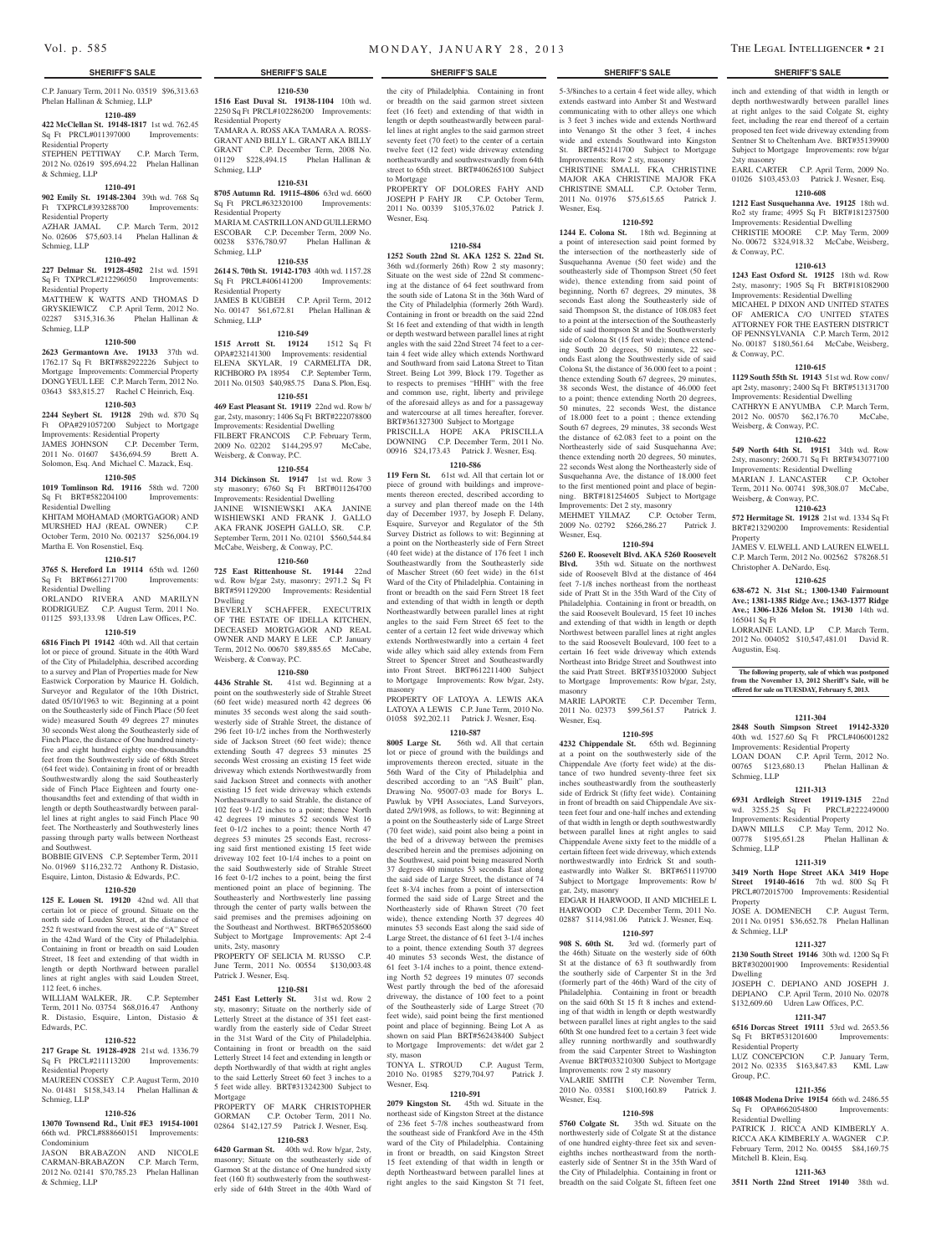2925 Sq Ft BRT#112307100 Improvements: Residential Property SHALIMAR BLAKELY C.P. March Term, 2010 No. 00870 \$89,402.55 KML Law Group, P.C.

#### **1211-377**

**4221 Marple Street 19136** 65th wd. 979.80 Sq Ft BRT#651104400 Improvements: Residential Property

KIMBERLY A. PIERRON C.P. February Term, 2012 No. 03825 \$49,835.05 KML Law Group, P.C.

#### **1211-378**

**4642 Greene Street 19144** 12th wd. 2412.58 Sq Ft BRT#123158700 Improvements: Residential Property ANTHONY ROSS C.P. January Term, 2012

# No. 01107 \$236,633.68 KML Law Group, P.C. **1211-382**

**6621 Leeds Street 19151** 34th wd. 907.50 Sq Ft BRT#344036000 Residential Property ERIC HARRISON C.P. January Term, 2012

No. 00740 \$104,545.87 KML Law Group, P.C. **1211-385**

#### **1902 East Firth Street 19125** 31st wd. 618 Sq Ft BRT#314044200

Residential Property VIVIAN D. DOELUE AND JATINDER

SINGH C.P. February Term, 2012 No. 04075 \$141,288.35 KML Law Group, P.C. **1211-403**

# **6731 North Sydenham Street 19126** 10th

wd. (formerly part of the 50th) 1490 Sq Ft BRT#101022400 Improvements: Residential Property

LEMUEL SCOTT COLTER C.P. January Term, 2012 No. 04569 \$149,336.62 KML Law Group, P.C.

### **1211-404**

**1429 Rosalie Street 19149** 62nd wd. (formerly part of the 55th) 1521.39 Sq Ft BRT#621095200 Improvements: Residential Property JAWUAN D. BRUNSON C.P. August Term, 2005 No. 00503 \$72,089.29 KML Law Group, P.C.

#### **1211-407**

**5636 Pentridge Street 19143** 51st wd. 1040

Sq Ft BRT#513237100 Improvements: Residential Property TIFFINE NORMAN C.P. January Term,

2012 No. 04591 \$101,929.62 KML Law Group, P.C.

#### **1211-414**

**1764 South 65th Street** 40th wd. 1379 Sq Ft BRT#403002300 Improvements: Residential Property

BRIAN C. AUSTIN C.P. July Term, 2011 No. 02262 \$79,849.11 Pressman & Doyle, LLC

#### **1211-415 1764 S. 65th St. 19146** 3rd Wd. 1,320 sq. ft.

Property

BRT#403002300 Improvements: Residential Residential Property

BRIAN C. AUSTIN, C.P. July Term, 2011 No. 02262 \$79,849.11 Michael S. Bloom, Esq. **1211-421**

**5246 N. 2nd Street 19120** 42nd wd. Land area 3500 Sq Ft, improvement area 1200 Sq Ft BRT#422411400 Improvements: Residential Real Estate - Single Family Dwelling BRIAN E. WALKER C.P. May Term, 2011 No. 01380 \$95,553.59 Robert J. Wilson,

# Esq., Wilson Law Firm **1211-427**

**527 Penny Lane, Unit C5-3 19111** Res Condo 3101 Sq Ft BRT#888630202 Subject to Mortgage Improvements: Residential Dwelling KATHLEEN CHUNG AKA KATHLEEN BANGWHAN CHUNG AND EUGENE E CHUNG C.P. November Term, 2010 No. 03349 \$110,803.61 Federman & Associates, LLC

#### **1211-432**

**7464 Rhoads Street 19151** 34th wd. 1626.90 Sq Ft BRT#343156200 Improvements: Residential Property

CARLA WATTS C.P. January Term, 2011 No. 02976 \$126,895.20 KML Law Group, P.C.

# **1211-435**

**6258 Jackson Street 19135** 55th wd. 1454.40 Sq Ft BRT#552460400 Improvements: Residential Property

JOSEPH N. PANTALONE AS DMINSTRATOR OF THE ESTATE OF KATHLEEN PANTALONE, DECEASED C.P. November Term, 2011 No. 00880 \$57,775.47 KML Law Group, P.C.

# **1211-443**

**7249 Souder Street 19149** 35th wd. 16'1/2" frontage x 93' depth OPA#542330600 Improvements: Residential Property DENNIS T. ANTHONY AKA DENNIS TIMOTHY ANTHONY C.P. December Term, 2011 No. 03328 \$92,604.12 Richard M. Squire & Associates, LLC

#### **1211-451**

**2635 Elbridge Street 19149** 35th wd. 2987.25 Sq Ft BRT#621301100 Improvements:

Residential Property CARLUS GRUNDY AND ANGELA S. HENDERSON C.P. January Term, 2010 No.

00789 \$195,511.23 KML Law Group, P.C. **1211-478**

#### **4300 Greenmount Road 19154-3708**  58th wd. 2212.50 Sq Ft PRCL#662456600 Improvements: Residential Property NANCY C. LODISE C.P. April Term, 2012 No. 03603 \$187,958.16 Phelan Hallinan & Schmieg, LLP

**1211-487 1242 Alcott Street 19149-3710** 35th wd. 1102.50 Sq Ft PRCL#352068600 Improvements: Residential Property ENOCH GEORGE BUTLER C.P. December Term, 2011 No. 01544 \$79,989.58 Phelan Hallinan & Schmieg, LLP

#### **1211-492**

**3901 Folsom Street 19104-1643** 24th<br>wd. 1046.09 Sq Ft PRCL#243060300 wd. 1046.09 Sq Ft Improvements: Residential Property HORACE L. SMITH AND JULIA M. SMITH C.P. May Term, 2010 No. 02525 \$45,846.58 Phelan Hallinan & Schmieg, LLP

#### **1211-495**

**648 East Lippincott Street 19134-2307**  33rd wd. 712.50 Sq Ft PRCL#331019300 Improvements: Residential Property ARACELY GARCIA AND ANGEL GARCIA C.P. December Term, 2009 No. 02088

# \$34,279.44 Phelan Hallinan & Schmieg, LLP

**1211-498 5003 Irving Street 19139-4112** 60th wd. 1230 Sq Ft PRCL#602087000 Improvements: Residential Property YVONNE O. BROWN AKA YVONNE

BOWLER C.P. March Term, 2012 No. 00758 \$72,368.33 Phelan Hallinan & Schmieg, LLP **1211-508**

**3323 Wellington Street 19149-1615** 55th wd. 1438.24 Sq Ft PRCL#551474500 Improvements: Residential Property BETTY NICHOLSON AKA BETTYANN NICHOLSON C.P. December Term, 2011 No. 01729 \$105,352.23 Phelan Hallinan & Schmieg, LLP

**1211-511**

**1926 North Patton Street 19121-1719**  32nd wd. 679.68 Sq Ft PRCL#323310000 Improvements: Residential Property UNKNOWN HEIRS, SUCCESSORS, ASSIGNS, AND ALL PERSONS, FIRMS, OR ASSOCIATIONS CLAIMING RIGHT, TITLE OR INTEREST FROM OR UNDER ERVIN TOLAND, DECEASED C.P. December Term, 2011 No. 02846 \$33,757.66 Phelan Hallinan & Schmieg, LLP

#### **1211-512**

**1806 Titan Street 19146-2927** 36th wd. 832 Sq Ft TXPRCL#361096600 Improvements: PERRY M. JACKSON C.P. April Term, 2012

No. 04287 \$177,106.26 Phelan Hallinan & Schmieg, LLP **1211-513**

**7627 Woodcrest Avenue 19151-2703** 34th wd. 1422.61 Sq Ft PRCL#343195100 Improvements: Residential Property HOWARD W. TUCKER C.P. April Term, 2010 No. 04373 \$47,652.77 Phelan Hallinan & Schmieg, LLP

**7104 Woolston Avenue 19138-2034** 10th wd. 1721.35 Sq Ft PRCL#102409300 Improvements: Residential Property HAYAT SAYED AND TYRELL AUSTIN C.P. December Term, 2011 No. 01124 \$86,662.43 Phelan Hallinan & Schmieg, LLP

**1211-516**

### **1211-520**

**516 E. Luray Street 19120-4504** 42nd wd. 1037.40 Sq Ft PRCL#421037100 Improvements: Residential Property FLORINA MATTHEWS-KONCE AKA FLORINA MATTHEWS AND JEFFREY KONCE C.P. April Term, 2012 No. 02917 \$89,286.83 Phelan Hallinan & Schmieg, LLP

**1211-523**

**2211 North 52nd Street 19131** 53rd wd. 11250 Sq Ft PRCL#521298300 Improvements: Residential Property UNKNOWN HEIRS, SUCCESSORS, ASSIGNS, AND ALL PERSONS, FIRMS, OR ASSOCIATIONS CLAIMING RIGHT, TITLE OR INTEREST FROM OR UNDER JAMES BERTRAND, DECEASED ET AL C.P. July Term, 2009 No. 02028 \$195,744.77 Phelan Hallinan & Schmieg, LLP

#### **1211-525**

**1337 Wells Street 19111-4921** 53rd wd. 1170 Sq Ft PRCL#532020900 Improvements: Residential Property MIKHAIL KHALAPOV C.P. August Term,

2011 No. 00977 \$134,460.34 Phelan Hallinan & Schmieg, LLP

# 22 • THE LEGAL INTELLIGENCER MONDAY, JANUARY 28, 2013 Vol. p. 586

**1211-668**

**19119** 22nd wd. 80 ft x 15 ft (1200 total Sq Ft) BRT#222017900 Improvements: Row 2

SWEET HOME REAL ESTATE, LLC. C.P. May Term, 2012 No. 02308 \$83,184.19 Janet

**1211-683 6018 Latona St** 46th wd. Situate on the southerly side of Latona Street at the distance of One hundred and thirty-four feet nine inches westwardly from the westerly side of Sixtieth Street. Subject to Mortgage Improvements: row 2 sty masonry WAYNE BISHOP C.P. April Term, 2012 No. 03271 \$104,599.32 Chandra M. Arkema, Esq. **1211-684 6834 Roosevelt Boulevard 19149** 54th wd. 1773.69 Sq Ft BRT#542514200 Improvements: Residential Property WAYNE BLASSINGAME AND ANNETTE BLASSINGAME C.P. June Term, 2008 No. 3841 \$116,092.08 Scott A. Dietterick, Esq.,

**1211-701 4801 Woodland Ave. 19143** 27th wd. 2871 Sq Ft BRT#273143900 Improvements:

KENNETH HANKINS AND SHARIF HANKINS C.P. March Term, 2012 No. 00671 \$225,212.65 KML Law Group, P.C. **1211-703 5416 West Berks Street 19131** 52nd wd. 1662.15 Sq Ft BRT#522039100 Improvements:

MALIKA S. WILLIAMS C.P. January Term, 2012 No. 03745 \$78,847.60 KML Law

**1211-706 2728 Pierce St 19145** 36th wd. 757.50 Sq Ft BRT#364260500 Improvements: Residential

MELISSA M HASTINGS C.P. June Term, 2012 No. 00510 \$70,269.14 KML Law

**1211-708 1852 Meribrook Rd 19151** 34th wd. Row b/ gar 2sty masonry; 3610 Sq Ft BRT#343370700 Improvements: Residential Dwelling CHARLES JACKSON, JR. C.P. September Term, 2011 No. 00565 \$136,693.86 McCabe,

**1211-723 3463 Princeton Avenue 19149** 55th wd. 1554.30 Sq Ft BRT#138N150410 Improvements:

MARIAN C. MENOW C.P. May Term, 2010 No. 02021 \$181,977.68 Udren Law Offices,

**1211-731 1715 South 6th Street 19148** 1st wd. 1470<br> **Sq** Ft BRT#011461900 Improvements:

ROBERT C. MUSE, JR. AND LAVONDAH L. MUSE C.P. March 2012 No. 001270 \$106,215.75 Christopher A. DeNardo, Esq. **1211-733 762 E. Madison Street 19134** 33rd wd. 465x50 BRT#331066600 Improvements: Residential

ANGEL L. RIVERA. TITLE TO SAID PREMISES IS VESTED IN ANGEL L. RIVERA BY DEED FROM CHRISTIAN AND KATHLEEN WESTBERRY, DATED FEBRUARY 9, 1996 AND RECORDED MAY 16, 1996 IN THE OFFICE OF THE RECORDER OF DEEDS IN AND FOR PHILADELPHIA COUNTY IN DEED BOOK VCS 1138, PAGE 4. C.P. November Term, 2011 No. 00312

\$48,573.42 Martin S. Weisberg, Esq. **1211-750 3901-3903 Kensington Avenue Premises "A & B" 19134** All That certain tract, piece or parcel of land, situate in the City of Philadelphia, County of Philadelphia and Commonwealth of Pennsylvania BRT#882932030 Improvements: JANET M DUNPHY AND MICHAEL B DUNPHY, JR. C.P. April Term, 2010 No. 01278 **The following property, sale of which was postponed from the December 4, 2012 Sheriff's Sale, will be offered for sale on TUESDAY, February 5, 2013.**

**1212-301 5961 Kemble Avenue 19138-2933** 49th wd. 975 Sq Ft TXPRCL#172324400 Improvements:

RITTA MORGAN C.P. March Term, 2008 No. 00198 \$73,823.40 Phelan Hallinan &

**1212-302 340 North 61st Street 19139-1107** 34th wd. 1057.50 Sq Ft TXPRCL#341147900 Improvements: Residential Property DENISE F. CLARK C.P. March Term, 2012 No. 00206 \$18,713.47 Phelan Hallinan &

Residential Property

Schmieg, LLP

Schmieg, LLP

sty masonry

L. Gold, Esq.

Kimberly A. Bonner, Esq.

Residential Property

Residential Property

Group, P.C.

**Property** 

Group, P.C.

Weisberg, & Conway, P.C.

Sq Ft BRT#011461900 Residential Property

Residential Dwelling

P.C.

Property

**236 Dorset Street AKA 236 E. Dorset Street 4571 G Street 19120-4633** 42nd wd. 1125

Residential Property

Residential Property

Residential Property

Hallinan & Schmieg, LLP

Schmieg, LLP

Schmieg, LLP

Schmieg, LLP

Residential Property

Schmieg, LLP

& Schmieg, LLP

Hallinan & Schmieg, LLP

Hallinan & Schmieg, LLP

Residential Property

Residential Property

Hallinan & Schmieg, LLP

Improvements: Residential Property ALONDA BLEVINS PALMER AKA ALONDA BLEVINS, IN HER CAPACITY AS ADMINSTRATRIX CTA AND DEVISEE OF THE ESTATE OF ELIZABETH C. COLEMAN C.P. December Term, 2011 No. 02315 \$72,567.75 Phelan Hallinan & Schmieg, LLP

Schmieg, LLP

Hallinan & Schmieg, LLP

Phelan Hallinan & Schmieg, LLP

Schmieg, LLP

**1212-303** Sq Ft TXPRCL#421606200 Improvements:

GARY HOLMES C.P. July Term, 2007 No. 04409 \$75,991.68 Phelan Hallinan &

**1212-304 7023 Ogontz Avenue 19138** 10th wd. 1600 Sq Ft TXPRCL#101217000 Improvements:

WALTER BUTLER C.P. April Term, 2008 No. 04507 \$74,143.47 Phelan Hallinan &

**1212-305 895 North Fallon Street 19139** 44th wd. 2346 Sq Ft TXPRCL#442199822 Improvements:

DWAYNE REESE C.P. April Term, 2011 No. 02256 \$53,614.92 Phelan Hallinan &

**1212-306 1319 Narragansett Street 19138-1911** 59th wd. 1106.30 Sq Ft TXPRCL#591149200 Improvements: Residential Property

SANDRA L. DOWLING C.P. November Term, 2009 No. 00881 \$44,700.02 Phelan

**1212-307 3021 South 70th Street 19142-2531** 40th wd. 1728.96 Sq Ft TXPRCL#406628600 Improvements: Residential Property MONA LISA HAMILTONAND ROSEMARIE HAMILTON C.P. October Term, 2011 No. 03843 \$158,835.19 Phelan Hallinan &

**1212-309 3187 Tulip Street 19134-3807** 25th wd. 772.24 Sq Ft TXPRCL#252364300 Improvements:

ANIBAL CRUZ SANTIAGO C.P. August Term, 2010 No. 02606 \$49,416.22 Phelan

**1212-312 1238 Longshore Avenue 19111-4533** 53rd wd. 5625 Sq Ft TXPRCL#532173300 Improvements: Residential Property SAI CHIANG AND NIM IAN KUONG C.P. June Term, 2012 No. 00748 \$201,910.23

**1212-313 8441 Cedarbrook Avenue 19150-1001** 50th wd. 1584.59 Sq Ft TXPRCL#501264800 Improvements: Residential Property KYLE E. SPAULDING C.P. May Term, 2012 No. 01647 \$126,767.86 Phelan Hallinan &

**1212-314 5705 Wyndale Avenue 19131-2226** 52nd wd. 2113.99 Sq Ft TXPRCL#522135400 Improvements: Residential Property RODERICK L. FOXWORTH C.P. July Term, 2008 No. 03298 \$93,473.95 Phelan Hallinan

**1212-315 3742 South Hereford Lane 19114-1911**  66th wd. 1818 Sq Ft TXPRCL#661267900 Improvements: Residential Property RICHARD L. STRUBLE AKA RICAHRD L. STUBLE, JR. AND DENISE M. STRUBLE AKA DENISE M. MCLAUGHLIN C.P. June Term, 2008 No. 00777 \$138,198.89 Phelan

**1212-316 5800 North 15th Street 19141-2537** 17th wd. 1344 Sq Ft PRCL#172066400 Improvements:

BERNICE SAMUELS C.P. February Term, 2012 No. 03692 \$117,998.33 Phelan

**1212-319 309 Daly Street 19148-3306** 39th wd. 812 Sq Ft TXPRCL#392139900 Improvements:

PATRICIA ZYSK FKA PATRICIA WEIHE AND SHAUN ZYSK C.P. July Term, 2010 No. 01458 \$144,383.09 Phelan Hallinan &

**1212-321 3729 Westhampton Avenue AKA 3729 Westhampton Drive 19154-2014** 66th wd. 1995 Sq Ft TXPRCL#663371600 Improvements: Residential Property MICHELE C. NARDONE C.P. May Term, 2012 No. 00025 \$172,610.69 Phelan

**1212-327 7824 Williams Avenue 19150-2112** 50th wd. 2005.81 Sq Ft TXPRCL#502241600

**1211-550 5115 Arch Street 19139** 44th wd. 16' frontage x 74' depth OPA#441019200 Improvements:

Residential Property FRANKLIN W. BOGLIN C.P. May Term, 2011 No. 03252 \$26,421.38 Richard M. Squire  $\&$  Associates, LLC

### **1211-562**

**611 E. Courtland Street 19124** 42nd wd. 1083.22 Sq Ft BRT#421028900 Improvements: Residential Dwelling NATHANIEL HEADAND SHARLENE HEAD AKA SHARLENE R HEAD (INDIVIDUALLY AND AS EXECUTRIX OF THE ESTATE OF WALTER A. SAUNDERS, JR.) C.P. August Term, 2011 No. 03300 \$28,198.74 Udren Law Offices, P.C.

#### **1211-568**

**49 West Carpenter Lane 19119** 22nd wd. 4324.92 Sq Ft BRT#223114600 Improvements: Residential Dwelling CORINTHIA CALHOUN AND RONNIE CALHOUN C.P. September Term, 2011 No. 00670 \$244,668.07 Udren Law Offices, P.C.

**1211-582 6246 North Camac Street 19141** 49th wd. 3192 Sq Ft BRT#493190200 Improvements:

Residential Dwelling RAYMOND E. SMITH C.P. March Term, 2009 No. 001503 \$23,573.41 Mark J. Udren, Esq.

# **1211-598**

**3136 Wellington Street 19149-1507** 55th wd. 1430 Sq Ft PRCL#551456700 Improvements: Residential Property BRUCE SCHMITT AND NINA M. SCHMITT

C.P. April Term, 2012 No. 00145 \$112,010.20 Phelan Hallinan & Schmieg, LLP **1211-599**

**5420 Gainor Road 19131-3112** 52nd wd. 3125 Sq Ft PRCL#522100600 Improvements: Residential Property

NIKOLE ADAMS AKA NIKOLE FRANKLIN AND CHRISTOPHER J. ADAMS C.P. April Term, 2012 No. 01143 \$166,941.25 Phelan Hallinan & Schmieg, LLP

# **1211-601**

**4349 Germantown Avenue 19140-1706**  13th wd. 2411.25 Sq Ft PRCL#132259225 Improvements: Commercial Property NELSON R. WYNDER, JR. C.P. January Term, 2012 No. 02056 \$102,073.87 Phelan Hallinan & Schmieg, LLP

#### **1211-606**

**4617 Chester Ave. 19143** 46th wd. 4544 Sq Ft BRT#461122900 Improvements: Residential Real Estate

SUI L. JONES AKA SUI LIN JONES C.P. May Term, 2012 No. 01763 \$423,430.81 Stern & Eisenberg, PC

#### **1211-650**

**3100 Unruh Street 19149** 55th wd. Row b/ gar 2sty masonry; 3080 Sq Ft BRT#551140500 Improvements: Residential Dwelling TIFFANY MCCLINTOCK AND RY MCCLINTOCK C.P. January Term, 2012 No. 04921 \$179,969.63 McCabe, Weisberg, & Conway, P.C

#### **1211-652**

**4650 Edmund Street 19124** 23rd wd. Row 2 sty masonry; 2681.27 Sq Ft BRT#232386600 Improvements: Residential Dwelling FRANCIS X. DALEY C.P. January Term, 2010 No. 00744 \$64,164.67 McCabe, Weisberg, & Conway, P.C.

#### **1211-660**

**1311 Wakeling Street 19124** 62nd wd. Semi/ det 3 sty masonry; 5345 Sq Ft BRT#621000700 Improvements: Residential Dwelling SHAMAINE JONES C.P. June Term, 2012 No. 01269 \$177,268.67 McCabe, Weisberg, & Conway, P.C.

# **1211-663**

**2804 Sebring Rd 19152** 57th wd. 2717 Sq Ft OPA#571056500 Subject to Mortgage Improvements: Residential Property ELIZABETH E WILDING C.P. April Term, 2012 No. 2830 \$28,523.56 Lauren Berschler Karl, Esq.

#### **1211-664 7004 Lynford Street 19149** 54th wd. 1274.94 Sq Ft OPA#542192200 Improvements:

THOMAS CHACKO AND DEEPA THOMAS C.P. December Term, 2009 No. 892 \$138,464.00

**1211-666 6332 Algon Ave. 19111** 53rd wd. 1530 Sq Ft BRT#531210200 Improvements: Residential

DEBORAH D. SMEDLEY C.P. November Term, 2010 No. 4660 \$82,888.69 Scott A. Dietterick, Esq., Kimberly A. Bonner, Esq., Joel A. Ackerman, Esq., Ashleigh L. Marin, Esq., Ralph M. Salvia, Esq., Jaime R. Ackerman, Esq., Zucker, Goldberg & Ackerman, LLC

Residential Property

Property

Lauren Berschler Karl, Esq.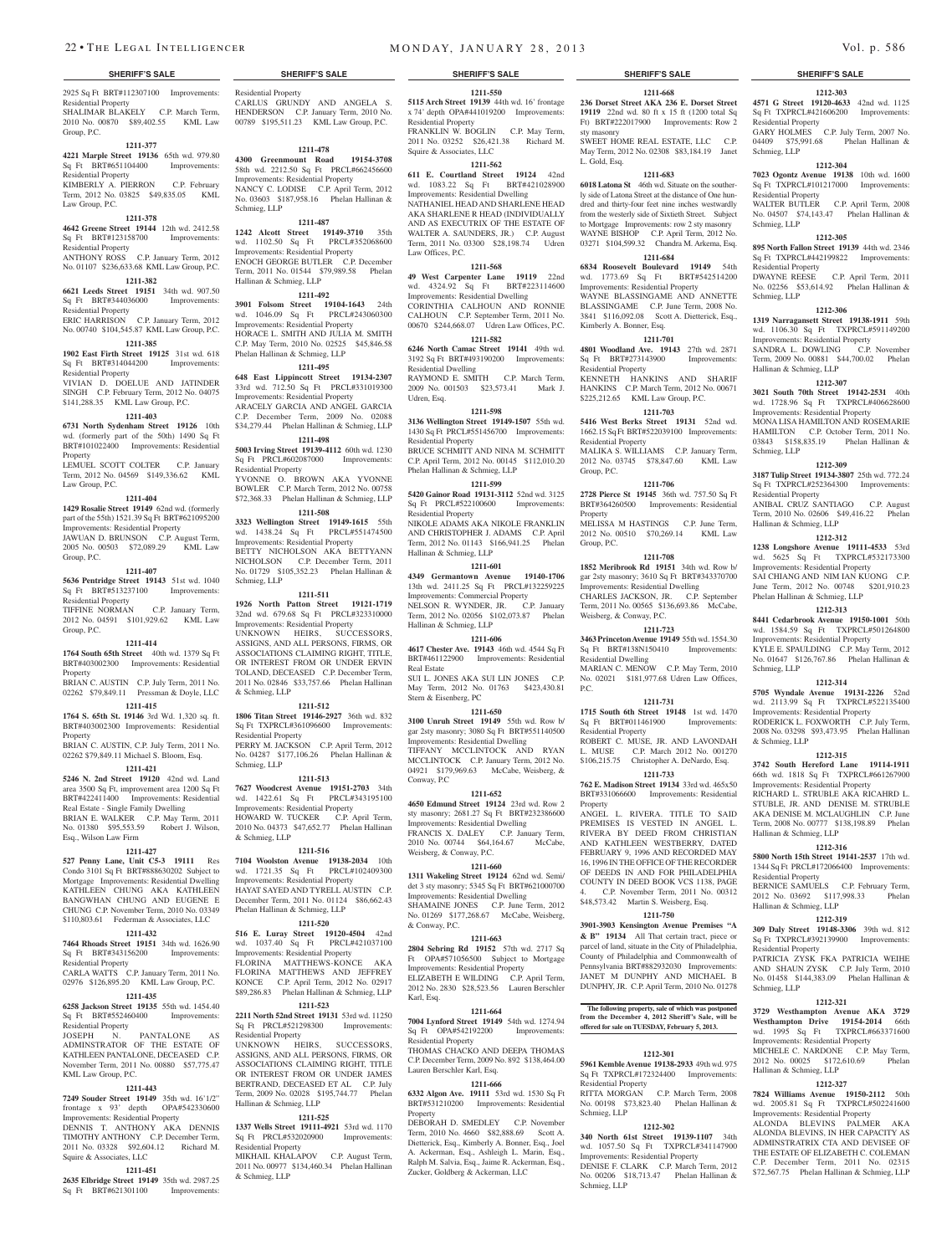#### **1212-329**

**611 North 44th Street 19104-1313** 6th wd. 1490.93 Sq Ft PRCL#061293450 Improvements: Residential Property JULIA WEATHERS C.P. December Term, 2011 No. 01905 \$174,850.41 Phelan Hallinan & Schmieg, LLP

# **1212-330**

**6337 East Fariston Drive 19120-1009**  50th wd. 1800 Sq Ft TXPRCL#611006300 Improvements: Residential Property MICHAEL P. DIXON AND ANGELA L. DIXON C.P. December Term, 2011 No. 02529

# \$95,080.15 Phelan Hallinan & Schmieg, LLP **1212-331**

**2333 South Carlisle Street** 26th wd. Situate on the east side of Carlisle Street at the distance of 169' northward from the north side of Ritner Street. Subject to Mortgage Improvements: Row 2 Sty Masonry

ORLANDO J. DILAURO (DECEASED) C.P. November Term, 2011 No. 01491 \$167,926.88 Chandra M. Arkema, Esq.

#### **1212-337**

**9236 State Road AKA 9236 Tacony Street** 65th wd. on northwest side of Tacony AKA State Rd 357'-7/8" northeast of Linden Avenue, front 75' depth 100' BRT#884351410;BRT#652405900 Improvements: Industrial Shop With 11375 Square Feet Of Improvement Area

SPECIALTY ALUMINUM CASTINGS, INC. C.P. March Term, 2011 No. 02797 \$385,780.58 James W. Hennessey, Esq.; Dilworth Paxson LLP

#### **1212-344**

**1625 Haworth Street 19124** 62nd wd. 2058<br>
Sq Ft BRT#622026100 Improvements: Sq Ft BRT#622026100 Residential Dwelling

CRESENTIA CHARLES AKA CRISENTIA CHARLES MARSHA CHARLES C.P. April Term, 2011 No. 01160 \$138,054.32 Udren Law Offices, P.C.

#### **1212-349**

**914 Asbury Terrace 19126** 61st wd. All that certain lot or piece of ground situate in the 61st ward of the City of Philadelphia described according to a plan made for H. Mark Solomon by Joseph F. Delany, surveyor and regulator of the 5th survey District dated June 8, 1954, as follows to wit: Beginning at a point on the southeasterly side of Asbury Terrace (40 ft wide) at the distance of 131 ft 11-3/8 inches measured northeastwardly along the said Asbury Terrace with the southeasterly side of Lawnton Avenue (60 ft wide). Thence extending in an easterly direction along the southerly side of Asbury terrace on the arc of a circle on a line curving to the right having a radius of 360 ft the arc distance of 60'4-3/8" to a point; thence extending south 3 degrees 49 minutes 40 seconds west 144'4-5/8" to a point, thence extending north 85 degrees 25 minutes 8 seconds west 60 ft to a point, thence extending north 3 degrees 49 minutes 40 second east 137 feet 8 inches to a point on the southery side of Asbury Terrace the first mentioned point and place of beginning. Being the same premises which Joseph R. Glancey and Mary K. Glancey, his wife by deed dated 9/20/1974 and recorded in Philadelphia County in deed book D715 pg 541 granted and conveyed until Preston E. Baldwin and Lexie Baldwin, his wife.PRCL#611440600 Subject to Mortgage Improvements: Residential Dwelling

LEXIE BALDWIN; TITLE IS VESTED IN LEXIE BALDWIN BY DEED DATED 9/20/74 AND RECORDED 9/25/74 IN BOOK 715, PG 541 AND DOCUMENT #365. C.P. May Term, 2012 No. 001928 \$218,161.50 Federman & Associates, LLC

# **1212-350**

**6336 Eastwood Street 19149** 35th wd. Row b/gar 2sty masonry; approx 1107.01 Sq Ft BRT#541266900 Improvements: Residential

Dwelling IRENE I. GASKINS C.P. December Term,

### 2009 No. 03503 Federman & Associates, LLC

**1212-354**

**4759 Loring Street 19136-4106** 65th wd. 900 sq Ft PRCL#651031100 Improvements: Residential Property

ENIOLA O. AKINBO AKA ENIOLA AKINBO C.P. April Term, 2012 No. 01945 \$55,450.36 Phelan Hallinan & Schmieg, LLP

# **1212-356**

**5318 Ogden Street 19139-1437** 44th wd. 708 Sq Ft TXPRCL#442018300 Improvements: Residential Property

SADAKAT CHOUDHURY AND FARIDA CHOUDHURY C.P. June Term, 2012 No. 00746 \$25,063.78 Phelan Hallinan & Schmieg, LLP

### **1212-357**

**1730 Lombard Street 19146-1519** 30th wd. 1341.22 Sq Ft TXPRCL#303004304 Improvements: Residential Property STEVEN J. ROSENBERG C.P. June Term,<br>2012 No. 00561 \$662,490.36 Phelan 2012 No. 00561 \$662,490.36 Hallinan & Schmieg, LLP

**1212-358**

**1127 Unruh Avenue 19111-4937** 53rd wd. 3060.62 Sq Ft TXPRCL#532071900 Improvements: Residential Property MOHAMMED N. HAQUE C.P. May Term, 2012 No. 02254 \$202,583.05 Phelan Hallinan & Schmieg, LLP

### **1212-359**

**1006 South Frazier Street 19143-3904**  51st wd. 912 Sq Ft TXPRCL#513033100 Improvements: Residential Property IRMA ALCANTARO C.P. April Term, 2012 No. 03768 \$63,022.56 Phelan Hallinan & Schmieg, LLP

#### **1212-361**

**4156 North 8th Street 19140** 43rd wd. 787.50 sq Ft TXPRCL#433362000 Improvements: Residential Property PAULA WILLIAMS C.P. August Term, 2003 No. 00837 \$44,542.45 Phelan Hallinan & Schmieg, LLP

#### **1212-362**

**4625 Fernhill Road 19144** 13th wd. 1184 Sq Ft TXPRCL#133127500 Improvements: Residential Property LESTER BUSSEY C.P. February Term, 2008 No. 04136 \$64,681.29 Phelan Hallinan & Schmieg, LLP

#### **1212-363**

**3917 North 7th Street 19140-3205** 43rd wd. 1110 Sq Ft PRCL#433088700 Improvements: Residential Property MIRIAN PENA C.P. June Term, 2012 No. 02875 \$47,754.80 Phelan Hallinan &

Schmieg, LLP **1212-366**

**8528 Tolbut Street 19152-1211** 35th wd. 4528 Sq Ft TXPRCL#562417700 Improvements: Residential Property IMRE KIRALY, MAGDA KIRALY A

RICHARD T. KIRALY AKA RICHARD THOMAS KIRALY C.P. February Term, 2012 No. 01250 \$163,609.87 Phelan Hallinan & Schmieg, LLP

# **1212-370**

**4567 G Street 19120-4633** 42nd wd. 1125 Sq Ft TXPRCL#421606000 Improvements: Residential Property TYRONE THOMAS AND GLORIA THOMAS

C.P. March Term, 2012 No. 03868 \$108,634.13 Phelan Hallinan & Schmieg, LLP **1212-371**

**1832 Faunce Street 19111-3414** 56th

wd. 2138.47 Sq Ft PRCL#561390800 Improvements: Residential Property GARY WOOLERTON C.P. May Term, 2012 No. 03762 \$191,701.44 Phelan Hallinan & Schmieg, LLP

#### **1212-372**

**2016 Barlow Street 19116-3908** 58th wd. 3196 Sq ft TXPRCL#582210400 Improvements: Residential Property

JOHN MARCELLINO C.P. November Term, 2011 No. 02955 \$66,246.70 Phelan Hallinan & Schmieg, LLP

#### **1212-373**

**1370 North 75th Street 19151-2935** 34th wd. 1682.10 Sq Ft TXPRCL#343280500 Improvements: Residential Property MICHAEL D. RUSSELL C.P. February Term, 2012 No. 00028 \$64,593.45 Phelan Hallinan & Schmieg, LLP

#### **1212-374**

**2367 East Cumberland Street 19125-3126**  31st wd. 1140 Sq Ft TXPRCL#314037300 Improvements: Residential Property JAMES ACKLEY C.P. December Term, 2011 No. 00889 \$135,131.86 Phelan Hallinan & Schmieg, LLP

#### **1212-375**

**3937 Elsinore Street 19124** 33rd wd. 938.97 Sq Ft TXPRCL#332218100 Improvements: Residential Property

RONYELL GINDRAW C.P. December Term, 2007 No. 00334 \$153,460.71 Phelan Hallinan & Schmieg, LLP

#### **1212-379**

**216 East Fisher Avenue 19120-3226** 42nd wd. 2250 Sq Ft PRCL#421195300 Improvements: Residential Property

LATANYA A. BYRD-ATTAWAY AND KENNETH ATTAWAY C.P. September Term, 2008 No. 03238 \$88,770.13 Phelan Hallinan & Schmieg, LLP

# **1212-382**

**1512 Manton Street 19146** 36th wd. 751.24 Sq Ft TXPRCL#365308900 Improvements: Residential Property WILLIE J. SMITH C.P. January Term, 2008

No. 04118 \$61,531.01 Phelan Hallinan & Schmieg, LLP

# **1212-385**

**2131 South Woodstock Street 19145-3508**  48th wd. 783.75 Sq Ft TXPRCL#481334000 Improvements: Residential Property

MARIA FOKTAVIANA C.P. November Term, 2011 No. 01398 \$77,905.67 Phelan Hallinan

\$87,546.12 Phelan Hallinan & Schmieg, LLP **1212-416 601 Renz Street 19128-1418** 21st wd. 8000 sq Ft PRCL#214041500 Improvements:

Residential Property

Residential Property

Residential Property

Residential Property

Residential Property

Residential Property

Residential Property

Schmieg, LLP

Residential Property

& Schmieg, LLP

Schmieg, LLP

Hallinan & Schmieg, LLP

Hallinan & Schmieg, LLP

Law Group, P.C.

Group, P.C.

Group, P.C.

STUART COHEN AND ANNA MARIE POTALIVO COHEN C.P. February Term, 2012 No. 03723 \$75,781.59 KML Law Group, P.C. **1212-456 265 South 9th Street, Unit 1R 19107** 5th wd. 810 Sq Ft, together with a proportionate undivided interest in the common elements of 16.59%. BRT#888049366 Improvements:

MELANIE YOUNG C.P. June Term, 2012 No. 01531 \$254,668.51 KML Law Group, P.C. **1212-459 2011 Carpenter Street 19146** 30th wd. 1120 Sq Ft BRT#301235300 Improvements:

ANGELA M. BAYLOCK C.P. July Term, 2009 No. 00918 \$333,753.28 KML Law

**1212-460 105 West Walnut Lane 19144** 22nd wd. 9205.86 Sq Ft BRT#593065400 Improvements:

MICHELLE JOSEPH C.P. March Term, 2011 No. 03565 \$357,872.40 KML Law

**1212-462 14004 Barcalow Street 19116** 58th wd. 10300 Sq Ft BRT#583104610 Improvements:

GREGORY M. MCGINLEY C.P. August Term, 2007 No. 03511 \$170,132.69 KML

**1212-466 1056 Wagner Avenue 19140** 49th wd. 2059.50 Sq Ft BRT#492013600 Improvements:

LESTER B GOSS C.P. May Term, 2011 No. 01180 \$51,495.06 KML Law Group, P.C. **1212-468 10 Catharine Street AKA 10 Catherine Street 19147-4312** 2nd wd. 1234.15 Sq Ft TXPRCL#022040710 Improvements:

TARA L. MCFILLIN C.P. February Term, 2012 No. 03878 \$838,755.71 Phelan

**1212-473 6539 Marsden Street 19135-2708** 41st wd. 1050 Sq Ft TXPRCL#411275600 Improvements: Residential Property DARLITA LEE C.P. May Term, 2012 No. 01646 \$104,085.81 Phelan Hallinan &

**1212-477 631 Alcott Street 19120** 35th wd. 1224 Sq Ft TXPRCL#352081100 Improvements:

GILBERT WHALEY C.P. December Term, 2007 No. 03088 \$69,048.57 Phelan Hallinan

**1212-479 1524 West Erie Avenue 19140-4129** 13th wd. 1794.50 Sq Ft TXPRCL#131041700 Improvements: Residential Property FLORENCE B. THOMPSON C.P. May Term, 2011 No. 03421 \$150,255.23 Phelan

**1212-484 625 Allengrove Street 19120-2105** 35th wd. 1347.20 Sq Ft TXPRCL#351087700 Improvements: Residential Property CRUZ SANTIAGO C.P. January Term, 2012 No. 03292 \$36,655.79 Phelan Hallinan &

**1212-485 4146 Levick Street 19135-3018** 41st wd. 1514.75 Sq Ft TXPRCL#552073700 Improvements: Residential Property GULZAR AHMED AKA G. AHMED C.P. October Term, 2011 No. 02002 \$113,579.24

**1212-486 5339 Turner Street 19131-3325** 52nd wd. 1034 Sq Ft TXPRCL#521049600 Improvements:

PAMELA B. HAYES AKA PAMELA HAYES C.P. March Term, 2012 No. 01731 \$107,536.32

**1212-487 128 West Logan Street 19144-3620** 12th wd. 1963.56 Sq Ft TXPRCL#123041300 Improvements: Residential Property HERNAN FONT AND KARINA FONT CP. November Term, 2011 No. 03345 \$121,788.94

**1212-488 4717 Bleigh Avenue 19136-4101** 65th wd. 972.45 Sq Ft PRCL#651021900 Improvements: Residential Property TERRANCE COOK C.P. January Term, 2008 No. 00988 \$127,986.85 Phelan Hallinan &

**1212-496 1431 Hellerman Street 19149-2742** 54th wd. 2150 Sq Ft TXPRCL#541125000 Improvements: Residential Property

Phelan Hallinan & Schmieg, LLP

Phelan Hallinan & Schmieg, LLP

Phelan Hallinan & Schmieg, LLP

Residential Property

Schmieg, LLP

JAMES R. HAWN AKA JAMES HAWN C.P. May Term, 2012 No. 02455 \$222,822.59

**1212-417 1240 Fanshawe Street 19111-4924** 53rd wd. 1890 Sq Ft TXPRCL#532030900 Improvements: Residential Property LORNA A. WALKER C.P. May Term, 2012 No. 03165 \$142,269.06 Phelan Hallinan &

**1212-418 507 Brown Street AKA 507 West Brown Street 19123-2107** 12th wd. 1620 Sq Ft TXPRCL#056154800 Improvements:

LISA SALTERS C.P. October Term, 2011 No. 03327 \$213,399.92 Phelan Hallinan &

**1212-419 7408 Georgian Road 19138-2224** 10th wd. 1240 Sq Ft TXPRCL#101134500 Improvements: Residential Property VALARIE STEADMAN C.P. May Term, 2012 No. 01888 \$49,504.12 Phelan Hallinan &

**1212-422 1011 Griffith Street 19111-2616** 63rd wd. 2916.12 Sq Ft TXPRCL#631270200 Improvements: Residential Property STEVEN DROHOMIRECKI C.P. July Term, 2010 No. 01078 \$202,742.95 Phelan

**1212-423 1333 E. Sedwick Avenue AKA 1333 E. Sedgwick Street 19150** 50th wd. 1741.25 Sq Ft TXPRCL#502432220 Improvements:

ANTHONY CLARKE AND CAROLL CLARKE C.P. January Term, 2012 No. 02575 \$69,415.93 Phelan Hallinan & Schmieg, LLP **1212-436 2002 Bridge Street 19124-2102** 23rd wd. 937.70 Sq Ft PRCL#622100800 Improvements: Residential Property MIRELA ARGHIROPOL AND CONSTANTINE GLYPTIS C.P. January Term, 2012 No. 00911 \$66,240.51 Phelan

**1212-438 1907 Elston Street 19138-2702** 10th wd. 1120 Sq Ft TXPRCL#101336200 Improvements:

CYNTHIA MILLER-CHENERY C.P. February Term, 2012 No. 00974 \$49,680.98

**1212-439 1831 East Orleans Street 19134-3543** 25th wd. 1353.24 Sq Ft TXPRCL#252167300 Improvements: Residential Property RONALD J. HALL C.P. August Term, 2010 No. 04416 \$64,810.13 Phelan Hallinan &

**1212-440 5917 Summerdale Avenue 19149-3626** 53rd wd. 1418.57 Sq Ft TXPRCL#531239300 Improvements: Residential Property RUTH M. BEY AKA RUTH BEY C.P. December Term, 2011 No. 00456 \$78,060.12

**1212-442 5250 Saul Street 19124** 62nd wd. 1400.40 Sq Ft BRT#621450200 Improvements:

NOEMI RAMIREZ C.P. June Term, 2012 No. 00699 \$63,449.98 KML Law Group, P.C. **1212-445 4744 Melvale St 19137** 45th wd. 833.61 Sq Ft BRT#453326400 Improvements: Residential

CARLO QUATTRONE C.P. March Term, 2012 No. 02879 \$68,332.25 KML Law

**1212-452 421 Winton Street 19148** 39th wd. 637 Sq Ft BRT#392095800 Improvements: Residential

ROBIN PICKRON C.P. June Term, 2012 No. 00796 \$80,935.83 KML Law Group, P.C. **1212-454 1955 Ashley Street 19138** 10th wd. 1246 Sq Ft BRT#101368400 Improvements: Residential

MONIQUE TUGGLE RIDDICK, SOLELY IN HER CAPACITY AS HEIR TO MARY C. TUGGLE, DECEASED, AND CAROLYN TUGGLE COLLINS, SOLELY IN HER CAPACITY AS HEIR OF MARY C. TUGGLE, DECEASED. C.P. January Term, 2012 No. 01945 \$100,386.52 KML Law Group, P.C. **1212-455 513 East Thelma Street 19120** 42nd wd. 1027.42 Sq Ft BRT#421033600 Improvements:

Phelan Hallinan & Schmieg, LLP

Residential Property

Schmieg, LLP

Residential Property

Schmieg, LLP

Schmieg, LLP

Hallinan & Schmieg, LLP

Residential Property

Hallinan & Schmieg, LLP

Phelan Hallinan & Schmieg, LLP

Phelan Hallinan & Schmieg, LLP

Residential Property

Property

Group, P.C.

Property

Property

Residential Property

Schmieg, LLP

### & Schmieg, LLP

#### **1212-386**

**9603 Dedaker Street 19115-3112** 58th wd. 7640.25 Sq Ft TXPRCL#581327600 Improvements: Residential Property MONICA MEITZLER AKA MONICA ASIMOS AND EARL N ASIMOS III AKA EARL ASIMOS C.P. January Term, 2012 No. 03295 \$182,675.34 Phelan Hallinan & Schmieg, LLP

### **1212-387**

**865 Scattergood Street 19124** 35th wd. 1038.10 Sq Ft PRCL#351165500 Improvements: Residential Property DANA M PORTER C.P. February Term, 2012

No. 03685 \$81,893.23 Phelan Hallinan & Schmieg, LLP **1212-391**

**3712 President Street 19114** 66th wd. 6000 Sq Ft BRT#661078600 Improvements: Residential Property

KEVIN CROSS; STEPHEN CROSS C.P. September Term, 2011 No. 3189 \$197,392.03 Scott A. Dietterick, Esq., Kimberly A. Bonner, Esq., Joel A. Ackerman, Esq., Ashleigh L. Marin, Esq., Ralph M. Salvia, Esq., Jaime R. Ackerman, Esq.; Zucker, Goldberg & Ackerman, LLC

#### **1212-396**

**2946 Richmond Street 19134** 25th wd. 3975 Sq Ft BRT#251163300 Improvements: Commercial Real Estate MARGARET R. PETACCIO C.P. July 2012 Term, No. 001870 \$130,906.10 Stern &

#### **1212-398**

Eisenberg, PC

**6140 Algard Street 19135** 55th wd. 1140 Sq Ft BRT#552340800 Improvements: Residential Dwelling

MICHAEL GRIMES C.P. May Term, 2012 No. 02615 \$78,483.06 Gregory Javardian, Esq.; Powers, Kirn & Javardian, LLC

# **1212-402**

**3919 Richmond Street 19137** 45th wd. 1370 Sq Ft BRT#453314830 Improvements: Residential Property MARK MCMULLIN C.P. February Term, 2012 No. 1139 \$154,277.30 Christopher A. DeNardo, Esq.

### **1212-404**

**1830 South 9th Street 19148** 1st wd. 1015 Sq Ft BRT#012389000 Improvements: Residential Property JOSEPH MAURIO C.P. November Term, 2009 No. 005546 \$211,481.65 Christopher A. DeNardo, Esq.

### **1212-405**

**2615 South Titan Street 19148** 36th wd. 766 Sq Ft BRT#362063300 Improvements: Residential Property CHARMAINE JOHNSON AKA CHARMINE JOHNSON C.P. February Term, 2012 No. 2681 \$82,526.25 Christopher A. DeNardo, Esq.

**1212-406 3242 Jasper Street AKA 1885 East** 

**Madison Street 19134** 45th wd. 3420 Sq Ft BRT#452017100 Improvements: Residential Property

GEORGE CAPEWELL C.P. September Term, 2008 No. 003504 \$20,185.38 Christopher A. DeNardo, Esq.

#### **1212-407**

**3716 North Bouvier Street 19140** 13th wd. 1182.48 Sq Ft OPA#131238300 Improvements: Residential Property

MEICHELENE A. GREER, CHRISTOPHER A. GREER, ADMINISTRATOR OF THE ESTATE OF GAISELE YVETTE GREER AKA GAISELE Y. GREER, DECEASED AND LA SHOND RUCKER, ADMINSTRATRIX OF THE ESTATE OF GAISELE YVETTE GREER AKA GAISELE Y GREER, DECEASED C.P. July Term, 2006 No. 002369 \$28,034.32 Christopher A. DeNardo, Esq.

#### **1212-409**

**2318 Rhawn Street 19152-3316** 53rd wd. 2947.04 sq ft TXPRCL#561593400 Improvements: Residential Property ROBERT COLL AND CHERRIE COLL C.P. February Term, 2010 No. 02435 \$119,440.10 Phelan Hallinan & Schmieg, LLP

# **1212-410**

**7101 North 19th Street 19126-1508** 10th wd. 3161.48 Sq Ft TXPRCL#101114400 Improvements: Residential Property JOHN D. IVEY AND MATTIE L. IVEY C.P. August Term, 2007 No. 01614 \$110,614.06

#### **1212-414 6312 North 21st Street 19138-3006** 17th wd. 2304 Sq Ft PRCL#172462500 Improvements:

PATRICK M. SARBENG AKA PAT K. SARBENG AKA PATRICK MARFO SARBENG AND EMILIA A. MARFO-SARBENG AKA EMILIA MARFO-SARBENG C.P. April Term, 2012 No. 04294

Phelan Hallinan & Schmieg, LLP

Residential Property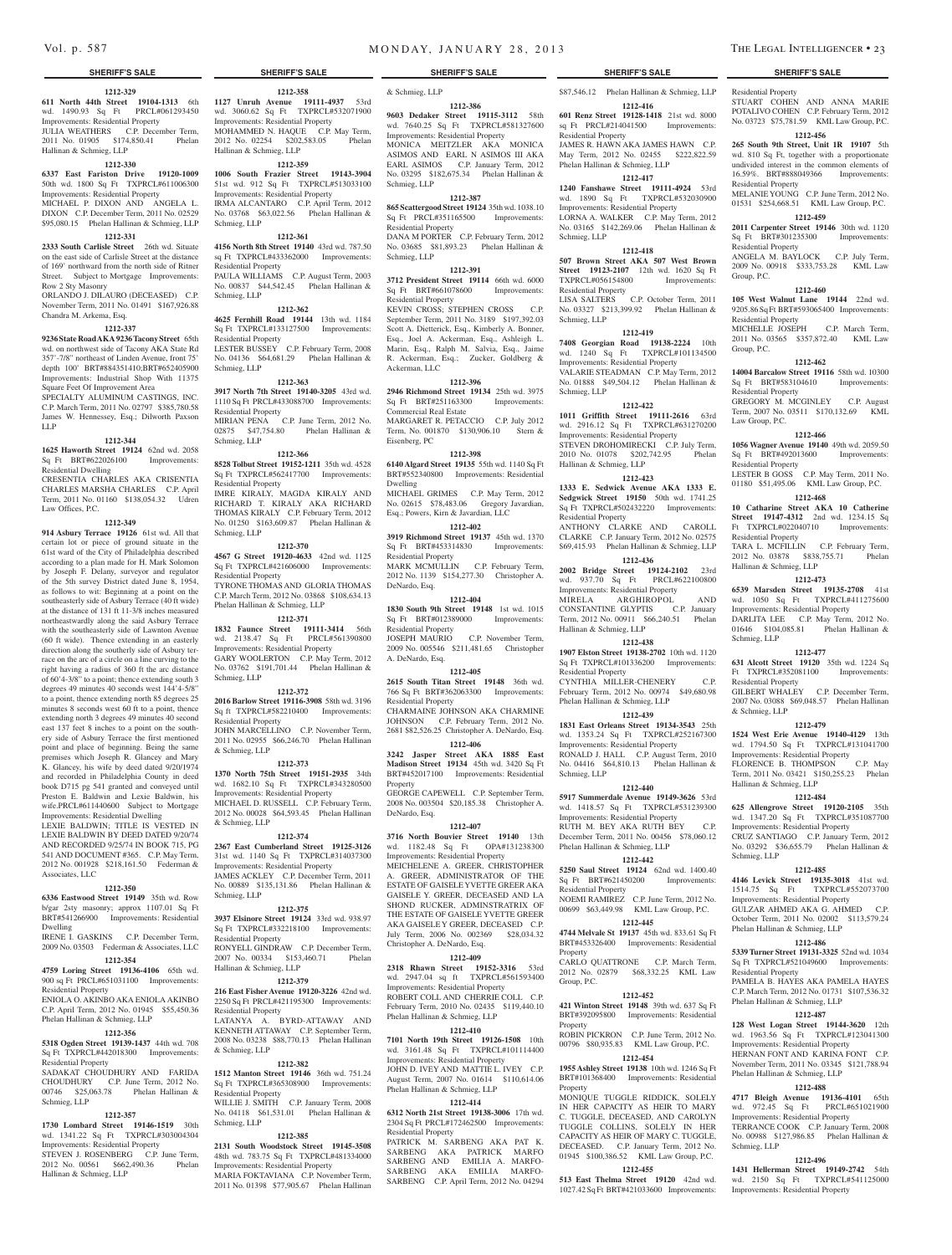SHARMAINE MICKENS C.P. December Term, 2010 No. 01767 \$121,564.82 Phelan Hallinan & Schmieg, LLP

#### **1212-498**

**607 East Hortter Place AKA 607 Hortter Place 19119** 22nd wd. 6993.18 Sq Ft TXPRCL#221185600 Improvements: Residential Property

THELMA BROOKS C.P. August Term, 2005 No. 03071 \$194,932.23 Phelan Hallinan & Schmieg, LLP

#### **1212-505**

**8309 Dorcas Street 19152-2259** 56th wd. 3640 Sq Ft TXPRCL#562314830 Improvements: Residential Property LORIANNE A. GERAGHTY AKA

LORRAINE A. GERAGHTY C.P. March Term, 2010 No. 01674 \$209,477.40 Phelan Hallinan & Schmieg, LLP

#### **1212-506**

**613 West Mayfield Street 19133-2439** 37th wd. 674.62 Sq Ft TXPRCL#372432800 Improvements: Residential Property YVETTE DUDLEY C.P. December Term, 2011 No. 02738 \$39,125.93 Phelan Hallinan & Schmieg, LLP

### **1212-508**

**364 Gardner Street 19116-2734** 58th wd. 3348.66 Sq Ft Improvements: Residential Property LYUBOV SHVARTS C.P. May Term, 2010 No. 03900 \$209,397.43 Phelan Hallinan & Schmieg, LLP

#### **1212-510A-B**

**56th Wd. (7309 Bingham Street - Premises A - 19111)** 3166.50 Sq Ft TXPRCL#561019100 Improvements: Residential Property

#### **56th Wd. (7311 Bingham Street - Premises B - 19111)** 3166.50 Sq Ft TXPRCL#561019200

Improvements: Residential Property<br>MADELINE M CASELLA CP October MADELINE M. CASELLA Term, 2007 No. 03722 \$214,796.39 Phelan Hallinan & Schmieg, LLP

### **1212-515**

**1332 South 31st Street 19146** 36th wd. Row 2 sty masonry; 2277.12 Sq Ft BRT#362274900 Improvements: Residential Dwelling HENRY R. YARBROUGH C.P. May Term,<br>2009 No. 01477 \$71,016.41 McCabe. 2009 No. 01477 \$71,016.41 Weisberg, & Conway, P.C.

#### **1212-518**

**2662 Almond Street 19125** 31st wd. Row 2 sty, masonry, 3646 Sq Ft BRT#312083100 Improvements: Residential Dwelling STEPHEN CANNIZZARO JR. A

DANIELLE CANNIZZARO C.P. January Term, 2012 No. 02793 \$140,712.71 McCabe, Weisberg, & Conway, P.C.

#### **1212-522**

**2070 East Allegheny Avenue 19134** 25th wd. Row 2 sty, masonry; 2303.79 Sq Ft BRT#252308200 Improvements: Residential Dwelling

ANNAMARIA FOGLIA C.P. January Term, 2012 No. 00316 \$90,711.32 McCabe, Weisberg, & Conway, P.C.

#### **1212-525**

**8002 Thouron Avenue 19150** 50th wd. S/D w b/g 2S masonry; 4154.51 Sq Ft BRT#502150100 Subject to Mortgage Improvements: Residential Dwelling

DESMOND SPENCER C.P. July Term, 2009 No. 03198 \$75,264.89 McCabe, Weisberg, & Conway, P.C.

#### **1212-527**

**2027 South Bancroft Street 19145** 48th wd. Row conv/apartment 2 sty masonry; 2240 Sq Ft BRT#481203100 Improvements: Residential Dwelling

KIRK N. PAVONI AND ALBERT R. PAVONI, III C.P. June Term, 2011 No. 02109 \$138,335.71 McCabe, Weisberg, & Conway, P.C.

#### **1212-528**

**2327 Catherine Street 19146** 30th wd. Row conv/apartment 3 sty, masonry; 2678 Sq Ft BRT#302086100 Improvements: Residential Dwelling

JAMILAH WASHINGTON AND JOHN WASHINGTON C.P. July Term, 2012 No. 00319 \$246,741.53 McCabe, Weisberg, & Conway, P.C.

#### **1212-531**

**11 West Walnut Lane 19144** 59th wd. Det 3 sty stone; 6986.21 Sq Ft BRT#593064100

Improvements: Residential Dwelling DUANE S. HORNE C.P. March Term, 2012 No. 01120 \$294,958.48 McCabe, Weisberg, & Conway, P.C.

# **1212-532**

**3173 Belgrade Street 19134** 25th wd. Row 2 sty masonry; 2420 Sq Ft BRT#251343500 Subject to Rent Improvements: Residential Dwelling

MATHEW MCCABE AND UNITED STATES OF AMERICA C.P. March Term, 2012 No. 01415 \$182,475.35 McCabe, Weisberg, & Conway, P.C.

### **1212-537 1530 W. 68th Avenue 19126** 10th wd. 1440<br>Sq Ft BRT#101248900 Improvements: Sq Ft BRT#101248900 Residential Property

DEIDRE JONES-MOORE C.P. November Term, 2008 No. 002046 \$79,779.69 Christopher A. DeNardo, Esq. **1212-538**

**5916 North 13th Street 19141** 49th wd. 4736.40 Sq Ft BRT#493217100 Improvements: Residential Property CALVIN V. DIGGS AND ROSE MARY DIGGS C.P. June Term, 2010 No. 003166 \$107,911.54 Christopher A. DeNardo, Esq.

# **1212-539**

**5630 Sprague Street 19138** 22nd wd. 1554 Sq Ft BRT#122270000 Residential Property RHONDA Y SPEARMAN C.P. June Term, 2012 No. 1232 \$53,907.49 Christopher A.

DeNardo, Esq. **1212-541**

**2818 Ryerson Place 19114** 57th wd. 1800 Sq Ft BRT#572094609 Improvements: Residential Property

UNKNOWN HEIRS, SUCCESSORS, ASSIGNS, AND ALL PERSONS, FIRMS, OR ASSOCIATIONS CLAIMING RIGHT, TITLE, OR INTEREST FROM OR UNDER OLEG KANTAROVICH, DECEASED. C.P. March Term, 2010 No. 004190 \$188,131.78 Christopher A. DeNardo, Esq.

#### **1212-542**

**5249 Hutchinson Street AKA 5249 North Hutchinson Street 19141** 49th wd. 1270 Sq Ft BRT#492154600 Improvements: Residential **Property** EARL THORNTON C.P. July Term, 2012 No. 001594 \$85,642.81 Christopher A.

DeNardo, Esq.

**1212-544 2217 North 52nd Street 19131** 52nd wd. 3050 Sq Ft BRT#521298400 Improvements: Residential Property DELORES JONES AND GENNARO RAUSO,

INTERVENOR DEFENDANT C.P. September<br>Term 2008 No 003690 \$334 433 48 Term, 2008 No. 003690 Christopher A. DeNardo, Esq. **1212-548**

**6424 North 20th Street 19138** 10th wd. (formerly part of the 17th) 1279.46 Sq Ft BRT#10203900 Improvements: Residential Property DIEDRA E. HERBERT AKA DIEDRA E. JOHNSON, INDIVIDUALLY IN HER CAPACITY AS REMAINDERMAN AND AS CO-ADMINSTRATRIX OF THE ESTATE

OF VICTORIA JOHNSON AKA ULYSSIA VICTORIA JOHNSON, DECEASED AND LIONEL E. JOHNSON INDIVIDUALLY IN HER CAPACITY AS REMAINDERMAN, AND AS CO-ADMINISTRATRIX OF THE ESTATE OF VICTORIA JOHNSO AKA ULYSSIA VICTORIA JOHNSON, DECEASED. C.P. April Term, 2012 No. 00771 \$57,316.43 KML Law Group, P.C.

# **1212-549**

**556 Geneva Avenue 19120** 42nd wd. 1500 Sq Ft BRT#421215100 Improvements: Residential Property EVELYN L. CAMPBELL C.P. January Term, 2012 No. 01938 \$129,034.98 KML Law

# **1212-551**

Group, P.C.

**2845 Benner Street 19149** 62nd wd. 1114.37 Sq Ft BRT#621154800 Improvements: Residential Property FAUSTO ABREU C.P. July Term, 2012 No. 00178 \$124,470.21 KML Law Group, P.C.

**1212-554 4104 I Street 19124** 33rd wd. 1083.38 Sq Ft BRT#332150900 Improvements: Residential

Property ALEXANDER RAMOS-ECHEVARRIA C.P. May Term, 2012 No. 01097 \$121,440.48 KML Law Group, P.C.

#### **1212-558**

**31 West Sharpnack Street 19119** 22nd wd. 1316.16 Sq Ft; This property is being sold subject to the four-fifths ownership interest of the Security Title Guarantee Corporation of Baltimore, A Maryland Corporation, whose interest is recorded as instrument #52242557, July 30, 2010, Philadelphia, PA. Pursuant to order of court at No 004479, July Term, 2007, Philadelphia, PA. BRT#223041500 Improvements: Residential Dwelling TO BE SOLD AS PROPERTY OF:WENDY

LEE MILLER AKA WENDY WILLIAMS, LAST RECORD OWNER OF 1/5TH INTEREST AND MORTGAGOR OF 1/5 INTEREST, LARON D WILLIAMS KNOWN HEIR OF WENDY LEE MILLER AKA WENDY WILLIAMS, LAILITAS M WILLIAMS, KNOWN HEIR OF WENDY LEE MILLER AKA WENDY WILLIAMS, VIOLA WILLIAMS, KNOWN HEIR OF WENDY LEE MILLER AKA WENDY WILLIAMS, DEVOSHIA WILLIAMS KNOWN HEIR

#### **SHERIFF'S SALE SHERIFF'S SALE SHERIFF'S SALE SHERIFF'S SALE SHERIFF'S SALE**

OF WENDY LEE MILLER AKA WENDY WILLIAMS, VIRGINIA WILLIAMS, KNOWN HEIR OF WENDY LEE MILLER AKA WENDY WILLIAMS -WENDY LEE MILLER, AKA WENDY

RONNELL R. ROBINSON C.P. September Term, 2009 No. 001002 \$32,315.61 Stern

certain 10' wide driveway which leads eastward into Sydenham St. BRT#101024300 Subject to Mortgage Improvements: S/d W B/g 3s

HARRY WATSON, ADMINISTRATOR OF THE ESTATE OF JOHN WATSON AKA JOHN T. WATSON, DECEASED MORTGAGOR AND REAL OWNER C.P. April Term, 2010 No. 02521 \$62,635.14 Patrick J. Wesner,

**1212-615 10774 Lockart Road** 58th wd. Beginning at a point on the northerly side of Lockart Road 64' wide, measured along the same, south 89 degrees, 20 minutes, 10 seconds east, 102'8- 1/4" from a point of tangent, which said point is measured along the arc of a circle curving to the right, with a radius of 15', the arc distance of 23' 0-3/4" from a point of curve on the easterly side of Lockart Plaza 50' wide, thence extending from said point of beginning along the northerly side of Lockart Road, south 89 degrees, 20 minutes, 10 seconds east 28'5-3/4" to a point; thence extending north 0 degrees, 39 minutes, 50 seconds east, along a line at right angles to said Lockart Road, 100'0" to a point in line of area for public purposes; thence exending along the same, north 89 degrees, 20 minutes, 10 seconds, west 28'5-3/4" to a point; and thence, extending south 0 degrees, 39 minutes, 50 seconds west, partly passing through the center of the party wall between this premises and the premises adjoining to the west, and along a line at right angles to said Lockart Road, 100'0" to a point on the said northerly side of Lockart Road, the first mentioned point and place of beginning. BRT#582406400 Subject to Mortgage Improvements: Apartment 2-4

Masonry

Esq.

Units, 2sty Masonry

Patrick J. Wesner, Esq.

Masonry

Wesner, Esq.

Subject to Mortgage

Property

Weisberg, Esq.

Dwelling

GLADYS DEITCH AKA GLADYS DENENBERG AND STEPHEN DEITCH C.P. September Term, 2008 No. 04916 \$263,112.84

**1212-616 1320 Tyson Avenue** 35th wd. Beginning at a point on the southerly side of Tyson Avenue at the distance of 326'6" westwardly from the westly side of Loretto Avenue; containing in front or breadth on the said Tyson Avenue 50 ft (being two lots of 24' frontage each) and extending of that width in length or depth southwardly between parallel lines at right angles to the said Tyson Ave 102'6". BRT#532224900 Subject to Mortgage Improvements: S/d W B/g 3s

MICHAEL S. BEAVER C.P. February Term, 2011 No. 00288 \$83,654.50 Patrick J.

**1212-618 2711 Parrish Street** 15th wd. Containing in front or breadth on the said Parrish Street 15 ft and extending of that width in length or depth northward between parallel lines at right angles with the said Parrish Street 67 ft to a certain 3 ft wide alley leading westward into Pennock Street and eastward into a ceratin other 3 ft wide alley leading southward into the said Parrish Street. BRT#152300200 Subject to Mortgage Improvements: Row 2 Sty Masonry ANTHONY L. TIDD AND TRACEY M. TIDD C.P. October Term, 2008 No. 01145 \$365,851.57 Patrick J. Wesner, Esq. **1212-620 6517 North 5th Street 19126** 61st wd. easterly side of fifth st, 80'0" southerly side of Acker St, front 26'6", depth 101' 6-1/2" OPA#611094100

JAMAR DANIELS C.P. MayTerm, 2012 No. 02273 \$153,536.65 Louis P. Vitti, Esq. **1212-626 11924 Alberta Drive 19154** 66th wd. 50x64 BRT#62173200 Improvements: Residential

JOSHUA J. TRIESTMAN; TITLE TO SAID PREMISES IS VESTED IN JOSHUA J. TRIESTMAN BY FIDUCIARY DEED FROM MITCHELL SAUL TRIESTMAN, ACTING AS EXECUTOR OF SYLVIA TRIESTMAN AND BENJAMIN TRIESTMAN, DANIEL J. TRIESTMAN, JOSHUA J. TRIESTMAN AND BETHANY J. TRIESTMAN SURVIVING CHILDREN OF MITCHEL SAUL TRIESTMAN, DATED JUNE 14, 2003 AND RECORDED OCTOBER 14, 2004 IN THE OFFICE OF THE RECORDER OF DEEDS IN AND FOR PHILADELPHIA COUNTY AS INSTRUMENT #51035424. C.P. April Term, 2009 No. 02379 \$189,980.33 Martin S.

**1212-639A-B 41st Wd. (6114 Jackson Street - Premises A - 19135)** 2481 Sq Ft BRT#552457700 Subject to Mortgage Improvements: Residential Dwelling **41st Wd. (6113 Gillespie Street - Premises B - 19135)** 1984.80 Sq Ft BRT#552440900 Subject to Mortgage Improvements: Residential

REBEECA A. MCGEEHAN AKA REBECCA MCGEEHAN C.P. June Term, 2009 No. 04016 \$12,585.10 Mark J. Udren, Esq.

**1212-599 1721 East Maryland Street 19138** 10th wd.(formerly part of the 15th) 1232 Sq Ft BRT#102266200 Improvements: Residential

DEBORAH R. SUMPTER C.P. February Term, 2012 No. 00032 \$48,610.24 Stern &

**1212-600 6142 Locust Street 19139** 46th wd. 2522 Sq Ft BRT#031097800 Improvements: Residential

ANTHONY LYNN AND LYNN REAL ESTATE HOLDINGS, LLC C.P. April Term, 2012 No. 02657 \$69,994.79 Stern &

**1212-601 1434 Benner Street 19149** 54th wd. 1434.43 Sq Ft BRT#541018400 Improvements:

KEYNA D. BARKSDALE AND ANTHONY A. BARKSDALE C.P. December Term, 2011 No. 00849 \$72,571.32 Stern & Eisenberg, P **1212-604 2128 Manton Street 19146** 36th wd. 1048

NANCY WOODS C.P. February Term, 2012 No. 02428 \$6,191.78 Stern & Eisenberg, PC **1212-608 318 East Hortter Street** 22nd wd. Containing in front or breadth on the said Hortter Street 20' and extending southeasterwardly between parallel lines at right angles to Hortter Street in length or depth 92'5-7/8" to a 15' wide driveway, leading northeastwardly and southwestwardly and communicating at both ends with two other certain 15' wide driveways leading northwestwardly into Hortter St and southeastwardly into Montana street. BRT#221168600 Subject to Mortgage Improvements: Row B/gar 2sty

RENEE COLEMAN C.P. January Term, 2009 No. 03204 \$80,816.20 Patrick J. Wesner,

**1212-609 8506 Marsden Street** 65th wd. BEGINNING at a point on the northeasterly side of Blakiston Street (70 feet wide) at the distance of 130' more or less southeastwardly from the southeasterly side of Ditman Street (60 feet wide) thence extending northeastwardly 180' 1/8" more or less to a point; thence extending southeastwardly 9 ' 4-3/4" more or less to a point on the northwesterly side of Marsden Street (50 feet wide); thence extending southwestwardly along the northwestwardly side of marsden Street 190'6-7/8" to a point on the said Blakiston St; thence extending northwestwardly along the northeasterly side of Blakiston Street 91'3-7/8" more or less to a point, beginning the first mentioned point and place of BEGINNING. BRT#652310815 Subject to Mortgage Improvements: S/d W/gar 2sty

AARON L. VINCENT AND RASHEENA K. VINCENT C.P. May Term, 2007 No. 01721 \$276,992.13 Patrick J. Wesner, Esq. **1212-611 4244 North American Street AKA 4244 N. American Street** 5th wd. All that certain lot or piece of ground with the buildings and improvements thereon erected described according to a plan and survey thereof made by Joseph F. Delaney, Esquire, surveyor and regulator of the Fifth District of the City of Philadelphia on the 11th day of September A.D. 1941 as follows, to wit: BEGINNING at a point on the northwest side of American Street (60 feet wide) at the distance of 132'9" southwest from the southwest side of Bristol Street (60 ft wide). CONTAINING in front or breadth on the said American Street southwest 15'11" and extending of that width in length or depth northwest between lines parallel with Bristol Street and passing through the party walls between this premises and the premises adjoining on the northeast and southwest 60' to the center line of a ceratin 4' wide alley, which extends northeast and southwest from Bristol Street to Hunting Park Avenue (100' wide) parallel with American Street. BRT#072103600 Subject to Mortgage Improvements: Row B/gar 2sty Masonry CHARLES V. LEIGH C.P. March Term, 2011 No. 01759 \$55,950.90 Patrick J. Wesner,

**1212-612 6718 North Sydenham Street** 10th wd. Situate on the west side of Sydenham Street at the distance of 282' southward from the south side of 68th Avenue north in the 10th ward of the City of Philadelphia. Containing in front of breadth on the said side of Sydenham Street 20' and extending of that width in length or depth westwardly between parallel lines at right angles to Sydenham Street 74'6" to a certain 12' wide driveway leading southward into a

& Eisenberg, PC

Real Estate

Eisenberg, PC

Real Estate

Eisenberg, PC

Residential Real Estate

Sq Ft BRT#361063900 Residential Real Estate

Masonry.

Esq.

Frame

Esq.

WILLIAMS, LAST RECORD OWNER OF 1/5TH INTEREST AND MORTGAGOR OF 1/5 INTEREST -LARON D. WILLIAMS, KNOWN HEIR

OF WENDY LEE MLLER AKA WENDY WILLIAMS -LAILITAS M. WILLIAMS, KNOWN HEIR

OF WENDY LEE MILLER C.P. October Term, 2005 No. 000390 \$78,736.95 Mark J. Udren, Esq.

# **1212-561**

**115 S. 61st Street 19139** 46th wd. 1326.75 Sq Ft BRT#031170200 Improvements: Residential Dwelling

ANGELIQUE PRESSLEY AND SAMUEL<br>PRESSLEY C.P. March Term, 2012 No. C.P. March Term, 2012 No. 00532 \$45,631.91 Udren Law Offices, P.C **1212-565**

**549 East Sanger Street 19120** 35th wd. 1082.75 Sq Ft BRT#351213400 Improvements: Residential Dwelling BOBBIE CARDWELL AND BRIAN

CARDWELL C.P. October Term, 2010 No. 03147 \$114,852.86 Udren Law Offices, P.C. **1212-568**

**6806 Sprague Street 19119** 22nd wd. 1322.25 Sq Ft BRT#222228200 Improvements:

Residential Dwelling VANESSA CARTER C.P. January Term, 2012 No. 02033 \$194,980.73 Udren Law Offices, P.C.

#### **1212-570**

**661 East Wensley Street 19134** 33rd wd. 637 Sq Ft BRT#331134300 Subject to Mortgage Improvements: Residential Dwelling JOSE A. TORRES C.P. May Term, 2012 No. 00462 \$29,835.71 **Udren Law Offices, P.C.** 

**1212-571 2660 Emerald Street 19125** 31st wd. 1000 Sq Ft BRT#311075800 Improvements:

Residential Dwelling ANNA MARIE NOLAN C.P. February Term, 2011 No. 00665 \$83,746.82 Mark J.

# Udren, Esq.

**1212-575 4248 I Street 19124** 33rd wd. 1746.87 Sq Ft BRT#332156100 Improvements: Residential Dwelling HECTOR L. COLON AND MARIA M.

HERNANDEZ C.P. November Term, 2011 No. 00780 \$101,075.28 Udren Law Offices, P.C.

**1212-576 2214 Latona Street 19146** 36th wd. 693.75 Sq Ft BRT#361287700 Improvements: Residential Dwelling

JOHN J. CHEATLEY C.P. July Term, 2012 No. 03248 \$79,664.29 Udren Law Offices, P.C. **1212-579**

**6118 Glenloch Street 19135-3613** 41st wd.

1760 Sq Ft BRT#411201400 Improvements: Residential Dwelling MARGARET BARTLETT C.P. May Term,

2012 No. 01999 \$136,130.37 Barbara A. Fein. Esq.

**1212-585 532 Ashmead Street** 12th wd. Situate on the southeast side of Asmead Street at the distance of 240 feet northeast from the northeast side of Magnolia Street, Subject to Mortgage Improvements: Row B/gar 2 Sty Masonry GREGORY K. BURRIS C.P. June Term,

2012 No. 02309 \$48,774.56 Chandra M. Arkema, Esq. **1212-586**

**316 West Chew Avenue** 61st wd. Beginning point: Situate on the south side of Chew Avenue at the distance of thirty feet two inches eastward from the east side of Fourth Street Subject to Mortgage Improvements: Semi Det 2 Sty Masonry

CYNTHIA L. HARRIS [ESTATE OF] C.P. September Term, 2011 No. 01108 \$103,979.62 Chandra M. Arkema, Esq.

#### **1212-593**

**3615 Prince Circle 19114** 66th wd. 2477.45 Sq Ft BRT#661202700 Improvements: Residential Dwelling

WILLIAM A. FARRIS AND LUCINDA FARRIS C.P. July Term, 2012 No. 00396 \$127,088.96 Martha E. Von Rosenstiel, Esq. **1212-594**

# **2943 Jenny Place 19136** 57th wd. 1953.55

Rosenstiel, Esq.

Sq Ft BRT#421153900 Residential Real Estate

Sq Ft BRT#572040690 Improvements: Residential Dwelling MICHAEL J. BERNSTEIN AND CATHERINE BERNSTEIN C.P. October Term, 2011 No. 004405 \$238,356.31 Martha E. Von

**1212-597 231 E. Albanus Street 19120** 42nd wd. 1068<br>Sq. Ft BRT#421153900 Improvements: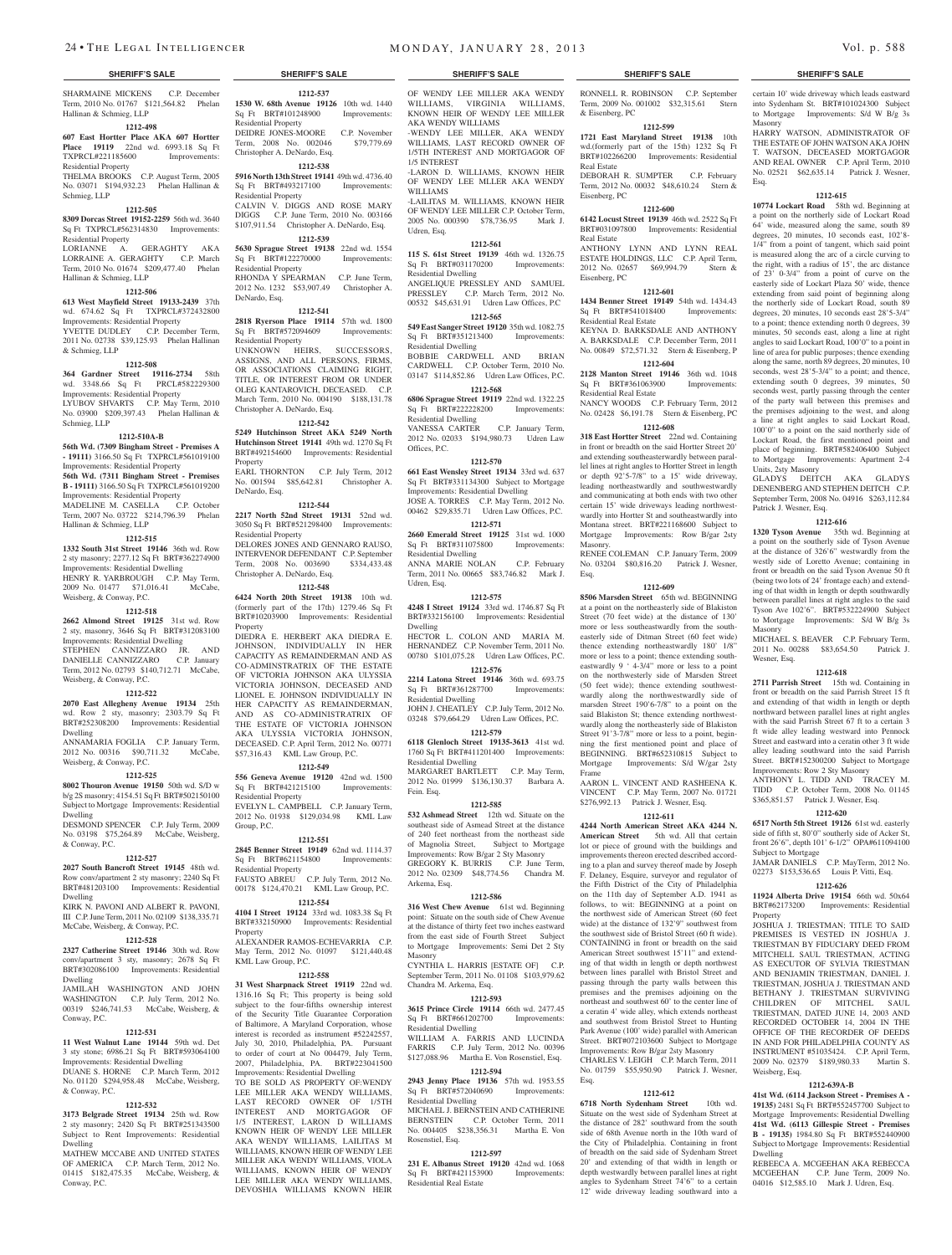#### **1212-645**

**78 W. Godfrey Avenue** 61st wd. 1290 Sq Ft BRT#611284300 Subject to Mortgage Improvements: Residential

DIONNE N. JACKSON AKA DIONNE N. SINGLETON C.P. January Term, 2012 No. 00819 \$97,780.90 Thomas A Capehart, Esq. **1212-651**

**5357 Charles Street 19124** 23rd wd. 2325 Sq Ft BRT#622291500 Improvements: Residential Dewlling

KEITH BENNETT C.P. July Term, 2012 No. 03112 \$73,152.27 Udren Law Offices, P.C.

# **The following property, sale of which was postponed from the January 8, 2013 Sheriff's Sale, will be offered for sale on TUESDAY, February 5, 2013.**

#### **1301-307**

**4921 Walnut Street 19139** 46th wd. 924 Sq. Ft. BRT#364431100 Improvements: Residential Property

HEAVYWEIGHT MANAGEMENT LLC AND NOEL P. COHEN, III INDIVIDUALLY AND AS VICE PRESIDENT OF HEAVYWEIGHT MANAGEMENT LLC C.P. May Term, 2010 No. 02810 \$232,293.38 KML Law Group, P.C.

### **1301-312**

**3904 Pulaski Avenue 19140** 13th wd. 1002.82 Sq. Ft. BRT#131209000 Improvements: Residential Property MICHAEL WILLIAMS C.P. July Term,

2012 No. 03046 \$60,477.45 KML Law Group, P.C.

# **1301-315**

**6955 Pawling Street 19128** 21st wd. 5000 Sq. Ft. BRT#212453200 Improvements: Residential Property

STUART M. SCOTT AND CAROLYN T SCOTT C.P. September Term, 2008 No. 01164 \$257,771.91 KML Law Group, P.C.

### **1301-320**

**2522 N. 18th Street 19132** 16th wd. 1038.50 Sq. Ft. BRT#1620111000 Improvements: Residential Property EUGENE D. DAVIS C.P. October Term, 2007 No. 00451 \$63,544.26 KML Law

Group, P.C. **1301-326**

**4010 Gilham Street 19135** 55th wd. (formerly part of the 41st wd.) 975 Sq. Ft. BRT#552128200 Improvements: Residential Property RICHARD D. HARWATH AND MARIA L.

HARWATH C.P. July Term, 2012 No. 02745 \$121,778.89 KML Law Group, P.C.

# **1301-328**

**2930 Mckinley Street 19149** 62nd wd. 991.25 Sq. Ft. BRT#621250000 Improvements: Residential Property

FRANK E BATCHELOR III C.P. January TRAIN E BATCHEON III C.I. Sunsang Law Group, P.C.

### **1301-330**

**7712 Summerdale Avenue 19111** 56th wd. 3291.54 Sq. Ft. BRT#561144100 Improvements: Residential Property KAREN FULLER C.P. June Term, 2012 No. 00864 \$260,890.31 KML Law Group, P.C.

# **1301-339**

**5904 N Park Avenue 19141** 49th wd. 1935 Sq. Ft. BRT#493238100 Improvements: Residential Property

ROBERT J LEE AND LINDA POWERS-LEE C.P. April Term, 2012 No. 01798 \$115,636.50 KML Law Group, P.C.

#### **1301-350**

**1618 W. Westmoreland Street 19140** 11th wd. 2522 Sq. Ft. BRT#112018800 Subject To Mortgage Improvements: Residential Property UNITED REAL ESTATE INVESTMENT GROUP, LLC A DEFENDANT IN THE REFERENCED CONFESSION OF JUDGMENT IS THE PRIOR OWNER OF 1618 W. WESTMORELAND STREET, PHILADELOPHIA PA 19140 C.P. May Term, 2012 No. 2995 \$64,078.03 Susan M. Heimbecker, Esq.

### **1301-358**

**1902 Conlyn Street 19141** 17th wd. 1695.11 Sq. Ft. BRT#171134100 Improvements: Residential Dwelling ROSLYN A. WILLIAMS C.P. July Term,

# 2012 No. 002960 \$36,617.04 Heather Riloff, Esq.

#### **1301-360**

**709-717 North Penn Street** 11th wd. 92,640 Sq. Ft. or 2.12673 acres BRT#884018923 & BRT#055003620 Subject To Mortgage VTE PHILADELPHIA, LP C.P. September Term, 2011 No. 00298 \$16,876,972.36 Gregory L. Taddonio, Esq.

# **1301-362**

**4840 Unruh Avenue 19135** 41st wd. 1072 Sq. Ft. BRT#411187900

Residential Real Estate WAYNE WILDONGER C.P. June Term, 2012

No. 03127 \$90,320.52 Stern & Eisenberg, PC **1301-366 4614 Greene Street 19144** 22nd wd. 1926.92

Sq. Ft. BRT#123157300 Improvements: Residential Property UNKNOWN HEIRS OF MORRIS FERRELL, DECASED AND LATOYA WILLOGHBY, SOLELY IN HER CAPACITY AS HEIR OF MORRIS FERRELL, DECEASED. C.P. November Term, 2008 No. 00380 \$168,090.48

# **1301-371**

KML Law Group, P.C.

**4622 Pilling Street 19124** 23rd wd. 3750 Sq. Ft. BRT#234240800 Improvements: Residential Property GLENN A. HUTCHINSON C.P. December Term, 2009 No. 03461 \$60,082.67 KML Law Group, P.C.

#### **1301-376**

**3408 Arthur Street** 64th wd. Containing in front or breadth on the said Arthur Street, 20 feet and extending of that width in length or depth southwestwardly between parallel lines at right angles to the said Arthur Street. Subject to Mortgage Improvements: Semi/det 2sty Frame JOSEPH J. BRETT AND ROCHELLE BRETT C.P. May Term, 2011 No. 00526 \$131,095.41 Chandra M. Arkema, Esq.

#### **1301-385**

**8130 Leon Street 19136** 35th wd. 1132 Sq. Ft. BRT#642041300 Improvements: Residential Property

PROPERTY OF UNKNOWN HEIRS, SUCCESSORS, ASSIGNS, AND ALL PERSONS, FIRMS, OR ASSOCIATIONS CLAIMING RIGHT, TITLE, OR INTEREST FROM OR UNDER NELLIE MCGINN, DECEASED AND ANNE KINNEY, INDIVIDUALLY AND AS HEIR OF NELLIE MCGINN, DECEASED. C.P. July Term, 2012 No. 728 \$136,317.32 Christopher A. DeNardo, Esq.

#### **1301-386**

**4320 North Hicks Street 19140** 13th wd. 944 Sq. Ft. BRT#132078700 Subject To Mortgage; Bank of America, N.A. Improvements: Residential Property

BANK OF AMERICA, N.A. C.P. December Term, 2011 No. 11201380 \$55,691.75 David J. Demers, Esq.

#### **1301-388**

**5843 Florence Avenue 19143** 40th wd. BRT#034068300 Improvements: Residential Dwelling ETHEL E EDWARDS BY DEED DATED

11/6/00 AND RECORDED 1/30/03 IN INSTRUMENT #50605243. C.P. October Term, 2010 No. 00464 \$52,676.23 Federman & Associates, LLC

#### **1301-396**

**1716 Widener Place 19141** 17th wd. 1536 Sq. Ft. TXPRCL#171183400 Improvements: Residential Property STEPHEN V. JOHNSON C.P. September Term, 2005 No. 02224 \$66,062.52 Phelan Hallinan & Schmieg, LLP

#### **1301-404**

**3724 North 8th Street 19140** 43rd wd. 736 Sq. Ft. BRT#432304700 Improvements: Residential Real Estate THE UNKNOWN HEIRS, EXECUTORS, AND DEVISEES OF THE ESTATE OF RUTH JACKSON. C.P. November Term, 2011 No. 001411 \$51,566.01 Stern & Eisenberg, PC

#### **1301-405**

**2322 South Franklin Street 19148** 39th wd. 672 Sq. Ft. BRT#393225800 Improvements: Residential Real Estate JAMES A. PATRICK C.P. July Term, 2012 No.

#### 01037 \$49,171.57 Stern & Eisenberg, PC **1301-430**

**3618 North Gratz Street 19140** 13th wd.

1280 Sq. Ft. BRT#131264200 Improvements: Residential Property FAYETTA ADAMS AKA FAYETTA PORTER ADAMS C.P. February Term, 2009 No. 03261

\$77,027.81 KML Law Group, P.C. **1301-435**

**2309 South Hemberger Street 19145**  48th wd. 696.43 Sq. Ft. BRT#482235300 Improvements: Residential Property MARGARITA RASING AND NARCISO RASING C.P. July Term, 2012 No. 03824 \$147,272.36 KML Law Group, P.C.

# **1301-438**

**5927 Bingham Street 19120** 35th wd. 990 Sq. Ft. BRT#352310600 Improvements: Residential Property MIRTA I. ANGLERO AND LUIS R. ANGLERO C.P. August Term, 2012 No. 02060 \$126,604.26 KML Law Group, P.C.

#### **1301-444**

**960 Allengrove Street 19124** 23rd wd. 2892.62 Sq. Ft. BRT#233042400 Improvements: Residential Property

WILLIAM D. CROWTHERS, JR. February Term, 2007 No. 01276 \$163,110.23 KML Law Group, P.C.

**1301-522 119 East Allen Street 19125-4101** 18th wd. 785 Sq. Ft. TXPRCL#181285200 Improvements: WILLIAM M. JENNINGS AND TERRI ANN JENNINGS C.P. July Term, 2012 No. 01952 \$28,521.92 Pressman & Doyle, LLC

**SHERIFF'S SALE OF TUESDAY, february 5, 2013** 

**1302-301 171 West Chew Avenue 19120-2454** 61st wd. 1377.21 Sq Ft PRCL#612051200 Improvements: Residential Property KWI RYE PARK C.P. May Term, 2012 No. 00416 \$106,313.45 Phelan Hallinan &

**1302-302 2357 Montrose Street 19146-2531** 30th wd. 504 Sq Ft PRCL#302202100 Improvements:

DARRYL V. MILLER C.P. January Term, 2012 No. 01384 \$325,906.41 Phelan

**1302-303 5002 Penn Street 19124-2694** 23rd wd. 2527.25 Sq Ft TXPRCL#621478400 Improvements: Residential Property DANIEL LUFFMAN C.P. July Term, 2009 No. 04137 \$272,061.32 Phelan Hallinan &

**1302-304 2418 Federal Street 19146-2432** 36th wd. 900 Sq Ft TXPRCL#361261700 Improvements:

ELLIOT B. KAROL AND JOEL W. RILEY C.P. March Term, 2010 No. 01350 \$130,588.80

**1302-305 609 Sigel Street 19148** 1st wd. 696.50 Sq Ft TXPRCL#012154200 Improvements:

DANIEL A. MURRAY C.P. December Term, 2007 No. 00804 \$82,588.80 Phelan Hallinan

**1302-306 7229 Bingham Street 19111-4031** 53rd wd. 3162.50 Sq Ft TXPRCL#532383800 Improvements: Residential Property LYNNETTE M SYKES C.P. November Term, 2008 No. 02933 \$90,274.11 Phelan Hallinan

**1302-307 915 Marcella Street 19124** 35th wd. 1050 Sq Ft TXPRCL#351127600 Improvements:

**1302-308 2739 South 10th Street 19148-5006** 39th wd. 1053.36 Sq ft PRCL#395245400 Improvements: Residential Property DONNA M. COMOROTE C.P. April Term, 2012 No. 01308 \$165,876.22 Phelan

**1302-309 14 South 61st Street 19139-3007** 3rd wd. 1350.5 Sq Ft PRCL#031174300 Improvements: Residential Property MAUREEN CRUICKSHANK AND KENROY CRUICKSHANK C.P. July Term, 2012 No. 03184 \$62,330.96 Phelan Hallinan &

**1302-310 1551 Lardner Street 19149-3301** 54th wd. 1135 Sq Ft TXPRCL#541039400 Improvements: Residential Property TRINA THOMAS C.P. October Term, 2011 No. 04685 \$114,267.42 Phelan Hallinan &

**1302-311 6230 Hasbrook Avenue 19111-5602** 35th wd. 1271.70 Sq Ft TXPRCL#353189800 Improvements: Residential Property MODESTO A. INFANTE C.P. December Term, 2011 No. 01126 \$114,000.29 Phelan

**1302-312 9511 Tulip Street 19114-3011** 65th wd. 10,000

MICHAEL LECOMPTE C.P. January Term, 2012 No. 04201 \$283,260.44 Phelan

**1302-313 7263 Mansfield Avenue 19138-1620** 10th wd. 1623.60 Sq Ft PRCL#102360700 Improvements: Residential Property HENRY HODGE, JR. AKA HENRY HODGE AND MILDRED J. HODGE C.P. July Term, 2012 No. 01980 \$68,268.00 Phelan Hallinan

RAMONA A. GUIZARRI AKA RAI C. FERMIN C.P. October Term, 2006 No. 01658 \$120,973.19 Phelan Hallinan &

Schmieg, LLP

Schmieg, LLP

Residential Property

Residential Property

& Schmieg, LLP

& Schmieg, LLP

Residential Property

Hallinan & Schmieg, LLP

Schmieg, LLP

Schmieg, LLP

Schmieg, LLP

Hallinan & Schmieg, LLP

Sq Ft PRCL#652395700 Residential Property

Hallinan & Schmieg, LLP

& Schmieg, LLP

Phelan Hallinan & Schmieg, LLP

Residential Property

Hallinan & Schmieg, LLP

DE A HOANG C.P. June Term, 2012 No. 00918 \$206,683.43 Phelan Hallinan &

**1301-538 3062 North Water Street 19134-2828** 7th wd. 659.75 Sq. Ft. TXPRCL#071341600 Improvements: Residential Property ROY T. NAGEL AND PATRICIA R. NAGEL AKA PATRICIA NAGEL C.P. May Term, 2012 No. 00584 \$40,742.34 Phelan Hallinan

**1301-556 1021 Levick Street 19111-5409** 53rd wd. (formerly the 35th wd.)  $1956.55$  Sq. Ft.<br>TXPRCL#531075800 Improvements:

HAMEED M. GILL C.P. February Term, 2010 No. 03072 \$171,843.11 Phelan

**1301-557 1732 South 65th Street 19142** 40th wd. 1379.70 Sq. Ft. PRCL#403000700 Improvements: Residential Property JEROME T. CLEMENTS C.P. January Term, 2008 No. 00725 \$53,892.64 Phelan Hallinan

**1301-562 3900 Ford Road, Unit 14-G 19131-2039**  55th wd. PRCL#888520197 Improvements:

LEE CHAPMAN AND EMILY CHAPMAN C.P. April Term, 2012 No. 04293 \$91,092.78 Phelan Hallinan & Schmieg, LLP

**1301-563 2910 North 24th Street 19132-1901** 38th wd. 1147 Sq. Ft. TXPRCL#381003200 Improvements: Residential Property ABDUR RAHIYM-NEEQUAYE C.P. May Term, 2012 No. 00964 \$54,341.12 Phelan

**1301-565 708 East Thayer Street AKA 708 Thayer Street 19134-1814** 33rd wd. 859.80 Sq. Ft. TXPRCL#331138900 Improvements:

KENNETH HAINES C.P. February Term, 2012 No. 03104 \$41,607.88 Phelan Hallinan

**1301-570 9713 Berea Street 19114-1723** 66th wd. 10250 Sq. Ft. TXPRCL#661012616 Improvements:

LAWRENCE V. HERMAN C.P. December Term, 2011 No. 01545 \$156,854.50 Phelan

**1301-582 4318 Bennington Street 19124-4312** 33rd wd. 1366.87 Sq. Ft. PRCL#332292400 Improvements: Residential Property EVELYN LUNA AND CARLOS COLON C.P. November Term, 2011 No. 01579 \$98,070.61 Phelan Hallinan & Schmieg, LLP **1301-595** 1831 South 20th Street 48th wd. East side of 20th Street, 64 feet northward from the north side of Mifflin Street; front 16 ft 0 in, depth 66 ft, 0 in Improvements: Single Family

UNITED STATES BANK NATIONAL ASSOCIATION, ET AL C.P. June Term, 2011 No. 01122 \$50,355.13 Stephen M.

**1301-596 4127 North Franklin Street 19140** 43rd wd. 960 Sq. Ft. BRT#433323400 Improvements:

JOHN J. MORRONE AKA JOHN J. MORRONE, JR. C.P. February Term, 2010 No. 001114 \$45,669.23 Christopher A.

**1301-603 1304 North 56th Street 19131** 34th wd. 1845 Sq. Ft. BRT#043051700 Improvements:

BEVERLY STUART C.P. February Term, 2010 No. 01677 \$41,124.05 Mark J. Udren, Esq. **1301-605 1627 South 8th Street 19148** 1st wd. 1024 Sq. Ft. BRT#012189600 Improvements:

TONU VUONG C.P. April Term, 2010 No. 00208 \$346,742.01 Udren Law Offices, P.C. **1301-608 928 South 49th Street 19143** 46th wd. 2750 Sq. Ft. BRT#511004100 Improvements:

NICOLE D. MCEWAN C.P. August Term, 2010 No. 00764 \$248,318.17 Udren Law

**1301-611 1864 Sanford Street** 58th wd. 4240 Sq. Ft. BRT#582066000 Subject to Mortgage Improvements: Residential Property

Hallinan & Schmieg, LLP

Residential Property

& Schmieg, LLP

Residential Property

Residence

Hladik, Esq.

Residential Property

Residential Dwelling

Residential Dwelling

Residential Dwelling

Offices, P.C.

DeNardo, Esq.

Hallinan & Schmieg, LLP

Residential Property

Schmieg, LLP

& Schmieg, LLP

TXPRCL#531075800 Residential Property

Hallinan & Schmieg, LLP

& Schmieg, LLP

Condominium

# **1301-449**

**7533 Tuplehocken Street 19138** 50th wd. 1500 Sq. Ft. BRT#501372800 Improvements: Residential Property SHANTE ANTROM-GOWANS C.P. July Term, 2012 No. 03845 \$110,901.11 KML Law Group, P.C.

# **1301-454**

**5930 Drexel Road 19131** 52nd wd. (formerly parth of the 34th wd.) 32106.06 Sq. Ft. BRT#522192500 Improvements: Residential Property JUDITH STEVENSON AND PETER STEVENSON C.P. June Term, 2012 No.

03419 \$542,751.11 KML Law Group, P.C.

# **1301-458**

**5231 Pine Street 19143** 60th wd. Row 2sty, masonry; 2666.40 Sq. Ft. BRT#602128800 Subject to Mortgage Improvements: Residential Dwelling ABDELLATIF CHAKRANE C.P. March Term, 2010 No. 00259 \$51,692.00 McCabe,

# Weisberg, & Conway, P.C.

**1301-461 2913 South Felton Street 19142** 40th wd. Row b/gar 2sty; masonry; residential 2365.80 Sq. Ft. BRT#402117600 Improvements: Residential Dwelling KONTHEA BO AND VISITH OUM C.P. January Term, 2010 No. 01639 \$97,727.31 McCabe, Weisberg, & Conway, P.C.

#### **1301-462**

**1436 South 16th Street 19146** 36th wd. Row 2 sty masonry; 2176 Sq. Ft. BRT#365135500 Improvements: Residential Dwelling UNITED STATES OF AMERICA, YAMIN SABREE AND CASSANDRA HAYES C.P. April Term, 2012 No. 02393 \$122,137.70 McCabe, Weisberg, & Conway, P.C.

### **1301-464**

**2303 East Clearfield Street 19134** 25th wd. Row 2 sty masonry; 2046.72 Sq. Ft. BRT#252247200 Improvements: Residential Dwelling

RICARDO RAMIREZ AND ROSA RAMIREZ C.P. July Term, 2012 No. 02218 \$77,645.82 McCabe, Weisberg, & Conway, P.C. **1301-465**

# **5204 Rorer Street 19120** 42nd wd. Row b/gar 2 sty, masonry; 2445.77 Sq. Ft. BRT#421530800

Improvements: Residential Dwelling CHARMING BOONYAPISIT, PHONGSAVAT PITAKANON AND CHARINTHORN AIMVILAI C.P. November Term, 2010 No. 01010 \$83,897.21 McCabe, Weisberg, & Conway, P.C.

#### **1301-468**

**3152 E Street 19134** 7th wd. Row 2 sty masonry; 960 Sq. Ft. BRT#071561000 Improvements: Residential Dwelling NDUBUISI OKORO AND BRENDA OKORO C.P. April Term, 2009 No. 00042 \$68,496.31 McCabe, Weisberg, & Conway, P.C.

### **1301-472**

**5730 Poplar Street 19131** 04th wd. Row conv/apt 2 sty masonry; 1987.50 Sq. Ft. BRT#043016200 Subject to Mortgage Improvements: Residential Dwelling RUTH MURPHY AND MARVIN THOMAS C.P. June Term, 2009 No. 03905 \$117,571.93 McCabe, Weisberg, & Conway, P.C.

# **1301-483**

**5001 North 11th Street 19141** 2400.00 Sq. Ft. BRT#491401900 Subject to Mortgage Improvements: Residential Dwelling MICHELLE T. FRAZIER C.P. July Term, 2012 No. 03487 \$99,304.33 Udren Law Offices, P.C.

#### **1301-487**

**6608 Oakland Street 19149** 54th wd. 1247.02 Sq. Ft. OPA#541256500 Improvements: Residential Property SOON POK YUN AND JUNG KEUM YUN

C.P. August Term, 2011 No. 1491 \$106,937.39 Lauren Berschler Karl, Esq.

# **1301-488A-B**

**5th Wd. (100 Market Street – Premises A)** 1405 Sq. Ft. or .032254 acres BRT#882497600;BRT#052122300 Subject To Mortgage **5th Wd. (102 Market Street – Premises** 

**B)** 1405 Sq. Ft. or .032254 acres BRT#882497700;BRT#052122400 Subject To

PRIMEROCK REAL ESTATE FUND, LP C.P. March Term, 2012 No. 01868 \$780,800.00

**1301-510 6503 Theodore Street 19142-2821** 40th wd. 1020.50 Sq. Ft. TXPRCL#406237500 Improvements: Residential Property NATALIE ELLIS C.P. May Term, 2012 No. 02953 \$60,014.62 Phelan Hallinan &

Mortgage

Schmieg, LLP

Gregory L. Taddonio, Esq.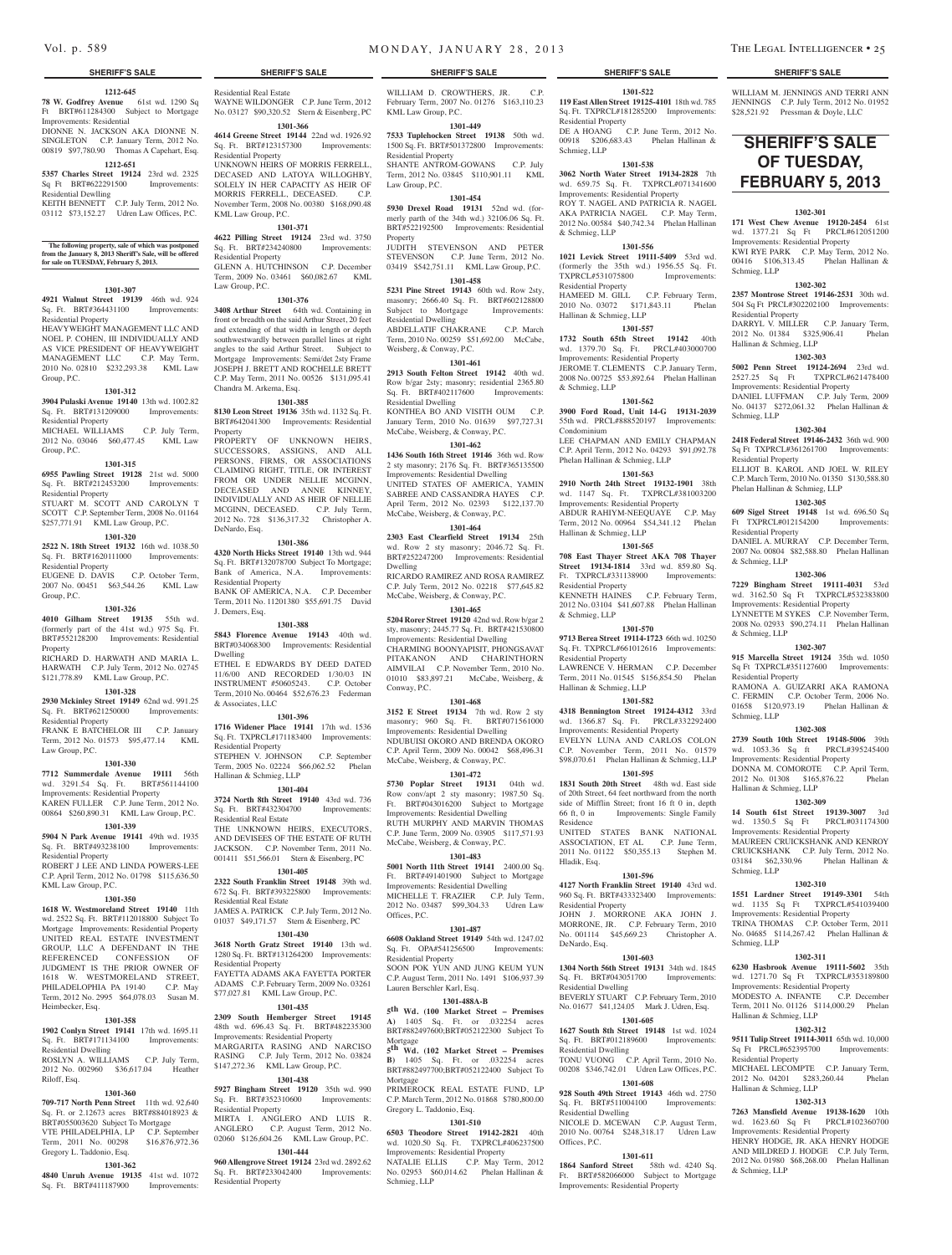**1302-314 1815 East Tulpehocken Street 19138-1210**  10th wd. 2451.69 Sq Ft PRCL#102219200 Improvements: Residential Property TAMARA L. WILLIAMS C.P. April Term, 2012 No. 03763 \$24,401.44 Phelan Hallinan & Schmieg, LLP

#### **1302-315**

**3192 Almond Street 19134-5125** 25th wd. 840 Sq Ft TXPRCL#251310700 Improvements: Residential Property

SUSAN BOWERS C.P. January Term, 2012 No. 03051 \$140,461.89 Phelan Hallinan & Schmieg, LLP

#### **1302-316**

**6908 Grosbeak Place 19142-2507** 40th wd. 2792.70 Sq Ft PRCL#406587600 Improvements: Residential Property

#### DEVON S. GRANT AKA DEVON GRANT C.P. October Term, 2011 No. 01944

\$171,315.55 Phelan Hallinan & Schmieg, LLP **1302-317**

# **3325 Kip Street 19134-1611** 7th wd. 862.20

Sq Ft PRCL#073094700 Improvements: Residential Property LUIS E. OCASIO C.P. June Term, 2012 No. 02065 \$22,794.85 Phelan Hallinan &

Schmieg, LLP

#### **1302-318**

**9217 Andover Road 19114-3818** 57th wd. 6000 Sq Ft PRCL#572281100 Improvements: Residential Property PATRICK C. PARKINSON AND ANNA MARIE PARKINSON AKA ANNA M. ROSSELLI C.P. October Term, 2006 No. 04233 \$152,700.38 Phelan Hallinan & Schmieg, LLP

#### **1302-319**

**334 North Holly Street 19104-2247** 6th wd. 602 Sq Ft PRCL#061235300 Improvements: Residential Property MARK C. JONES AKA MARK JONES C.P. October Term, 2011 No. 02615 \$68,096.70 Phelan Hallinan & Schmieg, LLP

#### **1302-320**

**2425 South Millick Street 19142-3209**  40th wd. 975 Sq Ft PRCL#402041100 Improvements: Residential Property RASHEEDAH AHMAD C.P. August Term, 2010 No. 03383 \$69,935.80 Phelan Hallinan

#### & Schmieg, LLP **1302-321**

**13009 Townsend Road, Unit L-2 19154- 1001** 66th wd. Together with the proportionate undivided interest in the Common Elements (as defined in such Declaration) of 1.159%. PRCL#888660489 Improvements: Condominium Unit RANDI S. HORN C.P. April Term, 2012 No. 02543 \$139,291.14 Phelan Hallinan & Schmieg, LLP

#### **1302-322**

**10867 Harrow Road 19154-3913** 66th wd. 1616.40 Sq Ft TXPRCL#662074800 Improvements: Residential Property LAURIE HORN C.P. May Term, 2012 No. 03675 \$235,668.34 Phelan Hallinan & Schmieg, LLP

#### **1302-323**

**6437 North Norwood Street 19138-2507**  17th wd. 1005.28 Sq Ft PRCL#172478500 Improvements: Residential Property CRYSTAL L. THOMAS AKA CRYSTAL THOMAS C.P. March Term, 2012 No. 00542 \$101,839.62 Phelan Hallinan & Schmieg, LLP

#### **1302-324**

**3006 McKinley Street 19149** 62nd wd. (formally the 35th wd.) 991.25 Sq Ft TXPRCL#621252000 Improvements: Residential Property

### GARRETT C. GIRD C.P. April Term, 2010 No. 00035 \$149,423.89 Phelan Hallinan &

# Schmieg, LLP

**1302-325 12612 Ramer Road 19154** 66th wd. 2000 Sq Ft TXPRCL#663292300 Improvements: Residential Property

THOMAS A. NEELY AND CHRISTINA M.<br>NEELY C.P. June Term. 2012 No. 03305 C.P. June Term, 2012 No. 03305 \$178,449.18 Phelan Hallinan & Schmieg, LLP

# **1302-326**

**10871 Parlin Terrace 19116-3525** wd. 2347.84 Sq Ft TXPRCL#582509900 Improvements: Residential Property TARAS TKACHOV C.P. January Term, 2012

# No. 02562 \$165,491.17 Phelan Hallinan & Schmieg, LLP

#### **1302-327**

**1939 South 20th Street 19145-2834** 48th wd. 950.46 Sq Ft TXPRCL#481318800 Improvements: Residential Property MEI TIEN LAUW C.P. November Term, 2011

### Schmieg, LLP **1302-328**

**616 Fountain Street 19128-2404** 21st wd. 4128

No. 02951 \$68,683.03 Phelan Hallinan &

Sq Ft TXPRCL#213327528 Improvements: Residential Property VERNAL R. VADEN C.P. April Term, 2012 No. 00154 \$173,769.56 Phelan Hallinan & Schmieg, LLP

#### **1302-329 5539 Hazel Avenue 19143-1905** 46th wd. 1665 Sq Ft TXPRCL#463012400 Improvements:

Residential Property CATHRYN ANYUMBA C.P. November Term, 2011 No. 00781 \$94,872.51 Phelan Hallinan & Schmieg, LLP

**1302-330 3454 Tampa Street 19134** 33rd wd. 601.80 Sq Ft TXPRCL#331265500 Improvements: Residential Property

UNKNOWN HEIRS, SUCCESSORS, ASSIGNS, AND ALL PERSONS, FIRMS, OR ASSOCIATIONS CLAIMING RIGHT, TITLE OR INTEREST FROM OR UNDER ANGELO M. JORDAN, DECEASED; MINA GANNON AKA MINA D. GANNON IN HER CAPACITY AS ADMINISTRATRIX AND HEIR OF THE ESTATE OF ANGELO M. JORDAN C.P. April Term, 2010 No. 02478 \$47,947.56 Phelan Hallinan & Schmieg, LLP **1302-331**

# **863 Brill Street 19124-1005** 35th wd. 1067.50

Sq Ft TXPRCL#351183500 Improvements: Residential Property KIMEKA S. CREARY C.P. June Term, 2012 No. 03011 \$66,762.74 Phelan Hallinan & Schmieg, LLP

**1302-332 2721 Cranston Road 19131-2803** 52nd wd. 5145 Sq Ft TXPRCL#521387700 Improvements: Residential Property JOHN L. MOBLEY AKA JOHNEE L MOBLEY C.P. July Term, 2012 No. 04312 \$176,183.21 Phelan Hallinan & Schmieg,

### **1302-333**

LLP

**3514 Tudor Street 19136-3815** 64th wd. 1616 Sq Ft TXPRCL#642129900 Improvements: Residential Property ANGELINA DONATO AND JOSEPH ROUGHTON C.P. February Term, 2012 No. 02486 \$182,910.00 Phelan Hallinan & Schmieg, LLP

#### **1302-334**

**6415 Clearview Street 19119-2041** 22nd wd. 1050 Sq Ft TXPRCL#221271100 Improvements: Residential Property GLORIA DAVIE C.P. January Term, 2012 No. 02412 \$138,813.11 Phelan Hallinan & Schmieg, LLP

#### **1302-335**

**6134 Morton Street 19144-1043** 59th wd. 2064.74 Sq Ft TXPRCL#592200900 Improvements: Residential Property SARAH K. FRANKLIN C.P. July Term, 2012 No. 00782 \$56,814.06 Phelan Hallinan & Schmieg, LLP

# **1302-336**

**1330 Gilham Street 19111-5524** 53rd wd. 1068.53 Sq Ft TXPRCL#531161300 Improvements: Residential Property ABDELHAMID MOUHOU C.P. March Term, 2010 No. 03198 \$123,766.83 Phelan Hallinan & Schmieg, LLP

#### **1302-337**

**6298 Kindred Street 19149-2805** 54th wd. 2256 Sq Ft TXPRCL#541199500 Improvements: Residential Property PEDRO BENCOSME C.P. October Term, 2011 No. 04347 \$222,150.08 Phelan Hallinan & Schmieg, LLP

#### **1302-338**

**5722 Hunter Street 19131-3422** 4th wd. 971.52 Sq Ft TXPRCL#043194500 Improvements: Residential Property KEENAN GORDON C.P. May Term, 2012 No. 00259 \$50,222.27 Phelan Hallinan & Schmieg, LLP

### **1302-339**

**2981 Mercer Street 19134-4906** 25th wd. 997 Sq Ft TXPRCL#251266500 Improvements: Residential Property MEGAN A. DUNBAR C.P. July Term, 2012 No. 01655 \$58,055.82 Phelan Hallinan & Schmieg, LLP

### **1302-340**

**9656 Dungan Road 19115-3222** 58th wd. 6250 Sq Ft TXPRCL#581373409 Improvements: Residential Property LAURA D'ANGELO AKA LAURA L.

D'ANGELO C.P. January Term, 2012 No. 02236 \$231,674.54 Phelan Hallinan & Schmieg, LLP

# **1302-341**

**3321 North Bailey Street 19129-1307** 38th wd. 1683.29 Sq Ft TXPRCL#381171700 Improvements: Residential Property DELCINE GILBERT C.P. March Term, 2012 No. 03385 \$98,979.49 Phelan Hallinan & Schmieg, LLP

#### **SHERIFF'S SALE SHERIFF'S SALE SHERIFF'S SALE SHERIFF'S SALE SHERIFF'S SALE**

**1302-355** 2640.44 Sq Ft BRT#26-2-140300 Subject to Mortgage Subject To Rent Improvements:

**1302-370 1431 Church Street 19124** 23rd wd. 904.50 Sq Ft BRT#234032500 Subject To Rent Improvements: Residential Dwelling WILLIAM CLAUDIO AND ANGIE VALENTIN AKA ANGIE VALENTINE C.P. May Term, 2011 No. 03892 \$51,282.18

**1302-371 1930 Ruan Street 19124** 23rd wd. 1235.40 Sq Ft BRT#23-2-025500 Subject To Rent Improvements: Residential Dwelling ANTONIO SERRANO, JR. C.P. April Term, 2012 No. 02260 \$55,073.71 Udren Law

**1302-372 1624 South 5th Street 19148** 1st wd. 2218.16 Sq Ft BRT#881500926 Improvements:

DANA POINDEXTER C.P. May Term, 2012 No. 03462 \$61,878.71 Stern & Eisenberg, PC **1302-373 1409 Emerick Street 19125** 18th wd. 481.42 Sq Ft BRT#181123300 Improvements:

CYRIL GINDLE AND LISA GINDLE C.P. July Term, 2012 No. 03904 \$55,399.75 Stern

**1302-374 843 North 66th Street** 34th wd. Situate on the east side of 68th Street at the distance of 321 feet 5-7/8 inches northward from the north side of Lansdowne Avenue Subject to Mortgage Improvements: Row 2sty, Masonry ANGELA M. ROBINSON C.P. January Term, 2012 No. 02327 \$102,089.12 Chandra M.

**1302-375 1205 South Harmony Street 19146** 36th wd. 679 Sq Ft BRT#362352300 Improvements:

UNKNOWN HEIRS OF GRADY JOHNSON, DECEASED C.P. January Term, 2012 No. 04346 \$25,786.60 KML Law Group, P.C. **1302-376 1419 East Susquehanna Avenue 19125**  18th wd. 2221.92 Sq Ft BRT#181252600 Improvements: Residential Property JOHN GENTNER AND LISA GENTNER AKA LISA GENTER C.P. March Term, 2012 No. 02024 \$282,519.92 KML Law

**1302-377 5411 Lena Street 19144** 12th wd. 1511.47 Sq Ft BRT#122137900 Improvements:

CHRISTOPHER C. TOOGOOD C.P. March Term, 2012 No. 02116 \$108,925.91 KML

**1302-378 5611 Haverford Avenue 19131** 4th wd. 1155 Sq Ft BRT#043000700 Improvements:

UNKNOWN HEIRS OF RAMON V. HARRIS, DECEASED; KEITH HARRIS, SOLELY IN HIS CAPACITY AS HEIR TO THE ESTATE OF RAMON V. HARRIS, DECEASED; CELESTE HARRIS, SOLELY IN HER CAPACITY AS HEIR TO THE ESTATE OF RAMON V. HARRIS, DECEASED AND RAMON HARRIS, JR., SOLELY IN HIS CAPACITY AS HEIR TO THE ESTATE OF RAMON V. HARRIS, DECEASED. C.P. February Term, 2011 No. 03621 \$64,147.11

**1302-379 2071 Carver Street 19124** 41st wd. 915.20 Sq Ft BRT#411050900 Improvements:

PETER ROCHFORD C.P. July Term, 2012 No. 03017 \$56,017.59 KML Law Group, P.C. **1302-380 7039 Passchall Avenue 19142** 40th wd. 1487.01 Sq Ft BRT#403316001 Improvements:

JEROME WALKER C.P. June Term, 2012 No. 00600 \$97,547.21 KML Law Group, P.C. **1302-381 4610-22 James Street 19137** 50th wd. Premises "A" situate on the northwesterly side of James Street, Frankford in the 45th ward of the City of Philadelphia, described according to a survey and plan thereof made 7/27/1911 by J. H. Webster, Jr., Esquire, surveyor and regulator of the 10th District as follows, to wit: Beginninat at a point on the northwesterly side of said James Street 100 ft northwesterly from the northwesterly side of Orthodox Street; row

Premises "B" Situate on the northwest side of James Street (laid out 50 ft wide) in Frankford in the 45th ward of the City of Philadelphia Subject To Mortgage Prem A Yes/Prem B Yes Subject To Rent Prem A Yes/Prem B Yes Improvements: Row W/det Gar 1sty Masonry COLLEEN BRITT C.P. October Term, 2011 No. 802741 \$89,886.42 Chandra M.

Udren Law Offices, P.C.

Commerical Real Estate

Residential Real Estate

& Eisenberg, PC

Arkema, Esq.

Group, P.C.

Residential Property

Law Group, P.C.

Residential Property

KML Law Group, P.C.

Residential Property

Residential Property

w/det gar 1sty, masonry.

Arkema, Esq.

Residential Property

Offices, P.C.

MARIA C. POTITO C.P. June Term, 2012 No. 02600 \$51,532.55 Udren Law Offices, P.C. **1302-356 2615 Almond Street 19125** 31st wd. (formerly part of the 18th wd.) 624 Sq Ft BRT#312090400 Subject To Rent Improvements: Residential

ROCHELLE PORTER C.P. February Term, 2012 No. 03813 \$157,823.49 Udren Law

**1302-357 4726 Wellington Street 19135** 65th wd. 1652 Sq Ft BRT#65-1-012902 Subject To Rent Improvements: Residential Dwelling SEUNG HEH JEONG C.P. September Term, 2012 No. 01604 \$96,429.23 Udren Law

**1302-358 7241 Kindred Street 19149** 54th wd. 1534.72 Sq Ft BRT#54-2-294200 Subject To Rent Improvements: Residential Dwelling DEBRA RUTIZER AND JEFFREY RUTIZER AKA JEFFREY S. RUTIZER C.P. September Term, 2012 No. 01569 \$154,590.42 Udren

**1302-359 5618 Diamond Street 19131-0000** 52nd wd. (formerly the 34th wd.) 1833 Sq Ft BRT#522089400 (110N08-0051) Subject To Rent Improvements: Residential Dwelling MARY LEE WASHINGTON AND WILLIE WASHINGTON C.P. March Term, 2010 No. 02962 \$95,740.45 Udren Law Offices, P.C. **1302-360 4222 Levick Street 19135** 55th wd. 1279.03 Sq Ft BRT#55-2-075200 Subject To Rent Improvements: Residential Dwelling THERESA E. AUSTIN C.P. August Term, 2012 No. 02125 \$120,096.68 Udren Law

**1302-361 816 South Cecil Street 19143** 46th wd. 1207.08 Sq Ft BRT#46-3-276800 Subject To Rent Improvements: Residential Dwelling HELENE LAZARUS C.P. September Term, 2010 No. 00454 \$38,417.97 Udren Law

**1302-362 3154 Friendship Street 19149** 55th wd. 1714.65 Sq Ft BRT#551405000 Subject To Rent Improvements: Residential Dwelling J. SCOTT CUMMINGS AND VICKI J. CUMMINGS C.P. December Term, 2009 No. 03358 \$171,709.97 Mark J. Udren, Esq. **1302-363 2923 Weikel Street 19134** 25th wd. 866.96 Sq Ft BRT#25-2380600 Subject To Rent Improvements: Residential Dwelling JILL DUNCAN C.P. August Term, 2012 No. 02343 \$55,860.17 Udren Law Offices, P.C. **1302-364 2543 South Millick Street 19142-3507** 40th wd. 752 Sq Ft BRT#40-2-044600 Subject To Rent Improvements: Residential Dwelling MARJHE CHANG AKA MARJHE D. CHANG C.P. January Term, 2012 No. 00344 \$72,429.86

Residential Dwelling

Dwelling

Offices, P.C.

Offices, P.C.

Law Offices, P.C.

Offices, P.C.

Offices, P.C.

Udren Law Offices, P.C.

Residential Dwelling

Offices, P.C.

Law Offices, P.C.

Law Offices, P.C.

**1302-365 3767 South Hereford Lane 19114** 58th wd. 1894.36 Sq Ft BRT#661271800 Subject To Rent Improvements: Residential Dwelling DAVID H. ADAMS C.P. April Term, 2012 No. 00348 \$134,589.43 Udren Law Offices, P.C. **1302-366 548 West Clapier Street 19144** 13th wd. 2534.40 Sq Ft BRT#13-3-061000 Subject to Mortgage Subject To Rent Improvements:

MICHAEL B. CASE C.P. September Term, 2012 No. 00482 \$63,871.56 Udren Law

**1302-367 2822 Narcissus Road 19154** 66th wd. 6000 Sq Ft BRT#66-2-513100 Subject To Rent Improvements: Residential Dwelling JENNIFER A. ABBAMONDI C.P. March Term, 2012 No. 01320 \$331,794.08 Udren

**1302-368 638 West Park Lane 19144** 21st wd. 4095 Sq Ft BRT#21-3-0998-00 Subject To Rent Improvements: Residential Dwelling MERVIN CONNER, JR. C.P. September Term, 2012 No. 00838 \$242,387.68 Udren

**1302-369 5327 Kershaw Street 19131** 44th wd. 1131 Sq Ft BRT#73 N7-185 Subject To Rent Improvements: Residential Dwelling MICHAEL WHITE AKA MICHAEL T. WHITE C.P. September Term, 2012 No. 00845 \$77,374.84 Udren Law Offices, P.C.

**1302-342 7011 Montague Street 19135-1703** 55th **2514 South Garnet Street 19145** 26th wd. wd. 2283.30 Sq Ft TXPRCL#552304300 Improvements: Residential Property<br>PATRICIA A. BERGEY C.P. December PATRICIA A. BERGEY Term, 2011 No. 00034 \$129,831.82 Phelan Hallinan & Schmieg, LLP

#### **1302-343**

**7222 Hegerman Street 19135-1311** 65th wd. 1493.89 Sq Ft TXPRCL#651280000 Improvements: Residential Property HUBERT L. ADCOX AND GLADYS G. ADCOX C.P. November Term, 2011 No. 02676 \$73,098.52 Phelan Hallinan & Schmieg, LLP

#### **1302-344**

**2442 West Turner Street AKA 2442 Turner Street 19121-2922** 29th wd. 790.87 Sq Ft TXPRCL#291238300 Improvements: Residential Property CECIL GORDON AND SYLVIA GORDON

C.P. November Term, 2011 No. 00772 \$63,560.84 Phelan Hallinan & Schmieg, LLP

#### **1302-345**

**110 W. Chew Avenue 19120** 61st wd. 16'2" frontage x 102' depth OPA#612044100

Improvements: Residential Property WAHABIT EDWARDS C.P. December Term, 2003 No. 002181 \$89,329.97 Richard M.

Squire & Associates, LLC **1302-346**

**6641 Greenway Avenue 19142** 40th wd. 16' frontage x 62' depth OPA#403129600 Improvements: Residential Property HA T. LUU AKA HA THI LUU AND SOKHOM RITH C.P. October Term, 2009 No. 01011 \$68,974.80 Richard M. Squire & Associates, LLC

#### **1302-347**

**4219 Whiting Road 19154** 66th wd. Irregular dimensions OPA#662599300 Improvements: Residential Property

ANTHONY SOLE AND KAREN L. PATTON C.P. April Term, 2012 No. 00780 \$169,200.59 Richard M. Squire & Associates, LLC

# **1302-348**

**6022 Duffield Street 19135** 62nd wd. 1755 Sq Ft BRT#622243400 Improvements: Residential Property

HECTOR SANTIAGO C.P. November Term, 2010 No. 0420 \$97,050.58 Scott A. Dietterick, Esq., Kimberly A. Bonner, Esq., Joel A. Ackerman, Esq., Ashleigh L. Marin, Esq., Ralph M. Salvia, Esq., Jaime R. Ackerman, Esq., Zucker, Goldberg & Ackerman, LLC

#### **1302-349**

**2129 South 19th Street 19145** 48th wd. 1140 Sq Ft BRT#481282800 Residential Property

CAROLYN HUMPHRIES C.P. September Term, 2011 No. 0931 \$130,700.03 Scott A. Dietterick, Esq., Kimberly A. Bonner, Esq., Joel A. Ackerman, Esq., Ashleigh L. Marin, Esq., Ralph M. Salvia, Esq., Jaime R. Ackerman, Esq., Zucker, Goldberg & Ackerman, LLC

#### **1302-350**

**4327 Tackawanna Street 19124** 23rd wd. 2863.80 Sq Ft BRT#232346200 Improvements: Residential Property

KENNETH J. HAINES, SR. C.P. February Term, 2012 No. 2864 \$42,519.97 Scott A. Dietterick, Esq., Kimberly A. Bonner, Esq., Joel A. Ackerman, Esq., Ashleigh L. Marin, Esq., Ralph M. Salvia, Esq., Jaime R. Ackerman, Esq., Zucker, Goldberg & Ackerman, LLC

#### **1302-351**

**424 E. Walnut Lane 19144** 59th wd. All that certain lot or piece of ground with the three story brick and stone messuage thereon erected. Situate in the 59th ward of the City of Philadelphia. BRT#592063300/ PRCL#52N23-272 Improvements: S/d Conv Apt 3sty Stone

MARY MONTGOMERY C.P. December Term, 2010 No. 01588 \$177,699.38 Federman & Associates, LLC

#### **1302-352**

**5124 Woodbine Avenue 19131** 52nd wd. 2870 Sq Ft BRT#521182400 Improvements:

Residential Property NAEEMAH SULUKI (MORTGAGOR) AND NAEEMAH T. SULUKI 2005 REVOCABLE AGREEMENT OF TRUST (REAL OWNER) C.P. August Term, 2012 No. 0180 \$362,118.48 Christopher A. DeNardo, Esq.

#### **1302-353**

**530 E. Ashmead Street 19144** 12th wd. 825 Sq Ft BRT#12-1-089000 Subject To Rent Improvements: Residential Dwelling JEFFREY A. KEHLER C.P. July Term, 2010 No. 03278 \$41,673.07 Udren Law Offices, P.C. **1302-354**

Ft BRT#111-N-19-350/411241500 Subject To Rent Improvements: Residential Dwelling CINDY AGOSTO AND FELIX AGOSTO AKA FELIX E. AGOSTO C.P. July Term, 2012 No. 01885 \$69,063.03 Udren Law Offices, P.C.

# **6545 Ditman Street 19135** 41st wd. 1155 Sq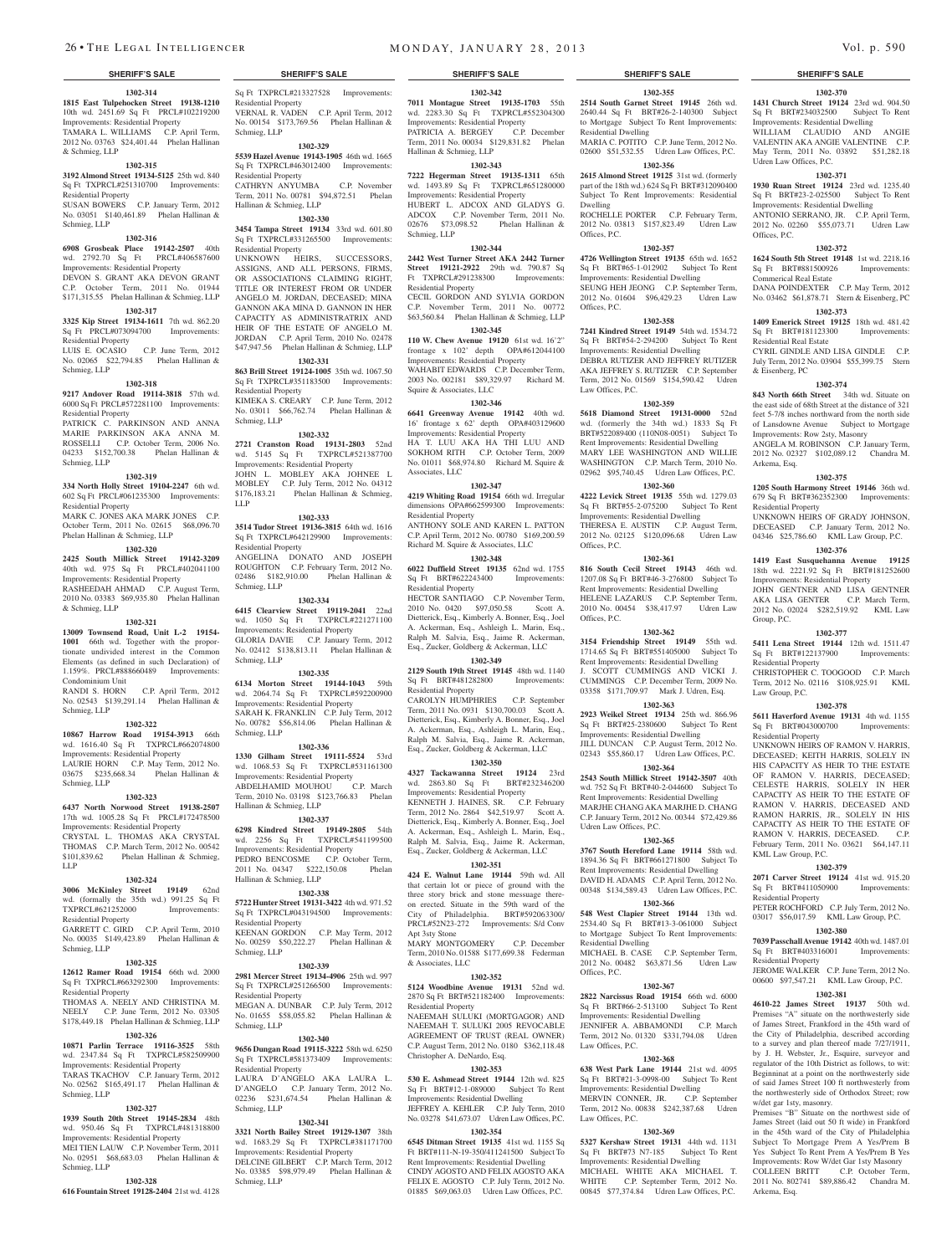#### **1302-382**

#### **3419 Ryan Avenue 19136** 64th wd. 1606.91 Sq Ft BRT#642102500 Improvements:

Residential Real Estate FRANCIS AGNONI C.P. August Term, 2012 No. 00522 \$80,776.86 Stern & Eisenberg, PC

# **1302-383**

**2060 Brill Street 19124** 23rd wd. 1637.12

#### Sq Ft BRT#622146600 Improvements: Residential Property TANIKA D. LONG C.P. May Term, 2012 No.

01983 \$94,269.65 KML Law Group, P.C.

# **1302-384**

**401 66th Avenue 19126** 61st wd. 2419.80 Sq Ft BRT#611410100 Improvements: Residential Property ANTHONY BIAS AKA ANTHONY W.

# BIAS C.P. February Term, 2010 No. 01233 \$135,629.71 KML Law Group, P.C. **1302-385**

**8515 Cratin Place 19153** 40th wd. 3203.82 Sq Ft BRT#405183800 Improvements: Residential Property

PATRICIA WILSON C.P. June Term, 2008 No. 03046 \$154,827.67 KML Law Group,  $PC$ .

#### **1302-386**

**656 North Union Street 19104** 24th wd.

1830 Sq Ft BRT#242237800 Improvements: Residential Real Estate GAIL O. COATES C.P. February Term, 2012 No. 03767 \$10,489.89 Stern & Eisenberg, PC

**1302-387 2103 East Ontario Street 19134** 45th wd. 1430 Sq Ft BRT#452086800 Improvements: Residential Property GENEVIEVE RYNKIEWICZ AND STANLEY

A. RYNKIEWICZ, JR. C.P. May Term, 2012 No. 2365 \$89,420.91 Christopher A. DeNardo, Esq.

#### **1302-388**

**4597 Penhurst Street 19124** 42nd wd. 800 Sq Ft BRT#421617600 Improvements: Residential Property

MARIA NUNEZ C.P. August Term, 2011 No. 0347 \$92,245.35 Christopher A. DeNardo, Esq. **1302-389**

**243 West Duval Street 19144** 22nd wd. 2226.22 Sq Ft BRT#59-3118000 Subject to Mortgage Improvements: Residential Dwelling DESHAWN JONES C.P. January Term, 2012 No. 003220 \$114,950.83 Gregory Javardian, Esq.; Powers, Kirn & Javardian, LLC

### **1302-390**

**6138 North 7th Street 19120** 61st wd. 1431 Sq Ft BRT#61-1153500 Improvements: Residential Dwelling

HORATIUS V. JIWANMALL AKA HORATIUS VICTOR JIWANMALL C.P. May Term, 2012 No. 02725 \$107,858.75 Gregory Javardian, Esq.; Powers, Kirn & Javardian, LLC

# **1302-391**

**5847 Hadfield Street 19143** 3rd wd. 1725 Sq Ft BRT#034051200 Improvements: Residential Real Estate STEPHEN CHAPMAN C.P. July Term, 2012

No. 00622 \$77,570.97 Stern & Eisenberg, PC **1302-392**

#### **6127 North Fairhill Street 19120-1326**

61st wd. (formerly the 42nd wd.) 1600 Sq Ft PRCL#611108000 Improvements: Residential Property

TAMIKA DUNHAM C.P. November Term, 2011 No. 03104 \$114,766.62 Phelan Hallinan & Schmieg, LLP

## **1302-393**

**925 West Erie Avenue 19140-4328** 43rd

# wd. 1495 Sq Ft TXPRCL#432199500

Improvements: Residential Property CHERISE WYNNE C.P. January Term, 2012 No. 02415 \$55,676.99 Phelan Hallinan & Schmieg, LLP

#### **1302-394**

**1337 Wellington Street 19111** 53rd wd. 5280 Sq Ft PRCL#532346100 Improvements: Residential Property

#### MARGARET MEHAN C.P. November Term, 2011 No. 03111 \$213,800.57 Phelan Hallinan & Schmieg, LLP

#### **1302-395**

**2711 Springhouse Road 19114-3490** 57th wd. 7270 Sq Ft PRCL#571158717 Improvements:

Residential Property GEORGE HO C.P. November Term, 2011 No. 02091 \$251,791.16 Phelan Hallinan &

#### **1302-396**

Schmieg, LLP

**227 E. Elkhart Street 19134-2807** 7th wd. (formerly part of 33rd wd.) 609 Sq Ft PRCL#071263800 Improvements: Residential Property

JULIA BAEZ CARMONA AND CARMEN M. GARCIA C.P. April Term, 2012 No. 01655 \$66,813.52 Phelan Hallinan & Schmieg, LLP **1302-397**

**5454 Torresdale Avenue 19124-1635** 41st

wd. 1200 Sq Ft TXPRCL#411279900 BRIAN S. STEVIO C.P. December Term, Improvements: Residential Property TIMOTHY P. EGAN C.P. May Term, 2012 No. 03160 \$57,829.52 Phelan Hallinan & Schmieg, LLP

#### **1302-398**

**1630 East Lycoming Street 19124-4424**  33rd wd. 1254.45 Sq Ft PRCL#332054500 Improvements: Residential Property CARMEN MELENDEZ AND LENNY DEVICTORIA C.P. January Term, 2009 No. 03402 \$80,684.54 Phelan Hallinan & Schmieg, LLP

## **1302-399**

**6808 Rutland Street 19149-2118** 10th wd. 4300 Sq Ft TXPRCL#542154000 Improvements: Residential Property

MONZUR AHMED AND MASHEBA AHMED C.P. January Term, 2012 No. 00550 \$188,532.58 Phelan Hallinan & Schmieg, LLP **1302-400**

#### **633 Beulah Place B 633 AKA 633 Beulah**

**Place Unit B 19123-3448** 88th wd. Together with a proportionate undivided interest in the Common Elements (as defined in such Declaration) of 0.618%. PRCL#888140270 Improvements: Condominium Unit ALA RABADY AND H JIHANE AKA JIHANE HAJJ C.P. July Term, 2012 No. 03993 \$122,824.29 Phelan Hallinan & Schmieg, LLP

#### **1302-401**

**2955 North 7th Street 19133-2402** 37th wd. 1278.31 Sq Ft PRCL#372045800 Improvements: Residential Property JOSE PEREZ C.P. July Term, 2012 No. 03791 \$43,481.62 Phelan Hallinan & Schmieg, LLP

#### **1302-402**

**6139 Walker Street 19135-3525** 55th wd. 1522 Sq ft TXPRCL#552322600 Improvements: Residential Property ELEANOR FISHER AND JOHN J. MARTINO C.P. August Term, 2011 No. 03930 \$62,472.65

# Phelan Hallinan & Schmieg, LLP

**1302-403 5528 Wyalusing Avenue 19131-4922** 4th wd. 1072 Sq Ft TXPRCL#041064500 Improvements: Residential Property CYNTHIA EBO C.P. February Term, 2012 No. 03446 \$71,401.99 Phelan Hallinan & Schmieg, LLP

#### **1302-404**

**1529 West Shunk Street 19145-4650** 26th wd. 960 Sq Ft PRCL#261049000 Improvements: Residential Property JACLYN M. ROSETTI C.P. January Term, 2012 No. 00964 \$186,181.56 Phelan Hallinan & Schmieg, LLP

**1302-405 2448 North Douglas Street 19132-3318**  28th wd. 756.50 Sq Ft TXPRCL#282227800 Improvements: Residential Property GEORGE KNIGHT IN HIS CAPACITY AS HEIR OF DAVID THOMAS KNIGHT, DECEASED; RASHEB KNIGHT, IN HIS CAPACITY AS HEIR OF DAVID THOMAS KNIGHT, DECEASED; UNKNOWN HEIRS, SUCCESSORS, ASSIGNS, AND ALL PERSONS, FIRMS, OR ASSOCIATIONS CLAIMING RIGHT, TITLE OR INTEREST FROM OR UNDER DAVID THOMAS KNIGHT, DECEASED. C.P. April Term, 2012 No. 03769 \$73,020.43 Phelan Hallinan

#### **1302-406**

& Schmieg, LLP

#### **1236 South Sheridan Street 19147-4820**  2nd wd. 677.28 Sq Ft TXPRCL#021465900

Improvements: Residential Property DONALD W. GUENTHER C.P. July Term, 2012 No. 02360 \$123,318.78 Phelan Hallinan & Schmieg, LLP

### **1302-407**

**856 Granite Street 19124-1729** 35th wd. 975 Sq Ft PRCL#351131000 Improvements: Residential Property DOMINIQUE N. JOHNSON C.P. May Term, 2009 No. 01645 \$112,033.80 Phelan Hallinan & Schmieg, LLP

#### **1302-408**

**1012 South 47th Street 19143-3602** 46th wd. 3165.75 Sq Ft PRCL#461202500 Improvements: Residential Property NICOLE MCEWAN C.P. July Term No. 01471 \$178,634.70 Phelan Hallinan & Schmieg, LLP

#### **1302-409**

**4438 Penn Street AKA 4438 North Penn Street 19124-3625** 23rd wd. 1229.68 Sq Ft PRCL#234284200 Improvements: Residential Property

GARTH C. JACKSON AKA GARTH JACKSON C.P. May Term, 2012 No. 01649 \$27,402.35 Phelan Hallinan & Schmieg, LLP **1302-410**

**4429 Teesdale Street 19136-4009** 41st wd. 1520 Sq Ft PRCL#412104400 Improvements: Residential Property

2011 No. 02322 \$137,460.59 Phelan Hallinan & Schmieg, LLP

Improvements: Residential Dwelling MICHELLE CHARLES C.P. January Term, 2011 No. 001305 \$78,269.49 McCabe,

**1302-424 6127 Hawthorne Street 19135** 62nd wd. 2969.08 Sq ft; Row b/gar 2sty, masonry BRT#622263300 Subject to Mortgage Improvements: Residential Dwelling HARRY GONG C.P. March Term, 2012 No. 03787 \$38,202.15 McCabe, Weisberg & \$248,815.16 McCabe, Weisberg & Conway,

**1302-436 930 South 55th Street 19143** 51st wd. 2706 Sq Ft; Row 2sty, masonry BRT#513016100 Improvements: Residential Dwelling MARIAN G. PAYNE C.P. November Term, 2010 No. 03559 \$75,966.59 McCabe,

**1302-437 2066 East Atlantic Street 19134** 45th wd. 1079 Sq Ft; Row 2sty, masonry BRT#452132800 Improvements: Residential Dwelling LUIS RAMOS C.P. September Term, 2010 No. 03142 \$91,913.67 McCabe, Weisberg

**1302-438 8082 Michener Avenue 19150** 50th wd. 2768 Sq Ft; row b/gar 2sty, masonry BRT#501128200 Improvements: Residential Dwelling BRENDA B. HAWKINS C.P. August Term, 2009 No. 04479 \$82,664.99 McCabe,

**1302-439 6147 Frontenac Street 19149-3239** 53rd wd. 2165.76 Sq Ft PRCL#531274800 Improvements: Residential Property WILSON ROBERT C.P. December Term, 2011 No. 03647 \$108,499.72 Phelan

**1302-440 5814 Baltimore Avenue 19143-3128** 3rd wd. 1457.28 Sq Ft PRCL#034000800 Improvements: Residential Property JOHN H. SAUNDERS AND DEBRA ANN SAUNDERS C.P. August Term, 2012 No. 00200 \$50,696.83 Phelan Hallinan &

**1302-441 1930 South Beechwood Street 19145-2725**  48th wd. 722.16 Sq Ft PRCL#482173500 Improvements: Residential Property URSULA N. ONUCHUKWU, JOSEPH ONUCHUKWU AKA JOSEPH C. ONUCHUKWU C.P. August Term, 2012 No. 00373 \$77,075.90 Phelan Hallinan &

**1302-442 7321 Malvern Avenue 19151-2210** 34th wd. 1480 Sq Ft PRCL#344089000 Improvements:

ORA ANN JONES C.P. July Term, 2012 No. 01842 \$116,618.28 Phelan Hallinan &

**1302-443 5639 North American Street 19120-2325**  61st wd. 1885 Sq Ft PRCL#612402600 Improvements: Residential Property THELMA JENNINGS C.P. June Term, 2012 No. 03493 \$53,433.38 Phelan Hallinan &

**1302-444 5238 North 15th Street 19141-1602** 17th wd. 1500 Sq Ft TXPRCL#172061600 Improvements: Residential Property STEAVEN BENITEZ C.P. February Term, 2012 No. 02695 \$88,977.78 Phelan Hallinan

**1302-445 7747 East Roosevelt Bouelvard AKA 7747 Roosevelt Boulevard 19152-3916**  35th wd. 3928.02 Sq Ft PRCL#641008400 Improvements: Residential Property XIU ZHEN LIN C.P. August Term, 2012 No. 02216 \$178,542.44 Phelan Hallinan &

**1302-446 2130 North Uber Street 19121-1529** 32nd wd. 1728.20 Sq Ft PRCL#321281300 Improvements: Residential Property DAVID GROSSMAN C.P. July Term, 2012 No. 02528 \$260,032.78 Phelan Hallinan &

**1302-447 2720 Cambridge Street 19130-1207**  29th wd. 612.48 Sq Ft PRCL#292010200 Improvements: Residential Property JOSE RIVERA AND PAULA RIVERA C.P. March Term, 2010 No. 00464 \$223,355.13

**1302-449 13054 Townsend Road, Unit J-4 19154-1001**  26th wd. Being desingated on said Declaration Plan as Unit No. J-4, as more fully described in such Declaration Plan and Declaration, together with the proportionate undivided interest in the Common Elements (as defined in such Declaration) of 1.159%. PRCL#888660135 Improvements: Condominium Unit CHERYL E. YATES, DEBORAH L. SCOTT,

Phelan Hallinan & Schmieg, LLP **1302-448 1622 South Frazier Street 19143-5316**  51st wd. 941.70 Sq Ft PRCL#514045600 Improvements: Residential Property JOHNNIE L. DURHAM C.P. May Term, 2009 No. 00937 \$57,385.40 Phelan Hallinan

Weisberg & Conway, P.C.

Weisberg & Conway, P.C.

Hallinan & Schmieg, LLP

Schmieg, LLP

Schmieg, LLP

Residential Property

Schmieg, LLP

Schmieg, LLP

& Schmieg, LLP

Schmieg, LLP

Schmieg, LLP

& Schmieg, LLP

& Conway, P.C.

P.C.

**1302-425 1919 Watkins Street 19145** 36th wd. 1634 Sq Ft; row 2 sty, masonry BRT#363132500 Improvements: Residential Dwelling LEON W. PATTERSON, JR. AND MICHAEL PATTERSON C.P. December Term, 2011 No. 03516 \$53,246.25 McCabe, Weisberg &

**1302-426 3064 North Stillman 19132** 38th wd. 1576.16 Sq Ft; row 2sty, masonry BRT#381101600 Subject to Rent Improvements: Residential

NATHAN N. THOMAS AND VERONICA M. THOMAS C.P. July Term, 2012 No. 01791 \$49,231.80 McCabe, Weisberg &

**1302-427 8107 Temple Road 19150** 50th wd. 2599.45 Sq Ft; row b/gar 2sty, masonry BRT#501100500

TANYA AVERETTE C.P. April Term, 2012 No. 03260 \$105,571.17 McCabe, Weisberg

**1302-428 3318 North 18th Street 19140** 11th wd. 3015.68 Sq Ft; row 2sty, masonry BRT#112252800 Subject to Mortgage Improvements: Residential Dwelling JOYCE CHERRY HAMBY, KNOWN SURVIVING HEIR OF GOLDIE V. CHERRY, DECEASED MORTGAGOR AND REAL OWNER; JAMES C. CHERRY, KNOWN SURVIVING HEIR OF GLODIE V. CHERRY, DECEASED MORTGAGOR AND REAL OWNER AND ALL UNKNOWN SURVIVING HEIRS OF GOLDIE V. CHERRY, DECEASED MORTGAGOR AND REAL OWNER. C.P. February Term, 2012 No. 02058 \$65,075.46 McCabe, Weisberg & Conway, P.C. **1302-429 4608 Marple Street 19136** 65th wd. 2341 Sq Ft; Row 2sty, masonry BRT#651098500 Improvements: Residential Dwelling MATHEW ANNAU C.P. December Term, 2010 No. 00386 \$154,220.67 McCabe,

Weisberg & Conway, P.C.

Conway, P.C.

Conway, P.C.

Dwelling

Conway, P.C.

Improvements: Lot

& Conway, P.C.

Weisberg & Conway, P.C.

Weisberg & Conway, P.C.

Dwelling

Dwelling

Conway, P.C.

Weisberg & Conway, P.C.

Subject to Mortgage Residential Dwelling

Conway, P.C.

**1302-430 431 East Sharpnack Street 19119** 22nd wd. 2345.25 Sq Ft; row b/gar, 2sty, masonry BRT#22113020 Improvements: Residential

JEMAL SCOTT C.P. January Term, 2009 No. 02643 \$104,324.88 McCabe, Weisberg &

**1302-431 5923 Agusta Street 19149** 53rd wd. 2212.65 Sq Ft; row b/gar 2sty, masonry BRT#531255500 Improvements: Residential Dwelling MIKHAEL BARTFELD C.P. August Term, 2012 No. 03185 \$73,189.24 McCabe,

**1302-432 5214 Delancey Street 19143** 60th wd. 2138.5 Sq Ft; Row 2sty, masonry BRT#602121200 Improvements: Residential Dwelling MARY CARAWAY, ONLY KNOWN SURVIVING HEIR OF PERRY MATHIS, DECEASED MORTGAGOR AND REAL OWNER AND UNKNOWN SURVIVING HEIRS OF PERRY MATHIS, DECEASED MORTGAGOR AND REAL OWNER C.P. May Term, 2011 No. 01308 \$62,860.62 McCabe, Weisberg & Conway, P.C. **1302-433 2513 West Sterner Street 19132** 28th wd. 1506.65 Sq Ft; det w/b gar, 2sty, masonry BRT#281390500 Improvements: Residential

JEFFREY PATTERSON C.P. November Term, 2007 No. 01805 \$29,608.32 McCabe,

**1302-434 461 East Haines Street 19144** 59th wd. 3814.80 Sq Ft; Det 3sty, stone BRT#592007700 Improvements: Residential Dwelling ARMEANA HILL C.P. June Term, 2012 No. 00186 \$157,736.93 McCabe, Weisberg &

**1302-435 1702 Kendrick Street 19152** 56th wd. 3410 Sq Ft; S/D W/B/B 2s, masonry BRT#562192000<br>Subject to Mortgage Improvements:

VOLODYMYR BELEY AND SVITLANA BELEY C.P. April Term, 2012 No. 03313

#### **1302-411**

**219-229 South 18th Street, Unit 1119 19103**  88th wd. Being and designated as Unit 1119 together with a proportionate undivided interest in the Common Elements (as defined in such Declaration) as 0.20415%. PRCL#888092836 Improvements: Condominium BURCE RYAN AKA BRUCE D. RYAN, JR. AND GREGORY DURGIN AKA GREGORY O. DURGIN C.P. May Term, 2012 No. 00781 \$338,277.54 Phelan Hallinan & Schmieg, LLP

#### **1302-412**

**1325 South Mole Street 19146-4833**  36th wd. 553.42 Sq Ft PRCL#365094400 Improvements: Residential Property ROBERT MITCHELL C.P. March Term, 2012 No. 00020 \$132,610.83 Phelan Hallinan & Schmieg, LLP

#### **1302-413**

**7865 Provident Road AKA 7865 Provident Street 19150-1322** 50th wd. 1320 Sq Ft PRCL#501185300 Improvements: Residential Property

KAIGH JOHNSON AKA KAY BOBO, IN HER CAPACITY A HEIR OF YVONNE BOBO, DECEASED UNKNOWN HEIRS, SUCCESSORS, ASSIGNS, AND ALL PERSONS, FIRMS, OR ASSOCIATIONS CLAIMING RIGHT, TITLE, OR INTEREST FROM OR UNDER YVONNE BOBO, DECEASED. C.P. December Term, 2011 No. 02634 \$82,572.59 Phelan Hallinan & Schmieg, LLP

# **1302-414**

**5946 Webster Street 19143-2414** 3rd wd. 1640.31 Sq Ft TXPRCL#033032100 Improvements: Residential Property FRANCES BRINSON AND EMANUEL BRINSON C.P. March Term, 2012 No. 02142 \$87,791.26 Phelan Hallinan & Schmieg, LLP

# **1302-415**

**227 Benner Street 19111-5901** 35th wd. 2808 Sq. Ft. PRCL#352163100 Improvements: Residential Property BULENT SARIKAYA AND MARJORIE SARIKAYA C.P. July Term, 2012 No. 00671 \$105,715.60 Phelan Hallinan & Schmieg, LLP

# **1302-416**

**4849 North 15th Street 19141-2103** 13th wd. 1293.05 Sq Ft TXPRCL#132050400 Improvements: Residential Property SHANISE T. BUTLER C.P. January Term, 2012 No. 02408 \$31,511.51 Phelan Hallinan

### & Schmieg, LLP **1302-417**

**6226 N Camac St AKA 6230 N Camac St 19141-3350** 49th wd. 3192 Sq Ft PRCL#493190000 Improvements: Residential Property ERIC HODGE AND SYDELLA HODGE C.P. March Term, 2012 No. 02133 \$124,692.98 Phelan Hallinan & Schmieg, LLP

**1302-418 2139 North 58th Street 19131-3008** 52nd wd. 2213.55 Sq Ft PRCL#522221900 Improvements: Residential Property ABDALLAH CHEATHAM C.P. December

Term, 2011 No. 02835 \$95,878.71 Phelan Hallinan & Schmieg, LLP **1302-419**

#### **3991 Lankenau Avenue AKA 3991 Lankenau Street 19131-2808** 52nd wd. 2480 Sq Ft PRCL#521438500 Improvements: Apartment

Units KELLY M. COTTLE C.P. November Term, 2011 No. 02203 \$206,573.63 Phelan Hallinan & Schmieg, LLP

**300 East Clarkson Avenue 19120** 42nd wd. 2168.14 Sq Ft; row 2sty, masonry BRT#421230500 Improvements: Residential

NETRA A. MINTER C.P. June Term, 2012 No. 01879 \$134,271.81 McCabe, Weisberg

**1302-421 7301 Briar Road 19138** 50th wd. 4257.77 Sq Ft; row b/gar 2sty, masonry BRT#501342900 Improvements: Residential Dwelling JACQUELINE GODBOLT C.P. July Term, 2008 No. 04550 \$103,187.30 McCabe,

**1302-422 5313 Walnut Street 19139** 60th wd. 2786.56 Sq Ft; row 2sty, masonry BRT#603023300 Improvements: Residential Dwelling ARNETT ARTHUR WOODALL AKA ARNETT A. WOODALL C.P. April Term, 2009 No. 00107 \$68,616.46 McCabe,

**1302-423 5121 Jackson Street 19124** 62nd wd. 2171.18 Sq Ft; row 2sty, masonry BRT#622406000

# **1302-420**

Dwelling

& Conway, P.C.

Weisberg & Conway, P.C.

Weisberg & Conway, P.C.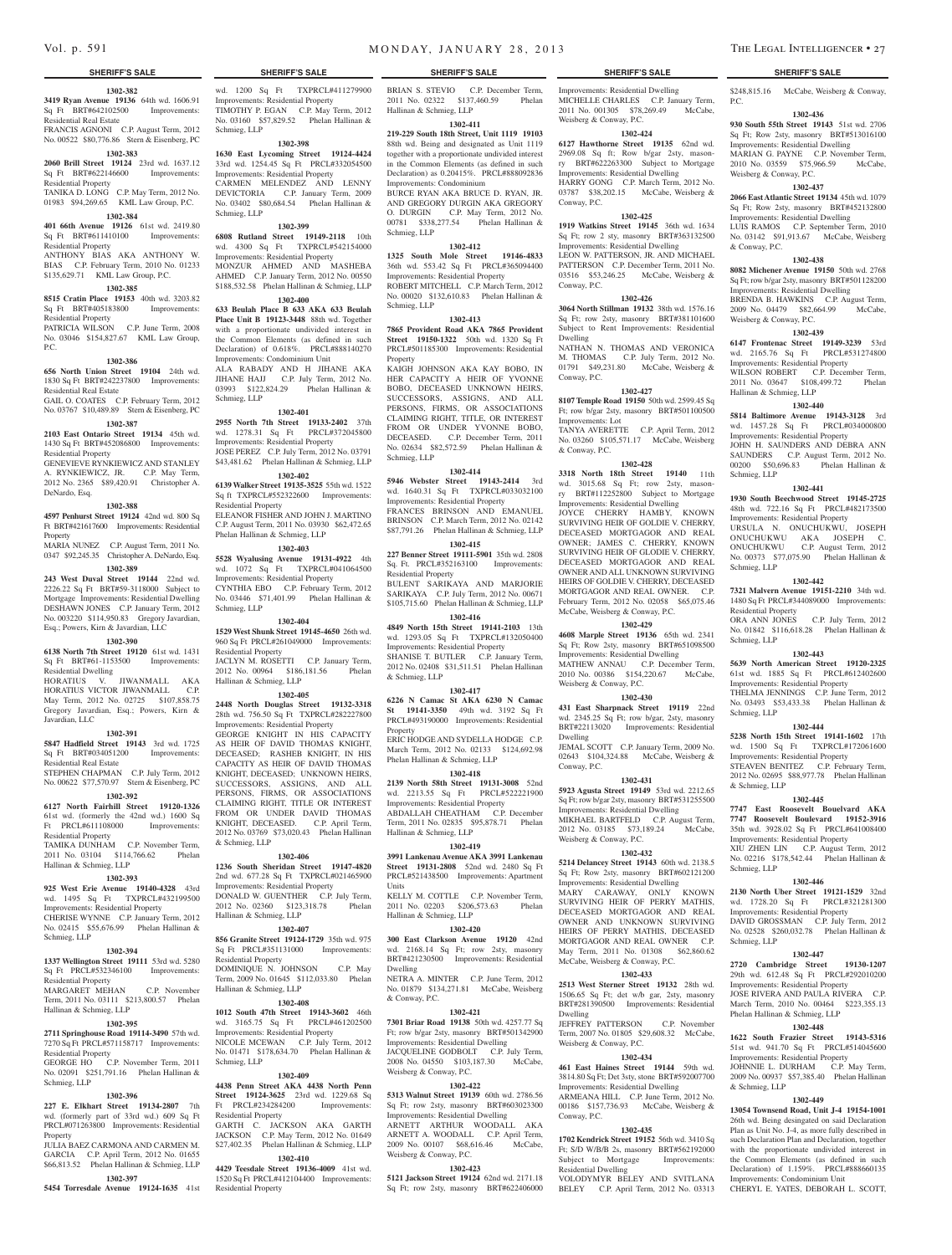MICHAEL G. THOMPSON AND DENISE L. MOORE C.P. June Term, 2008 No. 05168 \$59,070.96 Phelan Hallinan & Schmieg, LLP

#### **1302-450**

**1104 South Ruby Street 19143-4823** 51st wd. 880 Sq Ft PRCL#511061800 Improvements: Residential Property

ADRIAN TYLER C.P. July Term, 2012 No. 04566 \$46,728.51 Phelan Hallinan & Schmieg, LLP

# **1302-451**

**217 East Duncannon Avenue 19120-3512**  42nd wd. 1480.96 Sq Ft PRCL#421182600 Improvements: Residential Property BETTYANN SUMILANG C.P. July Term, 2012 No. 03955 \$97,351.67 Phelan Hallinan & Schmieg, LLP

# **1302-452**

**4409 Marple Street 19136-3713** 65th wd. 1454.40 Sq Ft PRCL#651108000 Improvements: Residential Property MONICA A. TOMEO C.P. September Term, 2012 No. 01229 \$85,504.04 Phelan Hallinan & Schmieg, LLP

**1302-453**

#### **5453 Lebanon Street 19131** 52nd wd. 1600 Sq Ft PRCL#522080500 Improvements: Residential Property MAXINE GORDON C.P. January Term, 2008

No. 02121 \$110,819.01 Phelan Hallinan & Schmieg, LLP

### **1302-454**

**2654 Carroll Street AKA 2654 South Carroll Street 19142-2115** 40th wd. 1256 Sq Ft PRCL#406112500 Improvements: Residential Property

STEVEN B. BROWN AKA STEPHEN BROWN C.P. June Term, 2012 No. 01368 \$40,815.69 Phelan Hallinan & Schmieg, LLP

#### **1302-455**

**1531 Foulkrod Street 19124-5824** 23rd wd. 988.14 Sq Ft PRCL#232176900 Improvements: Residential Property KOWANA MANLEY C.P. August Term, 2012 No. 02376 \$101,874.23 Phelan Hallinan & Schmieg, LLP

#### **1302-456**

**2613 Maxwell Street 19152-1516** 57th wd. 2250 Sq Ft PRCL#571134100 Improvements: Residential Property ELIZABETH MARANDOLA C.P. December Term, 2011 No. 03649 \$159,842.02 Phelan

#### Hallinan & Schmieg, LLP **1302-457**

**4827 North 9th Street 19141-3923** 49th wd. 1496 Sq Ft PRCL#491280900 Improvements:

Residential Property JEFFREY VOGEL AND VICTORIA VOGEL AKA VICKI VOGEL C.P. March Term, 2012 No. 01209 \$54,259.88 Phelan Hallinan & Schmieg, LLP

#### **1302-458**

**5244 Jackson Street 19124-1548** 62nd wd. 3000 Sq Ft PRCL#622398000 Improvements: Residential Property

BARBARA MCLAUGHLIN C.P. October Term, 2011 No. 02428 \$147,438.35 Phelan Hallinan & Schmieg, LLP

#### **1302-459**

**3074 Aramingo Avenue 19134** 25th wd. 998.73 Sq Ft PRCL#251478200 Improvements: Residential Property JULIO GONZALEZ C.P. December Term,

2006 No. 02354 \$73,937.64 Phelan Hallinan & Schmieg, LLP **1302-460**

#### **6740 Dorel Street 19142-2607** 40th

wd. 1137.50 Sq Ft PRCL#406351000 Improvements: Residential Property JENA THOMAS C.P. April Term, 2012 No. 01948 \$77,116.17 Phelan Hallinan &

# **1302-461**

Schmieg, LLP

**4823 North 5th Street 19120-4124** 42nd wd. 1408 Sq Ft PRCL#422499300 Improvements:

Residential Property JAMILLA N. ATWELL C.P. March Term, 2012 No. 01555 \$65,510.07 Phelan Hallinan & Schmieg, LLP

#### **1302-462**

**2337 South 4th Street 19148-3947** 39th wd. 1036 Sq Ft PRCL#392251400 Improvements: Residential Property FRANK DELESANDRO AND DEBORAH A.

DELESANDRO C.P. July Term, 2012 No.<br>02369 \$47,450.68 Phelan Hallinan & 02369 \$47,450.68 Schmieg, LLP

#### **1302-463**

**3607 Spring Garden Street 19104-2300**  24th wd. 2558 Sq Ft PRCL#242005500 Improvements: Residential Property ALA S. RABADY AND JIHANE HAJJ C.P. August Term, 2012 No. 01537 \$116,644.32 Phelan Hallinan & Schmieg, LLP

**1302-464 3528 Wessex Lane 19114-1818** 66th wd. 2072.20 Sq Ft PRCL#661190400 Improvements: Residential Property ALEJANDRO OLMEDA AND JESSICA OLMEDA C.P. October Term, 2011 No. 01702 \$194,996.27 Phelan Hallinan & Schmieg, LLP

#### **1302-465**

**6520 Bobolink Place 19142-3328** 40th wd. 2569 Sq Ft PRCL#406567911 Improvements: Residential Property JEFFREY A. BOLTON, IN HIS CAPACITY AS EXECUTOR AND DEVISEE OF THE ESTATE OF RICHARD DIX BOLTON C.P. January Term, 2011 No. 02704 \$130,257.73

# Phelan Hallinan & Schmieg, LLP

**1302-466 4541 Teesdale Street 19136-4011** 41st wd. 1460 Sq Ft PRCL#412107000 Improvements: Residential Property CARMELLA BRUNETTI C.P. December Term, 2011 No. 02746 \$116,556.29 Phelan Hallinan & Schmieg, LLP

#### **1302-467**

**670 Adams Avenue 19120-2112** 35th wd. 1700.84 Sq Ft PRCL#351009500 Improvements: Residential Property JOSE HERNANDEZ C.P. January Term, 2012 No. 04903 \$124,142.60 Phelan Hallinan & Schmieg, LLP

### **1302-468 2301 Buckius Street 19137-1201** 45th wd. 1181.52 Sq Ft PRCL#453364600

Improvements: Residential Property DEYANIRA H. LOZANO AKA DEYANIRA LOZANO C.P. February Term, 2012 No.<br>00283 \$47,042.16 Phelan Hallinan & 00283 \$47,042.16 Schmieg, LLP

# **1302-469**

**1114 North 65th Street 19151-3113** 34th wd. 2777 Sq Ft PRCL#344313200 Improvements: Residential Property PAMELA D. CRAWLEY C.P. February Term, 2010 No. 03371 \$48,954.05 Phelan Hallinan & Schmieg, LLP

# **1302-470**

**1933 South 9th Street 19148-2363** 39th wd. 960 Sq Ft PRCL#393409000 Improvements: Residential Property TERRY CAMPIONE AND NICHOLAS C. CAMPIONE C.P. November Term, 2009 No. 00033 \$66,275.98 Phelan Hallinan & Schmieg, LLP

#### **1302-471 2999 Aramingo Avenue 19134** 25th

wd. 1888.34 Sq Ft; row 2sty, masonry BRT#251458200 Improvements: Residential Dwelling BEATRIZ TORRES C.P. July Term, 2012 No. 02118 \$101,929.68 McCabe, Weisberg & Conway, P.C.

# **1302-472**

**1859 Greymont Street 19116** 58th wd. 6670 Sq Ft; det w/bas gar 2sty frame BRT#582027900 Improvements: Residential Dwelling

LORETTA A. VEALE AND CLINTON G. VEALE C.P. December Term, 2011 No. 01559 \$147,588.01 McCabe, Weisberg & Conway, P.C.

#### **1302-473**

**1734 Mifflin Street 19145** 48th wd. 3064.95 Sq ft; row 2sty, masonry BRT#481065800 Improvements: Residential Dwelling MARK E. HALL AND PATRICIA A. HALL C.P. October Term, 2011 No. 01352 \$168,510.34 McCabe, Weisberg & Conway, P.C.

#### **1302-474**

**2324 Vista Street 19152** 56th wd. 4098 Sq Ft; s/d, w b/g 2s, masonry BRT#561322600 Subject to Rent Improvements: Residential Dwelling<br>ROLAND REEVES, ORIGINAL MORTGAGOR AND DIANE D. MASON AKA DIANE D. MASON REEVES, ORIGINAL MORTGAGOR AND REAL OWNER C.P. December Term, 2010 No. 02647 \$208,530.66

McCabe, Weisberg & Conway, P.C. **1302-475**

#### **1224 South Warnock Street 19147** 02nd wd. 1372 Sq Ft; Row 2sty, masonry BRT#021564500 nts: Residential Dwelling PETER ALBOWITZ C.P. March Term, 2012 No. 00440 \$163,224.30 McCabe, Weisberg

& Conway, P.C. **1302-476**

**7371 Theodore Street 19153** 40th wd. 2240 Sq Ft; row b/gar 2sty, masonry BRT#404255000 Improvements: Residential Dwelling SYEEDAH ABDUL-KAREEM C.P. February Term, 2012 No. 01307 \$113,367.85 McCabe, Weisberg & Conway, P.C.

# **1302-477**

**4930 Ormes Street 19120** 42nd wd. 2195.6 Sq Ft; row conv/apartment 2sty, masonry BRT#421331200 Improvements: Residential

Sq Ft BRT#021517044 Improvements:

Sq Ft BRT#383300070 Improvements:

SHEARISE WEBB C.P. January Term, 2012 No. 02425 \$140,725.72 KML Law Group,

**1302-507 208 East Cheltenham Avenue 19120** 61st wd. 1600 Sq Ft BRT#61-1-471000 Subject To Rent Improvements: Residential Dwelling TOBIE A. HILL C.P. April Term, 2012 No. 00835 \$10,348.26 Udren Law Offices, P.C. **1302-508 7152 Walker Street 19135-1102** 41st wd. 1283.20 Sq Ft TXPRCL#412269700 Improvements: Residential Property KITTY TOM C.P. July Term, 2012 No. 02362 \$103,538.48 Phelan Hallinan &

**1302-509A-B 55th Wd. (4428 East Howell Street – Premises A - 19135-4023)** 2500 Sq Ft PRCL#552000500 Improvements: Residential Property **55th Wd. (4430 East Howell Street – Premises B - 19135-4023)** 1552 Sq Ft PRCL#552000600 Improvements: Residential Property JOHN F. ORTH, IV C.P. June Term, 2012 No. 02619 \$67,241.46 Phelan Hallinan &

**1302-510A-B 50th Wd. (7431 East Tulpehocken Street – Premises A – 19138)** Width 15 ft 10 inches, depth 75 ft to the northerly side of a certain 15 ft wide driveway BRT#501368000 Subject To Mortgage defendant's fifty percent (50%) ownership interest in the property only Subject

**17th Wd. (5816 Old York Road – Premises B – 19141)** At a point on westerly side of Old York Road (70 ft wide) and distances along the westerly side of Old York Road from a point of intersection formed by northeasterly side of Grange Street (66 ft wide). Property dimensions (1) north 4 degrees, 53 minutes, 30 seconds east, the distance of 134 ft 3-1/2 inches; (2) North 1 degree, 09 minutes, 30 seconds east, the distance of 53 feet, 10-1/2 inches to the point and place of beginning. BRT#882919555 Subject To Mortgage defendant's one hundred percent (100%) ownership interest in the prop-

MAMADOU BARRY C.P. February Term, 2011 No. 4707 \$17,758.46 James McGarrity,

**1302-511 2054 Margaret Street 19124** 23rd wd. 1126.7 Sq Ft BRT#23-2152900 Improvements:

CHRISTOPHER O. ALOMAJA C.P. June Term, 2012 No. 01872 \$64,624.96 Gregory Javardian, Esq.; Powers, Kirn & Javardian, LLC **1302-512 3081 Aramingo Avenue 19134** 25th wd. on Southeast side of Aramingo Avenue 101 ft 8 in southwestward from the southwest side of Clearfield St; front 14 ft 1 in, depth 68 ft, 3-3/4 in. BRT#25-1-4623-00 Subject to Mortgage DAWN WINSLOW-BROWN C.P. June Term, 2012 No. 02350 \$176,173.69 Louis P.

**1302-513 115 East Fariston Drive 19120** 61st wd. 1296 Sq Ft BRT#611377600 Improvements:

YVONNE D. RANDOLPH C.P. July Term, 2012 No. 3265 \$124,853.38 Christopher A.

**1302-514 845 East Stafford Street 19138** 59th wd. 1200 Sq Ft BRT#591046300 Improvements:

GREGORY MILLER AND EMMA FORTUNE C.P. July Term, 2012 No. 002826 \$71,346.30

**1302-515 2084 Clementine Street 19134** 25th wd. 888 Sq Ft BRT#252256500 Improvements:

MICHAEL ANTONYUK AND MARINA PETCHERSKAIA C.P. August Term, 2012 No. 1643 \$28,838.95 Christopher A.

**1302-516 1943 Georgian Road 19138** 10th wd. 1664

JOHN NEAL AND LOUISE L. NEAL AKA LOUISE L. NEIL C.P. July Term, 2012 No. 2345 \$78,147.99 Christopher A. DeNardo,

**1302-517 6501 Haverford Avenue 19151** 34th wd. Land area 3567 Sq Ft, improvement area 9040 Sq Ft BRT#881128511 Subject to Mortgage Improvements: Apts 5-50 Units Masonry JOHN C. POINTON AND MATTHEW V. POINTON, 6501 HAVERFORD AVENUE, PHILADELPHIA, PA 19151 C.P. April Term, 2012 No. 04099 \$484,266.50 Mark Pfeiffer,

Residential Property

Schmieg, LLP

Schmieg, LLP

to Rent

erty Subject to Rent

Residential Dwelling

Esq.

Vitti, Esq.

Residential Property

Residential Property

Residential Property

Sq Ft BRT#101273800 Residential Property

DeNardo, Esq.

Esq.

Christopher A. DeNardo, Esq.

DeNardo, Esq.

P.C.

JOHN DOE, OWNER C.P. April Term, 2003 No. 02589 \$305,611.67 KML Law Group,

**1302-491 6322 Kingsessing Avenue 19142** 40th wd. 1200 Sq Ft BRT#401267600 Improvements:

JOHN DOE C.P. April Term, 2005 No. 03433 \$105,463.22 KML Law Group, P.C. **1302-492 8025 Pompey Place 19153** 40th wd. 1620

JOHN DOE C.P. March Term, 2005 No. 03410 \$151,989.17 KML Law Group, P.C. **1302-493 2312 Belgrade Street 19125** 31st wd. 821.15<br>Sq Ft BRT#312105500 Improvements:

JOHN DOE, ET AL C.P. April Term, 2005 No. 03691 \$109,313.46 KML Law Group, P.C. **1302-494 6102 Reedland Street 19142** 40th wd. 992

JOHN DOE C.P. August Term, 2002 No. 02187 \$116,375.53 KML Law Group, P.C. **1302-495 634 Tasker Street 19145** 1st wd. 960 Sq Ft BRT#012098800 Improvements: Residential

JOHN DOE C.P. July Term, 2003 No. 03479 \$221,710.06 KML Law Group, P.C. **1302-496 7309 Drexel Road 19151** 34th wd. 1466.12 Sq ft BRT#34-4-1486-00 Improvements:

ANDRE SHULER C.P. September Term, 2010 No. 003802 \$131,210.50 Heather

**1302-497 6213 Mulberry Street 19135** 55th wd. 1679.17 Sq Ft BRT#552216300 Improvements:

MARIE C. LEANDRE C.P. September Term, 2012 No. 001504 \$127,767.08 Heather

**1302-498 10816 Heather Street** 58th wd.

DAVID IRONS C.P. April Term, 2012 No. 04452 \$195,032.11 Cynthia M. Dornish **1302-499 1828 Mohican Street 19138** 10th wd. 1264 Sq ft BRT#102240300 Subject To Rent Improvements: Residential Property

 C.P. May Term, 2011 No. 02234 \$11,219.18 Scott A. Dietterick, Esq. and/or Kimberly A.

**1302-500 2015 E Fletcher Street 19125** 31st wd. 819.28 Sq Ft BRT#313054700 Improvements:

JONATHAN FLOTRON C.P. July Term, 2012 No. 01578 \$147.671.83 KML Law

**1302-501 5313 Darrah Street 19124-1238** 62nd wd. (formerly part of the 23rd wd.) 819 Sq Ft BRT#622226700 Improvements: Residential

DOLLEATTA ROGERS AND WAYNE SPAIN-BEY C.P. January Term, 2012 No. 04517 \$36,596.60 KML Law Group, P.C. **1302-502 4033 Glendale Street 19124** 33rd wd. 926.25 Sq Ft BRT#332443900 Improvements:

VIRGILIO LOPEZ C.P. August Term, 2012 No. 01810 \$82,382.90 KML Law Group, P.C. **1302-503 5939 Weymouth Street 19120** 35th wd. 1162.50 Sq Ft BRT#352229900 Improvements:

SENGCHANH XAYASENG C.P. April Term, 2012 No. 01638 \$172,729.17 KML Law

**1302-504 257 East Montana Street 19119** 22nd 1855.05 Sq Ft BRT#221154025

**1302-505 2019 74th Avenue 19138** 10th wd. (formerly part of the 50th wd.) 1728 Sq Ft BRT#101392600 Improvements: Residential

ARCHIE W. GLASS, JR. C.P. June Term, 2012 No. 03771 \$119,274.44 KML Law

**1302-506 3734 Palisades Drvie 19129** 38th wd. 5659

Improvements: Residential Property DESMOND A. HASTY C.P. July Term, 2012 No. 01771 \$142,847.83 KML Law

Residential Property

Residential Property

Sq Ft BRT#405888307 Residential Property

Sq Ft BRT#312105500 Residential Property

Sq Ft BRT#402205000 Residential Property

Residential Dwelling

Residential Dwelling

BRT#153N21-575

Bonner, Esq.,

Group, P.C.

Property

Residential Property

Residential Property

Residential Property

Group, P.C.

Group, P.C.

Property

Group, P.C.

Property

Riloff, Esq.

Riloff, Esq.

P.C.

Dwelling ERNEST ROBINSON AKA ERNEST L. ROBINSON AND SHARONDA TATE-ROBINSON AKA SHARONDA A. TATE-<br>ROBINSON C.P. April Term, 2012 No. C.P. April Term, 2012 No. 02427 \$87,366.81 McCabe, Weisberg & Conway, P.C.

#### **1302-478**

**4841 North Leithgow Street 19120** 42nd wd. 1886 Sq Ft; row 2sty, masonry BRT#422469300 Improvements: Residential Dwelling

PROPERTY OF FITZHUGH HARRIS, KNOWN SURVIVING HEIR OF VERNAL G. HARRIS, DECEASED MORTGAGOR AND REAL OWNER; SANDRA HARRIS, KNOWN SURVIVING HEIR OF VERNAL G. HARRIS, DECEASED MORTGAGOR AND REAL OWNER; VERNAL HARRIS, KNOWN SURVIVING HEIR OF VERNAL G. HARRIS, DECEASED MORTGAGOR AND REAL OWNER; AND ALL UNKNOWN SURVIVING HEIRS OF VERNAL G. HARRIS, DECEASED MORTGAGOR AND REAL OWNER. C.P. February Term, 2012 No. 02538 \$71,681.30 McCabe, Weisberg & Conway, P.C.

#### **1302-479**

**38 East Coulter Street 19144** 12th wd. 4990 Sq Ft; det conv apartment 3 sty, masonry BRT#122018700 Improvements: Residential Dwelling JAMES MILLER C.P. March Term, 2012 No.

01410 \$181,328.42 McCabe, Weisberg & Conway, P.C. **1302-480**

**439 North 53rd Street 19139** 44th wd. 2730 Sq Ft; row conv/apartment 2sty, masonry BRT#442315100 Improvements: Residential Dwelling

EDWARD TURNER, EXECUTOR OF THE ESTATE OF EVELYN WILINS PUGH, DECEASED MORTGAGOR AND REAL OWNER C.P. May Term, 2012 No. 01130 \$27,646.70 McCabe, Weisberg & Conway, P.C.

#### **1302-481**

**4635 Lesher Street 19124** 23rd wd. 4658.04 Sq Ft; semi-det 2sty, masonry BRT#232238400 Improvements: Residential Dwelling FAINA VASSERMAN C.P. July Term, 2012 No. 02563 \$65,580.44 McCabe, Weisberg & Conway, P.C.

#### **1302-482 1314 Narragansett Street 19138** 59th wd.

1065 Sq Ft BRT#591144200 Improvements: Residential Property JUSTIN L. ALSTON C.P. December Term, 2011 No. 01650 \$72,379.70 KML Law Group, P.C.

#### **1302-483**

**4054 East Cheltenham Avenue 19124**  62nd wd. 1448 Sq Ft BRT#622159320 Improvements: Residential Property TIMOTHY BOWIE C.P. November Term, 2008 No. 01141 \$188,599.63 KML Law Group, P.C.

#### **1302-484**

**7338 Hill Road 19128** 21st wd. 2881.48 Sq Ft BRT#214214500 Improvements: Residential Property ALISON FRESTA AND ANTHONY FRESTA

C.P. July Term, 2012 No. 02082 \$259,058.40 KML Law Group, P.C. **1302-485**

**4634 Ella Street 19120** 42nd wd. 1384.17 Sq Ft BRT#421303800 Improvements: Residential Property RENATA R. ASHBY AND DERRICK BAINES C.P. August Term, 2012 No. 01740 \$84,994.99 KML Law Group, P.C.

#### **1302-486**

**5601 New State Road** 41st wd. 814,572 Sq Ft BRT#88-4-1790-00 Subject to Mortgage FIRST PHILADELPHIA HOLDINGS, LLC C.P. April Term, 2011 No. 000603 \$5,025,904.48 Brandon A. Boyer, Esq.

#### **1302-487**

**6816 Yocum Street 19142** 40th wd. 1223.70 Sq Ft BRT#403280500 Improvements: Residential Property ROBERT E. BLANDEN, JR. C.P. August Term, 2009 No. 03901 \$42,242.58 KML Law Group, P.C.

### **1302-488**

**7330 Boreal Place 19153** 40th wd. 3009.60 Sq Ft BRT#406657100 Improvements: Residential Property JOHN DOE C.P. April Term, 2003 No. 02657 \$223,321.73 KML Law Group, P.C.

**1302-489 5213 North 8th Street 19120** 49th wd. 1376.07 Sq Ft BRT#492126700 Improvements:

MIA L. MCNEAL C.P. August Term, 2012 No. 01650 \$78,361.35 KML Law Group, P.C. **1302-490 908 S. Darien Street 19147** 2nd wd. 402.22

Residential Property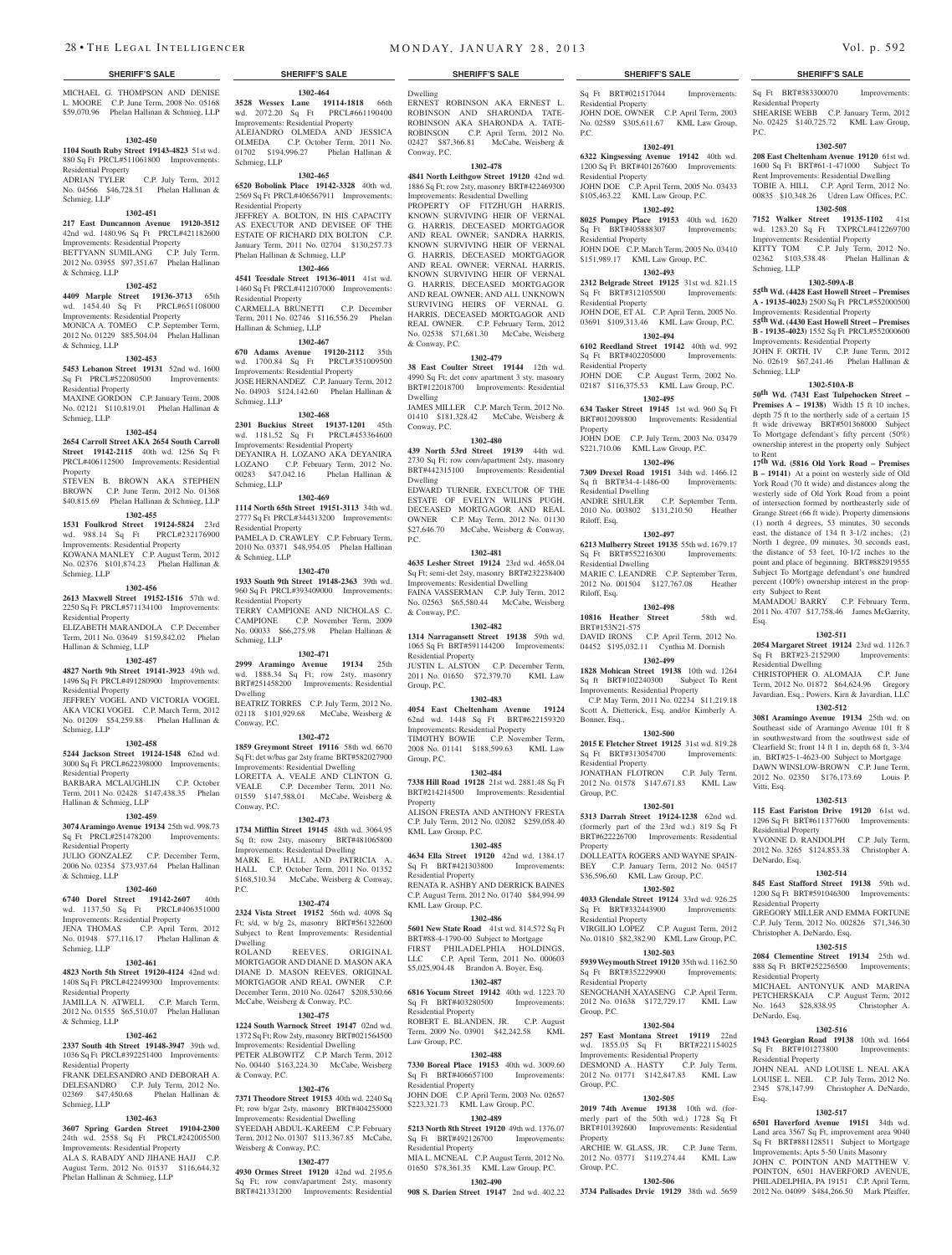Esq.; Buchanan Ingersoll & Rooney, PC **1302-518**

**627 South 49th Street 19151** 46th wd. Land area 2185 Sq ft, improvement area 2808 Sq Ft BRT#881711300 Subject to Mortgage Subject To Rent Unknown Improvements: Single Family Row And Twin

JOHN C. POINTON AND MATTHEW V. POINTON, 627 S. 49TH STREET, PHILADELPHIA, PA 19151 C.P. April Term, 2012 No. 04096 \$284,406.48 Mark Pfeiffer, Esq.; Buchanan Ingersoll & Rooney, PC

### **1302-519**

**5623 North Marvine Street 19141** 49th wd. 1120 Sq Ft BRT#493091400 Improvements: Residential Real Estate TRACY M. HOUSTON AND LYNETTE

HOUSTON C.P. November Term, 2010 No. 003817 \$94,608.52 Stern & Eisenberg, PC **1302-520**

**2314 Pemberton Street 19146** 13th wd. 1042 Sq Ft BRT#30-2-0419-00 Improvements: Residential Real Estate

FELMER LAW AND JACQUELINE L. BANKS C.P. November Term, 2010 No. 003846 \$85,931.68 Stern & Eisenberg, PC

#### **1302-521**

**4707 Frankford Avenue 19124** 23rd wd. 1574.28 Sq Ft BRT#871112250 Improvements: Commercial Real Estate INDRAWATIE PERMESARDIAN AND TARIQ ADHAM C.P. July Term, 2012 No. 02356 \$108,282.24 Stern & Eisenberg, PC

# **1302-522**

**7353 N. 19th Street 19126** 10th wd. (formerly part of the  $42nd$  wd.)  $1320$  Sq Ft BRT#101117300 Improvements: Residential Real Estate

BETTY DEAN GEATHERS BROWN C.P. September Term, 2012 No. 01573 \$146,776.45 Stern & Eisenberg, PC

#### **1302-523**

**1521 Overington Street 19124** 23rd wd. 1510 Sq Ft BRT#232118700 Improvements: Residential Property KEITH HENDRICKS AND LISA D. HENDRICKS C.P. May Term, 2012 No. 001094 \$124,317.99 Christopher A. DeNardo, Esq.

### **1302-524**

**1935 East Pacific Street 19134** 45th wd. 1260 Sq Ft BRT#452172900 Improvements:

Residential Property VALERIE P. WASHINGTON C.P. January Term, 2004 No. 003311 \$40,927.64 Christopher A. DeNardo, Esq.

# **1302-525**

**3485 Weikel Street 19134** 45th wd. 1008 Sq Ft BRT#451436100 Improvements: Residential Property

DEBORAH KEEPSEY, ADMINISTRATRIX OF THE ESTATE OF THELMA KEEPSEY, DECEASED C.P. September Term, 2008 No. 001660 \$29,464.83 Christopher A. DeNardo, Esq.

#### **1302-526**

**1430 N. 62nd Street 19151** 34th wd. 1440 Sq Ft BRT#342308500 Improvements:

Residential Property CLARA KING AKA CLARA M. KING C.P. April Term, 2009 No. 002878 \$53,023.54 Christopher A. DeNardo, Esq.

### **1302-527**

**2847 North Bailey Street 19132** 38th wd. 752 Sq Ft BRT#381162900 Improvements: Residential Property

RANDALL SWADLOW AKA RANDALL N. SWADLOW C.P. April Term, 2010 No. 001015 \$21,265.19 Christopher A. DeNardo, Esq.

#### **1302-528**

**4140 Fairdale Road 19154** 66th wd. 1260 Sq Ft OPA#662568400 Improvements: Residential Property GARY A. HILBERT AND TINA L. HILBERT C.P. May Term, 2011 No. 003101 \$136,872.50 Christopher A. DeNardo, Esq.

# **1302-529**

**5105 Erdrick Street 19124** 62nd wd. 1549.62 Sq Ft BRT#622345400 Improvements: Residential Property THOMAS W. RONAN SOLELY IN HIS

# CAPACITY AS THE REPRESENTATIVE FOR THE ESTATE OF ROBERT RONAN, DECEASED. C.P. December Term, 2004 No. 01620 \$22,579.67 KML Law Group, P.C.

#### **1302-530**

**4550 North 12th Street 19140** 49th wd. 1371.72 Sq Ft BRT#491456500 Improvements: Residential Property ALANA BELL C.P. March Term, 2012 No. 01059 \$84,512.45 KML Law Group, P.C.

# **1302-531 5240 Sylvester Street 19124** 62nd wd. 1572.88

Sq Ft BRT#621363800 Improvements: Residential Property

CHRISTINE SHANNON C.P. May Term,

Group, P.C.

**1302-532 1713 North 60th Street 19151** 34th wd. 1402.50 Sq Ft BRT#342198200 Improvements: Residential Property

ZINA ROBINSON C.P. February Term, 2011 No. 04938 \$34,612.29 KML Law Group, P.C. **1302-533**

# **5951 Horrocks Street 19149** 62nd wd. (formerly part of the 55th wd.) 1666.35 Sq Ft

BRT#621355500 Improvements: Residential Property JAVIER QUINONES AND MADELYN QUINONES C.P. January Term, 2011 No. 00398 \$195,220.35 KML Law Group, P.C. **1302-534**

**2820 South 12th Street** 39th wd. 987 Sq Ft BRT#395322700 Subject to Mortgage Subject To Rent Improvements: Two-story Masonry Rowhouse DANA BONGIOVANNI AND JOSEPH

BONGIOVANNI C.P. July Term, 2012 No. 02322 \$218,202.52 Shawn P. McClure, Esq **1302-535**

**5969 Ogontz Avenue** 17th wd. Northeast side of Ogontz Avenue 76 ft 2-1/8-in southeast of Rosalyn Street front 15 ft 11-3/4-in, depth 60 ft 1-1/2-in irregular Subject To Rent GIRARD HOLDINGS, LLC C.P. January Term, 2012 No. 03535 \$155,418.44 Phillip D. Berger, Esq.; Berger Law Group, P.C.

### **1302-536**

**5315 Willows Avenue 19143** Row 2sty, masonry BRT#511113600 Improvements: Residential Dwelling DENNY MONTAS \$64,013.43 Federman & Associates, LLC

#### **1302-537**

**5811 Pemberton Street 19143** 46th wd. 937.50 Sq Ft BRT#032152800 Improvements: Residential Real Estate HAROLD E. CUSAAC AND VIVIAN I. CUSAAC C.P. September Term, 2012 No. 01340 \$70,941.16 Stern & Eisenberg, PC

# **1302-538**

**7237 Sommers Road 19138** 50th wd. (formerly part of the 42nd wd.) 1872.59 Sq Ft BRT#501325600 Improvements: Residential Real Estate TRINA DORAM AND TRINA DORAM, ADMINISTRATOR OF THE ESTATE OF SANDRA JEFFERSON AKA SONIA

JEFFERSON C.P. August Term, 2012 No. 01601 \$112,812.10 Stern & Eisenberg, PC **1302-539**

**1525 Alcott Street 19149** 35th wd. 1445.03 Sq Ft BRT#621107600 Improvements: Residential Real Estate ERIC GALES C.P. May Term, 2012 No. 03731 \$129,543.53 Stern & Eisenberg, PC

**1302-540 3332 A Street 19134** 7th wd. 1102.50 Sq Ft BRT#073054900 Improvements: Residential Real Estate MIRIAM PENA AND CELINO PENA C.P.

April Term, 2012 No. 01374 \$43,921.84 Stern & Eisenberg, PC

#### **1302-541**

**6435 N. 20th Street** 50th wd. BRT#10- 2031300 Subject to Mortgage MAGGIE J. DENNIS NKA MAGGIE J. SMITH C.P. July Term, 2012 No. 01979 \$80,605.68 Pamela L. Brickner, Esq.

# **1302-542**

**6346 Grays Avenue 19142** 40th wd. 1050 Sq Ft BRT#402162300 Improvements: Residential Property JEN TAY S. HOLMAN C.P. August Term, 2007 No. 000586 \$59,143.39 KML Law Group, P.C.

# **1302-543**

**6626 Dicks Avenue 19142** 40th wd. 1183.92 Sq Ft BRT#406289000 Improvements: Residential Property TANYA BURNS AND LEMENUEL W. LAWTON C.P. May Term, 2007 No. 000839 \$63,428.02 KML Law Group, P.C.

### **1302-544**

**101 Sigel Street 19148** 1st wd. 722.50 Sq Ft BRT#011154800 Improvements: Residential **Property** 

PETER KLUKIEWSKI AND JESSICA A. KLUKIEWSKI C.P. June Term, 2012 No. 00126 \$239,393.01 KML Law Group, P.C. **1302-545**

### **3042 Almond Street 19134** 25th wd. 1040 Sq Ft BRT#25-1305300 Improvements: Residential Property

VINCENT A. D'ALONZO, JR. AND EILEEN D'ALONZO C.P. July Term, 2012 No. 4649 \$189,725.03 Christopher A. DeNardo, Esq. **1302-546**

**214 East Cheltenham Avenue 19120** 61st wd. BRT#611471300 Improvements: Residential Property

2012 No. 01985 \$54,277.19 KML Law ARLENE T. COOPER C.P. April Term, 2012 No. 2681 \$90,746.20 Christopher A. DeNardo, Esq.

wd. 1041.08 Sq Ft TXPRCL#251107000 Improvements: Residential Property DONNA MARIE GALSON C.P. July Term, 2012 No. 01841 \$88,278.65 Phelan Hallinan

**1302-572 2826 Bridge Street 19137-1810** 45th wd. 1921.57 Sq Ft PRCL#453155800 Improvements: Residential Property ROSEMARY MCAVINEY C.P. August Term, 2012 No. 01895 \$108,896.81 Phelan

**1302-573 3634 Edgemont Street 19134-5507** 45th wd. 1327.18 Sq Ft PRCL#451224500 Improvements: Residential Property

C.P. July Term, 2012 No. 01983 \$186,444.47

Hallinan & Schmieg, LLP

Phelan Hallinan & Schmieg, LLP **1302-574 142 Linton Street 19120-1932** 61st wd. 1037.40 Sq Ft TXPRCL#612135800 Improvements: Residential Property DEBBIE MCKEIVER, HEIR OF RONALD T. MCKEIVER, SR., DECEASED; NICOLE MCKEIVER HILL, HEIR OF RONALD T. MCKEIVER, SR. DECEASED; ERNEST CHRISTOPHER MCKEIVER, HEIR OF RONALD T. MCKEIVER, SR., DECEASED; RONALD T. MCKEIVER, JR., HEIR OF RONALD T. MCKEIVER, SR., DECEASED; KEVIN MCKEIVER, HEIR OF RONALD T. MCKEIVER, SR., DECEASED; CURTIS MCKEIVER, HEIR OF RONALD T. MCKEIVER. SR., DECEASED, MICHELE MCKEIVER, HEIR OF RONALD T. MCKEIVER, SR,. DECEASED; UNKNOWN HEIRS, SUCCESSORS, ASSIGNS, AND ALL PERSONS, FIRMS, OR ASSOCIATIONS CLAIMING RIGHT, TITLE, OR INTEREST FROM OR UNDER RONALD T. MCKEIVER, SR., DECEASED C.P. April Term, 2009 No. 00214 \$58,293.99 Phelan Hallinan &

Schmieg, LLP

LLP

Residential Property

Residential Property

Residential Property

Hallinan & Schmieg, LLP

Hallinan & Schmieg, LLP

& Schmieg, LLP

Residential Property

Property

Schmieg, LLP

Property

**1302-575 9301 Alton Street 19115-3701** 63rd wd. 15150 Sq Ft PRCL#632311300 Improvements:

ROBERT OWEN WHITE AKA ROBERT O WHITE C.P. August Term, 2009 No. 00898 \$367,491.19 Phelan Hallinan & Schmieg,

**1302-576 1633 North 59th Street 19151-3939** 4th wd. 2030 Sq Ft PRCL#043307200 Improvements:

TERESA M. MILLER C.P. July Term, 2012 No. 02851 \$28,816.08 Phelan Hallinan &

**1302-577 6731 Yocum Street 19142-1619** 40th wd. 1641 Sq Ft PRCL#403138500 Improvements:

CHARLES E MITCHELL C.P. December Term, 2008 No. 02635 \$53,480.54 Phelan

**1302-578 3307 North 18th Street 19140-4918** 11th wd. (formerly the 38th wd.) 1485.68 Sq Ft PRCL#112246000 Improvements: Residential

DEBORAH LANG, IN HER CAPACITY AS ADMINISTRATRIX OF THE ESTATE OF OLIVIA WOOD DAVIS AKA OLIVIA M. DAVIS AKA OLIVIA DAVIS AND UNKNOWN HEIRS, SUCCESSORS, ASSIGNS, AND ALL PERSONS, FIRMS, OR ASSOCIATIONS CLAIMING RIGHT, TITLE OR INTEREST FROM OR UNDER OLIVIA WOOD DAVIS, DECEASED C.P. March Term, 2012 No. 02882 \$57,903.62 Phelan

**1302-579 3139 North Taylor Street 19132-1331**  38th wd. 1350 Sq Ft PRCL#381037100 Improvements: Residential Property DAWANA DORSEY-BOLDEN DARRELL W. DORSEY C.P. June Term, 2012 No. 02231 \$71,744.13 Phelan Hallinan

**1302-580 2904 McKinley Street 19149-3007** 62nd wd. (formerly 35th wd.) 991.25 sq Ft PRCL#621248700 Improvements: Residential

JENNIFER M. TRAUTZ AND ROBERT A. MAJKA C.P. March Term, 2012 No. 00213 \$35,846.89 Phelan Hallinan & Schmieg, LLP **1302-581 3425 Reach Street 19134-1222** 33rd wd. 1009.95 Sq Ft PRCL#331320800 Improvements: Residential Property

WAYNE BOOKER AND MARCHRISTA BOOKER C.P. July Term, 2010 No. 03035 \$49,180.88 Phelan Hallinan & Schmieg, LLP **1302-582 1015 West Ritner Street AKA 1015 Ritner Street 19148-3641** 39th wd. 1008 Sq Ft TXPRCL#394102800 Improvements:

AHIDA YASSIM HAMMOUD AKA AHID HAMMOUD AKA AHIDA Y HAMMOUD C.P. June Term, 2012 No. 03296 \$222,272.57

Phelan Hallinan & Schmieg, LLP

**1302-558 1435 North Hollywood Street 19121-3606**  29th wd. 755.25 Sq Ft PRCL#3292247600 Improvements: Residential Property ABIOSE K. MIDDLETON-HEWITT C.P. September Term, 2010 No. 03755 \$76,783.55

**1302-559 238 Durham Street AKA 238 East Durham Street 19119-1824** 22nd wd. 2015.92 Sq Ft TXPRCL#222155300 Improvements:

THERESA KELLOGG C.P. July Term, 2012 No. 02525 \$152,728.71 Phelan Hallinan &

**1302-560 2519 South 3rd Street 19148-4738** 39th wd. 794.61 Sq Ft PRCL#391350700 Improvements: Residential Property SAMUEL J. MANGINI C.P. June Term, 2012 No. 03087 \$182,206.09 Phelan Hallinan &

**1302-561 1539 South 20th Street 19146-4618** 36th wd. 1024 Sq Ft PRCL#363231300 Improvements:

LORRAINE MCKEEVER RECUPITO C.P. July Term, 2012 No. 03554 \$133,218.46

**1302-562 7926 Fairfield Street 19152-3407** 64th wd. 3143 Sq Ft PRCL#641018126 Improvements:

JUAN LUIS AVILA AND SANDRA P. AVILA C.P. April Term, 2012 No. 00030 \$246.610.78

**1302-563 8307 Rugby Street 19150-2809** 50th wd. 1533.68 Sq Ft PRCL#502103600 Improvements: Residential Property ERNEST TRICE C.P. May Term, 2012 No. 02704 \$93,548.46 Phelan Hallinan &

**1302-564 2023 East Cambria Street 19134-4003**  25th wd. 1240 Sq Ft PRCL#252102900 Improvements: Residential Property BORIS SKYLAR C.P. October Term, 2011 No. 04323 \$74,499.65 Phelan Hallinan &

**1302-565 1011 Watkins Street 19148-1653** 1st wd. 651 Sq Ft PRCL#012332300 Improvements:

CHERIE DALEY C.P. November Term, 2010 No. 00169 \$171,009.61 Phelan Hallinan &

**1302-566 2029 Dickinson Street 19146-4515** 36th wd. 245.23 Sq Ft PRCL#363044900 Improvements: Residential Property GARDNER GLENN C.P. June Term, 2012 No. 02859 \$148,782.74 Phelan Hallinan &

**1302-567 449 Slocum Street AKA 449 East Sloucm Street 19119-1946** 22nd wd. 1875 Sq Ft PRCL#222059200 Improvements: Residential

KATHLEEN F. LEWIS AND AARON LEWIS C.P. February Term, 2012 No. 01653 \$153,853.37 Phelan Hallinan & Schmieg, LLP **1302-568 6714 Linmore Avenue 19142-1807** 40th wd. 848 Sq Ft PRCL#403183000 Improvements:

SHEILA A. WITHERSPOON AKA SHEILA A. PODEN C.P. April Term, 2010 No. 02074 \$30,646.11 Phelan Hallinan & Schmieg, LLP **1302-569 2628 Reed Street 19146** 36th wd. 902.02 Sq Ft PRCL#364215600 Improvements:

MARK NICHOLAS AND SHARON BUSH C.P. January Term, 2008 No. 02119 \$39,726.12

**1302-570 2103 South 3rd Street 19148** 39th wd. 1059.44 Sq Ft PRCL#391341800 Improvements:

FLORENCE SAMUEL AKA FLORENCE K. SAMUEL C.P. December Term, 2007 No. 00805 \$281,890.98 Phelan Hallinan &

**1302-571 1948 Devereaux Avenue 19149-3442** 62nd wd. (formerly the ward 35th wd.) 1706.25 sq Ft PRCL#621214400 Improvements:

JACK COPELAND WOODRUFF C.P. July Term, 2012 No. 03986 \$150,732.02 Phelan

Phelan Hallinan & Schmieg, LLP

Phelan Hallinan & Schmieg, LLP

Phelan Hallinan & Schmieg, LLP

Phelan Hallinan & Schmieg, LLP

& Schmieg, LLP

Residential Property

Schmieg, LLP

Schmieg, LLP

Residential Property

Residential Property

Schmieg, LLP

Schmieg, LLP

Schmieg, LLP

Schmieg, LLP

Property

Residential Property

Residential Property

Residential Property

Residential Property

Hallinan & Schmieg, LLP

Schmieg, LLP

Residential Property

# **1302-547**

**633 East Wishart Avenue** 23rd wd. 700 Sq Ft BRT#331029100 Improvements: Residential Dwelling JAY M. BROWN, JR. AND BARBARA ANN

BROWN C.P. January Term, 2012 No. 04842 \$60,259.08 Gregory Javardian, Esq. **1302-548**

**1732 N. Wilton Street 19131** 34th wd. 960 Sq Ft BRT#521313500 Improvements: Residential Real Estate BERVERLY GARSTAR C.P. September

Term, 2012 No. 00923 \$45,602.67 Stern & Eisenberg, PC **1302-549**

**402 E Pleasant Street 19119** 22nd wd. 1825 Sq Ft OPA#222066500 Subject To Rent Improvements: Residential Dwelling GLENN W. SUGGS C.P. July Term, 2012 No. 03143 \$177,503.46 Mitchell B. Klein, Esq.

#### **1302-550**

**1501 Stevens Street 19149** 54th wd. 1686.18 Sq Ft BRT#541050700 Improvements: Residential Property FRANTZ LOUIS AND MICHELLE LOUIS

C.P. March Term, 2009 No. 02050 \$175,026.63 KML Law Group, P.C. **1302-551**

**1524 South 56th Street 19143** 51st wd. (formerly part of the 40th wd.) 1296 Sq Ft BRT#514031900 Improvements: Residential Property

UNKNOWN HEIRS OF DEBORAH WILMER, DECEASED, ARLENE WILMER, SOLELY IN HER CAPACITY AS HEIR OF DEBORAH WILMER, DECEASED DENISE WILMER, SOLELY IN HER CAPACITY AS HEIR OF DEBORAH WILMER, DECEASED AND MARY WILMER, SOLELY AS HEIR OF DEBORAH WILMER, DECEASED C.P. January Term, 2009 No. 03629 \$44,538.30 KML Law Group, P.C.

#### **1302-552**

**302 West Fisher Avenue 19133** 42nd wd. 1143.75 Sq Ft BRT#422247300 Improvements: Residential Property JOSEPH J. SANTIAGO AKA JOSE SANTIAGO C.P. January Term, 2012 No. 03372 \$143,565.18 KML Law Group, P.C.

# **1302-553**

**5158 Leiper Street 19124** 23rd wd. (formerly part of the 62nd wd.) 1473.60 Sq Ft BRT#621475100 Improvements: Residential Property SYLVIA DAVIS AKA SYLVIA BOYD C.P.

May Term, 2012 No. 02340 \$94,258.98 KML Law Group, P.C.

# **1302-554**

**5830 North 7th Street 19120** 61st wd. 1575 Sq Ft BRT#612237800 Improvements: Residential Property ALIMA HARLEY AS GUARDIAN TO LAUREL HARLEY A MINOR AND HEIR OF LEAH STATION, AKA LEAH ANNETTE STATON, DECEASED; NATHANIEL HARLEY, SR., UNAMED INTERESTED PARTY AS THE COMMON LAW HUSBAND OF LEAH STATON AND GUARDIA OF MINOR HEIR ZURIEL HARLEY; JUDITH HARLEY, AS HEIR OF LEAH STATON AKA LEAH ANNETTE STATON, DECEASED; NATHANIEL HARLEY, JR., ADMINISTRATOR OF THE ESTATE OF LEAH STATON AKA LEAH ANNETTE STATON, DECEASED; UNKNOWN HEIRS OF LEAH STATON AKA LEAH ANNETTE STATON, DECEASED; ALIMA HARLEY, SOLELY IN HER CAPACITY AS HEIR OF LEAH STATON AKA LEAH ANNETTE STATON, DECEASED; CHENAIAH STATON, SOLEY IN HER CAPACITY AS HEIR OF LEAH STATON AKA LEAH ANNETTE STATON, DECEASED; AND NATHANIEL HARLEY, SR., UNAMED INTERESTED PARTY AS THE COMMON LAW HUSBAND OF LEAH STATON. C.P. September Term, 2008 No. 01382 \$55,690.67 KML Law Group, P.C.

#### **1302-555**

**1315 Kater Street 19147-1818** 2nd wd. 507 Sq Ft PRCL#023175610 Improvements: Residential Property STEPHEN J. FORMAN C.P. August Term,

#### 2009 No. 00064 \$381,573.89 Phelan Hallinan & Schmieg, LLP **1302-556**

**2218 East Hazzard Street AKA 2218 Hazzard Street 19125-2212** 31st wd. 1107.36 Sq Ft PRCL#314109200 Improvements: Residential Property STEVEN CARROLL C.P. August Term, 2012

#### No. 02000 \$99,473.16 Phelan Hallinan & Schmieg, LLP

**1302-557 2354 East Clearfield Street 1934-4445** 25th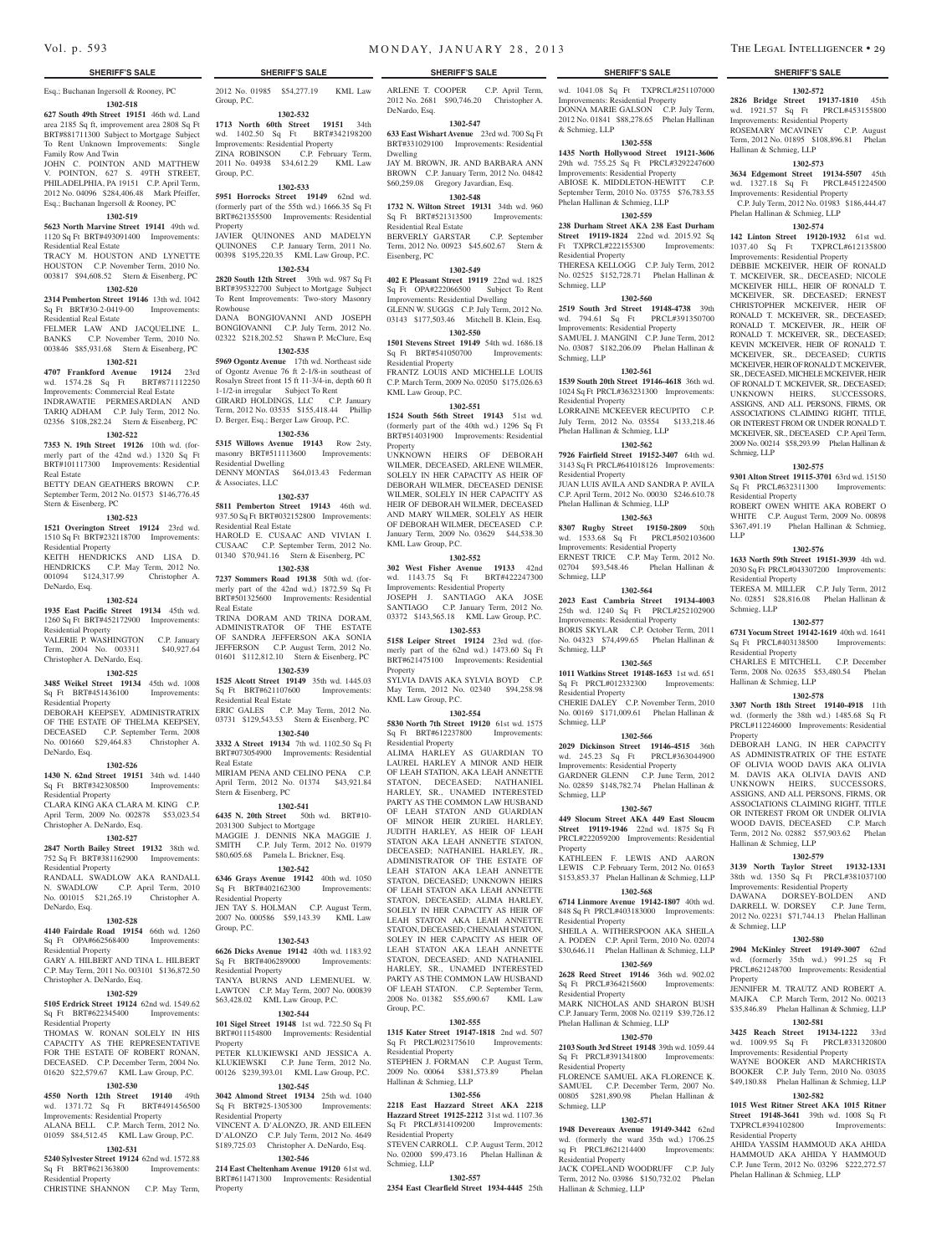**1302-583 1947 West Penfield Street 19138** 10th wd. BRT#101382500 Subject To Rent Improvements: Residential Dwelling EDWARD W. BROOKS AND CHARLES E. BROOKS, ADMINISTRATOR OF THE ESTATE OF EDWARD W. BROOKS, LAST RECORD OWNER C.P. March Term, 2011 No. 00010 \$140,399.05 Udren Law Offices, P.C.

#### **1302-584**

**5852 Osage Avenue 19143** 46th wd. 15'x63' OPA#604186600 Improvements: Two Story Masonry Dwelling

ROCK DOVE PROPERTIES, LLC C.P. May Term, 2012 No. 00187 \$75,618.30 Robert S. Esposito, Esq.

# **1302-585**

**901 Wynnewood Road AKA 6327 Jefferson Street 19151** 34th wd. 4410.65 Sq Ft OPA#344045900 Improvements: Residential

Property<br>LEROY STODDARD AKA LEROY STODDARD, JR. AND YVETTE D. STODDARD C.P. January Term, 2011 No. 3257 \$81,852.02 Lauren Berschler Karl, Esq.

#### **1302-586**

**2200 South 56th Street 19143** 40th wd. 2802.30

#### Sq Ft OPA#402001200 Improvements: Residential Property

ERIC JOHN C. NZERIBE AKA ERIC J. NZERIBE C.P. May Term, 2010 No. 925 \$51,489.91 Lauren Berschler Karl, Esq.

#### **1302-587**

**5017 Walnut Street 19139** 60th wd. 1872.00 Sq Ft OPA#602043200 Improvements: Residential Property

ANDREA N. TILGHMAN AKA ANDREA N. FORD TILGHMAN C.P. Septemer Term, 2010 No. 1063 \$304,863.62 Lauren Berschler Karl, Esq.

#### **1302-588**

**6239 Walnut Street 19139** 3rd wd. 1747.45 Sq Ft OPA#031064100 Improvements:

Residential Property KIRBY W. AMES C.P. March Term, 2010 No.

2289 \$78,807.62 Lauren Berschler Karl, Esq. **1302-589**

# **5563 Loretto Avenue 19124** 35th wd. 1431.90

Sq Ft OPA#351399200 PEDRO LOPEZ AKA PEDRO LOPEZ CRUZ, DAN LOPEZ, AND SUSANA ACEVEDO LOPEZ C.P. August Term, 2010 No. 637 \$96,603.76 Lauren Berschler Karl, Esq.

### **1302-590**

**7568 Mayland Street 19138** Row b/gar 2sty, masonry BRT#501381700 Improvements: Residential Dwelling

FRANCES TUCKER C.P. April Term, 2012 No. 2352 \$148,581.19 Federman & Associates, LLC

### **1302-591**

**5329 North Camac Street 19141** 1680 Sq Ft OPA#493155600 Improvements: Residential

- Semi-detached HALLY DOAN, 5329 NORTH CAMAC STREET, PHILADELPHIA, PA 19141 C.P. January Term, 2011 No. 2145 \$186,408.16 Dana S. Plon, Esq.

#### **1302-592**

**1449 North 56th Street 19131** 4th wd. 1667.06 Sq Ft BRT#041348500 Subject To Rent Improvements: Residential Dwelling STEPHEN LAMAR C.P. May Term, 2012 No. 00075 \$92,893.18 Udren Law Offices, P.C.

#### **1302-593**

**313 Cecil B. Moore Avenue** 18th wd. Situate on the northerly side of Columbia Avenue at the distance of sixty six feet six and onequarter inches eastwardly from the easterly side of Fourth Street Subject to Mortgage Improvements: Row W-off/str 3sty, Masonry ERIK KROGSTAD C.P. January Term, 2012 No. 03993 \$59,412.69 Chandra M. Arkema, Esq.

# **1302-594**

244 South 52nd Street 16th wd. (can check www.phila.gov, property information, then property assessments) 1232.80 sq ft beginning at 15'7-1/2" southward from the south side of locust street OPA#602182800 Subject to Mortgage Subject To Rent Improvements: **Commercial** 

 $244$  SOUTH 52ND STREET, LLC. Term, 2011 No. 01879 \$282,673.88 Edwin M Goldsmith, III, Esq.

#### **1302-595**

**912 Bridge Street 19124-1711** 35th wd. 930 Sq Ft TXPRCL#351147700 Improvements: esidential Property GADJIMOURAD AIGOUNOV C.P. July

Term, 2012 No. 01843 \$77,429.28 Phelan Hallinan & Schmieg, LLP

# **1302-596**

**2228 South 5th Street 19148-5730** 39th wd. 928 Sq Ft PRCL#392290700 Improvements: Residential Property

ROBERT OGLE C.P. August Term, 2010

No. 03763 \$164,117.84 Phelan Hallinan &

**1302-597 1429 East Moyamensing Avenue 19147-6010**  1st wd. 545.42 Sq Ft TXPRCL#011082100 Improvements: Residential Property RYAN O'HARA C.P. December Term, 2011 No. 01101 \$89,075.99 Phelan Hallinan &

**1302-598 5801 North 12th Street 19141-4112** 49th wd. 1620 Sq Ft TXPRCL#493124000 Improvements: Residential Property UNKNOWN HEIRS, SUCCESSORS, ASSIGNS, AND ALL PERSONS, FIRMS, OR ASSOCIATIONS CLAIMING RIGHT, TITLE, OR INTEREST FROM OR UNDER ELOISE KNOWLE DECEASED C.P. April Term, 2012 No. 03601 \$96,724.44 Phelan Hallinan &

**1302-599 38 East Ashmead Street 19144-2314** 12th wd. 1005 Sq Ft TXPRCL#121078700 Improvements: Residential Property GUENNADI STARTCHENKO C.P. March Term, 2012 No. 00760 \$66,609.97 Phelan

**1302-600 5830 Chew Avenue 19138-1728** 59th wd. 2340.91 Sq Ft TXPRCL#591202400 Improvements: Residential Property KELLEUM D. SMALLS C.P. March Term, 2012 No. 01371 \$98,563.06 Phelan Hallinan

**1302-601 2531 West Thompson Street 19121-4737**  29th wd. 840 Sq Ft TXPRCL#291051100 Improvements: Residential Property FRANCINE PERRY C.P. March Term, 2012 No. 03113 \$57,450.41 Phelan Hallinan &

**1302-602 3105 Emerald Street 19134-3101** 25th wd. 850.50 Sq Ft TXPRCL#252500200 Improvements: Residential Property VINH T. DINH C.P. March Term, 2010 No. 00466 \$55,922.78 Phelan Hallinan &

**1302-603 4016 North Darien Street 19140-2237** 43rd wd. 627.75 Sq Ft TXPRCL#433133100 Improvements: Residential Property RAUL CORRALES C.P. November Term, 2011 No. 00885 \$54,106.75 Phelan Hallinan

**1302-604 1302 East Luzerne Street 19124-5334**  34th wd. 1230 Sq Ft TXPRCL#332012300 Improvements: Residential Property NATIVIDAD GARCIA C.P. March Term, 2012 No. 01365 \$84,864.19 Phelan Hallinan

**1302-605 826 League Street 19147-4715** 2nd wd. 576 Sq Ft TXPRCL#021136500 Improvements:

ALBERT TRECOST AND FULVIA SERRA C.P. March Term, 2012 No. 02612 \$206,091.62

**1302-606 2116 Magee Avenue 19149-2313** 54th wd. 1157.96 Sq Ft TXPRCL#541133100 Improvements: Residential Property SHUN CHIT SIK C.P. May Term, 2010 No. 03381 \$121,924.37 Phelan Hallinan &

**1302-607 2927 Cottman Avenue 19149-1404** 64th wd. 3079.07 Sq Ft TXPRCL#641145100 Improvements: Residential Property WILLIAM C. STOUT C.P. November Term, 2009 No. 05251 \$275,646.63 Phelan

**1302-608 4622 Penn Street 19124-5821** 23rd wd. 2200 Sq Ft TXPRCL#234286600 Improvements:

OLUGBEMIGA OGUNKUA C.P. January Term, 2012 No. 02052 \$63,686.61 Phelan

**1302-609 6816 Chew Avenue 19119** 22nd wd. 2117.33 Sq Ft OPA#222201600 Subject To Rent Improvements: Residential Dwelling MICHAEL J. DONALDSON AND KAREN BRIZUELA AKA KAREN M. DONALDSON C.P. January Term, 2012 No. 01537 \$159,299.10 Mitchell B. Klein, Esq. **1302-610 1649-51 Dyre Street 19124** 62nd wd. 3968.10 Sq Ft BRT#622042600 Improvements:

EMANUEL J. TORRES C.P. March Term, 2011 No. 02782 \$168,607.83 KML Law

**1302-611 3836 Wyalusing Avenue 19104** 24th wd.

Phelan Hallinan & Schmieg, LLP

Schmieg, LLP

Schmieg, LLP

Schmieg, LLP

Hallinan & Schmieg, LLP

& Schmieg, LLP

Schmieg, LLP

Schmieg, LLP

& Schmieg, LLP

& Schmieg, LLP

Residential Property

Schmieg, LLP

Hallinan & Schmieg, LLP

Hallinan & Schmieg, LLP

Residential Property

Residential Property

Group, P.C.

#### **SHERIFF'S SALE SHERIFF'S SALE SHERIFF'S SALE SHERIFF'S SALE SHERIFF'S SALE**

855 Sq Ft BRT#243178900 Improvements: Residential Property BRIAN POPE C.P. August Term, 2009 No. 02874 \$48,780.49 KML Law Group, P.C.

**1302-612 5341 Wakefield Street 19144** 12th wd. 2409.01 Sq Ft BRT#122145300 Improvements: Residential Property

ANANIY BURSHTEYN C.P. March Term, 2010 No. 05624 \$112,716.02 KML Law Group, P.C.

# **1302-613**

**7442 East Walnut Lane 19138** 50th wd. 1125 Sq Ft BRT#501353300 Improvements: Residential Property URIS S. PAYTON C.P. May Term, 2012 No. 02784 \$135,176.08 KML Law Group, P.C.

**1302-614 5326 Lesher Street 19124** 62nd wd. 819 Sq Ft BRT#622229600 Improvements: Residential

Property VIRGINMINA CORREA AND JOSE E. RAMIREZ C.P. April Term, 2010 No. 04357 \$108,467.41 KML Law Group, P.C.

#### **1302-615**

**6614 Lebanon Avenue 19151** 34th wd. 2412 Sq Ft BRT#34-4050800 Improvements: Residential Dwelling BRIAN C. NUNES C.P. June Term, 2011 No. 03143 \$84,333.63 Gregory Javardian, Esq.; Powers, Kirn & Javardian, LLC

# **1302-616**

**6311 Oakland Street** 54th wd. 1324.6 Sq Ft BRT#541259600 Improvements: Residential Dwelling EDDIE H. SMYTHE C.P. July Term, 2012 No. 04038 \$161,279.67 Gregory Javardian, Esq.

**1302-617 659 East Lippincott Street 19134** 33rd wd.

712.5 Sq Ft BRT#33-1023400 Improvements: Residential Dwelling JASON R. MAGOWAN AND JULIE E.

MAGOWAN C.P. August Term, 2012 No. 02922 \$58,427.19 Gregory Javardian, Esq.; Powers, Kirn & Javardian, LLC

# **1302-618**

**5308 Willows Avenue 19143** 51st wd. 1232 Sq Ft BRT#51-1119100 Subject to Mortgage Improvements: Residential Dwelling RODNEY SETH ROBERSON C.P. August Term, 2012 No. 01900 \$75,051.81 Gregory Javardian, Esq.; Powers, Kirn & Javardian, LLC

#### **1302-619**

**1530 Devereaux Avenue 19149** 54th wd. 1356.3 Sq Ft BRT#54-1058900 Improvements: Residential Dwelling QUI XIN PENG AND HIU LING HO C.P. July Term, 2012 No. 02327 \$63,037.01 Gregory Javardian, Esq.; Powers, Kirn & Javardian, LLC

# **1302-620**

**170 East Sharpnack Street 19119** 22nd wd. 2236.01 Sq Ft BRT#221109000 Improvements: Semi Det 2sty Masonry BERNARD J. MCGRATH C.P. August Term, 2012 No. 00596 \$61,457.92 William J. Levant, Esq.

#### **1302-621**

**2853-55 Kensington Avenue 19134** 25th wd. front 36.10'; depth 71.90' OPA#252575505 Improvements: 3523 Sq Ft; 2sty, 8 Units IVAN RIOS & ASHLEY GONZALES C.P. August Term, 2012 No. 03548 \$221,736.56 Thomas D. Bielli, Esq., Daniel Patrick Murray, Esq.; O'Kelly Ernst Bielli & Wallen, LLC

# **1302-622**

**1831 West Butler Street 19140** 13th wd. 2548 Sq ft; row 2sty, masonry BRT#131089300 Improvements: Residential Dwelling TODD F. SMITH C.P. July Term, 2009 No. 00057 \$42,692.35 McCabe, Weisberg & Conway, P.C.

#### **1302-623**

**634 Lippinscott Street 19134** 33rd wd. 1776.5 Sq ft; row 2sty, masonry BRT#331018600 Improvements: Residential Dwelling TERRENCE D. JOHNSON C.P. April Term, 2010 No. 00244 \$39,306.00 McCabe, Weisberg & Conway, P.C.

# **1302-624**

**7335 Boreal Place 19153** 40th wd. 3155.5 Sq Ft; row b/gar, 2sty, masonry BRT#406658300 Improvements: Residential Dwelling JOHNSON AND STACEY JOHNSON C.P. March Term, 2010 No. 00211 \$213,248.50 McCabe, Weisberg &  $Convav$ , P.C.

#### **1302-625**

**1515 Locust Street #401 19146** 8th wd. 1855 sq ft; res.condo.5+ sty, masonry BRT#888035710 Improvements: Residential Dwelling STEVEN ROSENBERG C.P. March Term, 2012 No. 02667 \$660,313.91 McCabe, Weisberg & Conway, P.C.

# **1302-626**

**3305 North 16th Street 19140** 11th wd. 6420 sq ft; semi/det 3sty masonry BRT#112195100 Subject to Mortgage Improvements: Residential

**1302-638 2345 S Chadwick Street 19145** 26th wd. 1690 Sq Ft; row 2sty, masonry BRT#261316500 Improvements: Residential Dwelling UNITED STATES OF AMERICA AND FRANCES D. PRICE AKA FRANCES PRICE C.P. June Term, 2010 No. 02715 \$233,446.77 McCabe, Weisberg & Conway, P.C. **1302-639 432 Glen Echo Road 19119** 22nd wd. 5094.25 Sq Ft; s/d w/b/g 2s masonry BRT#2231668800 Improvements: Residential Dwelling JESSE A. WILSON, JR AKA JESSE ALLEN WILSON, JR AND MONIQUE JOHNSON AKA MONIQUE T. JOHNSON AKA MONIQUE T. WILSON C.P. October Term, 2009 No. 04263 \$273,606.13 McCabe,

Weisberg & Conway, P.C.

Dwelling

& Conway, P.C.

Weisberg & Conway, P.C.

Weisberg & Conway, P.C.

Weisberg & Conway, P.C.

Residential Real Property

Sq Ft BRT#44-1127800 Residential Dwelling

Residential Dwelling

**1302-646 5129 Valley Street 19124** 62nd wd. 2281.62 Sq Ft; Row b/gar, 1sty, masonry BRT#622331900 Improvements: Residential Dwelling DEBORA TAYLOR, EXECUTRIX OF THE ESTATE OF DONALD E. MCEACHIN, DECEASED MORTGAGOR AND REAL OWNER C.P. March Term, 2012 No. 01125 \$104,651.30 McCabe, Weisberg & Conway, P.C. **1302-647 1144 Snyder Avenue 19148-5522** 39th wd. 1110 Sq Ft BRT#394038700 Improvements:

LOIS BROCCO C.P. October Term, 2012 No. 2355 \$481,710.62 Richard J. Giulianai, Esq. **1302-648 139 North 52nd Street 19139** 44th wd. 2184<br>
Sq Ft BRT#44-1127800 Improvements:

SCHNORRIS BURNS C.P. June Term, 2012 No. 00151 \$128,560.43 Heather Riloff, Esq. **1302-649 5330 Lebanon Avenue 19131** 52nd wd. 1840 Sq Ft BRT#52-1-1361-00 Improvements:

TO BE SOLD AS THE PROPERTY OF THE ESTATE OF RAE D. LABOO, DECEASED AND MIA HARLEY-JOHNSON, EXECUTRIX OF THE ESTATE OF RAE D. LABOO, DECEASED AND TYRA ROGERS, EXECUTRIX OF THE ESTATE OF RAE D. LABOO, DECEASED AND ALL KNOWN AND UNKNOWN HEIRS, SUCCESSORS, AND ASSIGNS, REPRESENTATIVES, DEVISEES, AND ALL PERSONS, FIRMS, OR ASSOCIATIONS CLAIMING RIGHT, TITLE, OR INTEREST FROM OR UNDER THE ESTATE OF RAE D. LABOO, DECEASED.

Dwelling

**1302-640 1167 Windrim Avenue 19141** 49th wd. Det off/str 1sty masonry; 3139.24 Sq Ft BRT#493008410 Improvements: Residential

CORNELL SMITH C.P. May Term, 2012 No. 03977 \$43,408.50 McCabe, Weisberg

**1302-641 5046 Locust Street 19139** 60th wd. 1760 Sq Ft; Semi det 2sty, masonry BRT#602081800 Improvements: Residential Dwelling IAN BARNES AND MONICA BARNES C.P. September Term, 2011 No. 02056 \$104,676.54 McCabe, Weisberg & Conway, P.C. **1302-642 8311 Woolston Avenue 19150** 50th wd. 2296 Sq Ft, row 2sty, masonry BRT#502095909 Improvements: Residential Dwelling CLAUDETTE TYLER-KNIGHT C.P. January Term, 2011 No. 03606 \$147,084.30 McCabe,

**1302-643 1500 West Grange Avenue 19141** 17th wd. 3589 Sq Ft, apartment 2-4 units, 2sty, masonry BRT#171117600 Improvements: Residential

ALEKSANDR GALYUZ C.P. June Term, 2012 No. 00636 \$133,260.11 McCabe,

**1302-644 1707 Conlyn Street 19141** 17th wd. 3407 Sq Ft; row b/gar 2sty, masonry BRT#171144000 Improvements: Residential Dwelling DEBRA TURMAN, EXECUTRIX OF THE ESTATE OF DOLORES HEPPINSTALL, DECEASED MORTGAGOR AND REAL OWNER C.P. April Term, 2011 No. 03361 \$71,119.91 McCabe, Weisberg & Conway, P.C. **1302-645 1324 Magee Avenue 19111** 53rd wd. 2435.7 Sq Ft; Row b/gar 2sty, masonry BRT#531187300 Improvements: Residential Dwelling MARTIN SCHIEKEN, ONLY KNOWN SURVIVING HEIR OF FLORENCE SCHIEKEN, DECEASED MORTGAGOR AND REAL OWNER AND UNKNOWN SURVIVING HEIRS OF FLORENCE SCHIEKEN, DECEASED MORTGAGOR AND REAL OWNER. C.P. November Term, 2010 No. 04502 \$103,624.34 McCabe,

Dwelling CELESTE D. ROBERTS-RUFFIN, CO-EXECUTRIX OF THE ESTATE OF ARLENE ALBRITTON AND BRIGITTE GARVIN JOHNSON, CO-EXECUTRIX OF THE ESTATE OF ARLENE ALBRITTON C.P. October Term, 2011 No. 04193 \$89,332.45 McCabe, Weisberg & Conway, P.C.

# **1302-627**

**6824 Ditman Street 19135** 41st wd. 6132 Sq ft; det 2 sty frame BRT#412349300 Improvements: Residential Dwelling ANGEL M. CARDONA AND DAYANE PAGAN C.P. December Term, 2011 No. 02150 \$183,952.35 McCabe, Weisberg & Conway, P.C.

# **1302-628**

**2316 South Colorado Street 19145** 26th wd. 1591 Sq Ft; row 2sty, masonry BRT#262035300 Improvements: Residential Dwelling

JOSEPH PARRILLO, ONLY KNOWN SURVIVING HEIR OF LIBERATO J. PARILLO, DECEASED MORTGAGOR AND REAL OWNER AND UNKNOWN SURVIVING HEIRS OF LIBERATO J. PARRILLO, DECEASED MORTGAGOR AND REAL OWNER C.P. August Term, 2010 No. 03916 \$57,018.79 McCabe, Weisberg & Conway, P.C.

# **1302-629**

**339 Titan Street 19147** 2nd wd. 2548.17 Sq Ft; row 3sty, masonry BRT#021316300 Improvements: Residential Dwelling MICHAEL CUNNINGHAM C.P. March Term, 2011 No. 03609 \$391,177.20 McCabe, Weisberg & Conway, P.C.

# **1302-630**

**2545 Sepviva Street 19125** 31st wd. 1660 Sq Ft; row 2sty, masonry BRT#311235300 Improvements: Residential Dwelling JONATHAN BARNES C.P. September Term, 2010 No. 02785 \$114,282.55 McCabe,

Weisberg & Conway, P.C. **1302-631**

# **2444 South Philip Street 19148** 39th

wd. 1672.76 Sq Ft; row 2sty, masonry BRT#391310500 Improvements: Residential Dwelling JACQUELINE POOLER AND CAMEL REAL

ESTATE, LLC C.P. July Term, 2012 No. 04135 \$146,218.60 McCabe, Weisberg & Conway, P.C.

# **1302-632**

**1513 Womrath Street 19124** 23rd wd. 3623.2 Sq ft; semi det 2sty, masonry BRT#232011400 Subject to Mortgage Improvements: Residential Dwelling

JONATHAN L. MENLENDEZ C.P. June Term, 2012 No. 00759 \$152,753.13 McCabe, Weisberg & Conway, P.C.

# **1302-633**

**2024 Upland Way 203R 19131** 34th wd. 1325 Sq Ft, res condo 3+ sty loft BRT#888340056 Subject to Rent Improvements: Condominium KERRI A. KONIK AKA KERRI KONIK C.P. June Term, 2012 No. 03110 \$296,522.87 McCabe, Weisberg & Conway, P.C.

# **1302-634**

**420 Gilham Street 19111** 35th wd. 4075 Sq Ft, s/d w det gar 2 sty frame BRT#353075300 Improvements: Residential Dwelling

ROBERT L. SCHAIBLE AND UNITED STATES OF AMERICA C.P. November Term,<br>2011 No. 01680 \$188.683.18 McCabe. 2011 No. 01680 \$188,683.18 Weisberg & Conway, P.C.

# **1302-635**

**259 Cinnaminson Street 19128** 21st wd. 63385.20 Sq Ft, det w/d gar 2.5 sty, stone BRT#212329420 Improvements: Residential Dwelling JOSEPH SMALLEY AKA JOSEPH M.

SMALLEY AND 259 CINNAMINSON STREET, LLC AKA 259 CINNAMINSON, LLC C.P. May Term, 2010 No. 03220 \$382,510.14

**1302-637 2024 Carpenter Street 19146** 30th wd. 2232 Sq Ft; Row 2sty, masonry BRT#301242700 Subject to Mortgage Improvements: Residential

RONALD SINGLETON C.P. October Term, 2010 No. 00891 \$272,196.13 McCabe,

McCabe, Weisberg & Conway, P.C. **1302-636 2531 South Fairhill Street 19148** 39th wd. 1672 Sq Ft; row 2sty, masonry BRT#392314100 Improvements: Residential Dwelling RAFEEQ SMITH, ONLY KNOWN SURVIVING HEIR OF KIM GLADDEN AKA KIM N. GLADDEN AKA KIMBERLY GLADDEN, DECEASED MORTGAGOR AND REAL OWNER AND UNKNOWN SURVIVING HIERS OF KIM GLADDEN AKA KIM N. GLADDEN AKA KIMBERLY GLADDEN, DECEASED MORTGAGOR AND REAL OWNER. C.P. June Term, 2009 No. 04204 \$107,481.08 McCabe, Weisberg

& Conway, P.C.

Dwelling

Weisberg & Conway, P.C.